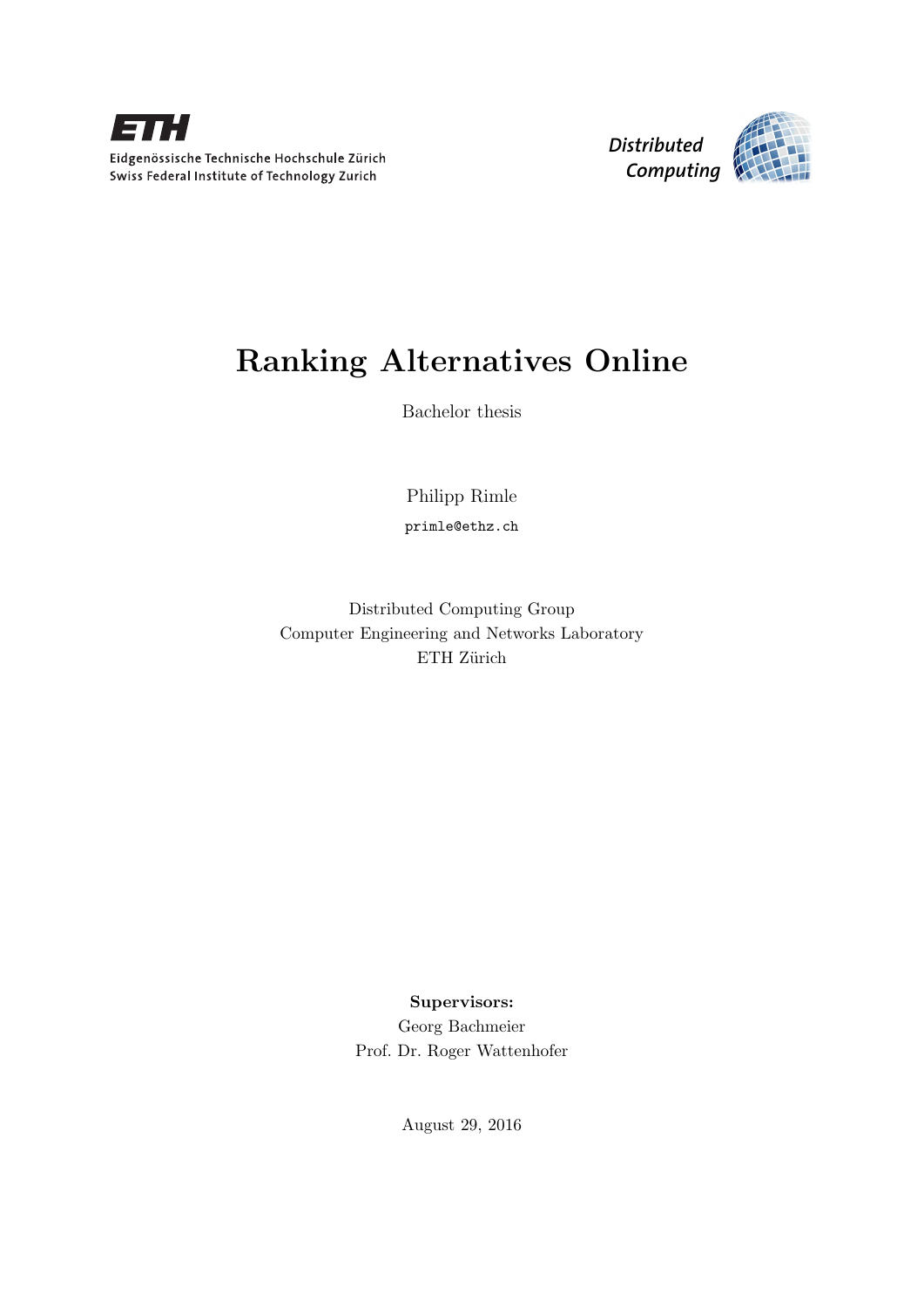# Acknowledgements

<span id="page-1-0"></span>I thank Professor Roger Wattenhofer for the opportunity to write my thesis in his research group. I would also like to especially thank my advisor Georg Bachmeier for contributing his ideas and the valuable feedback and advice he provided.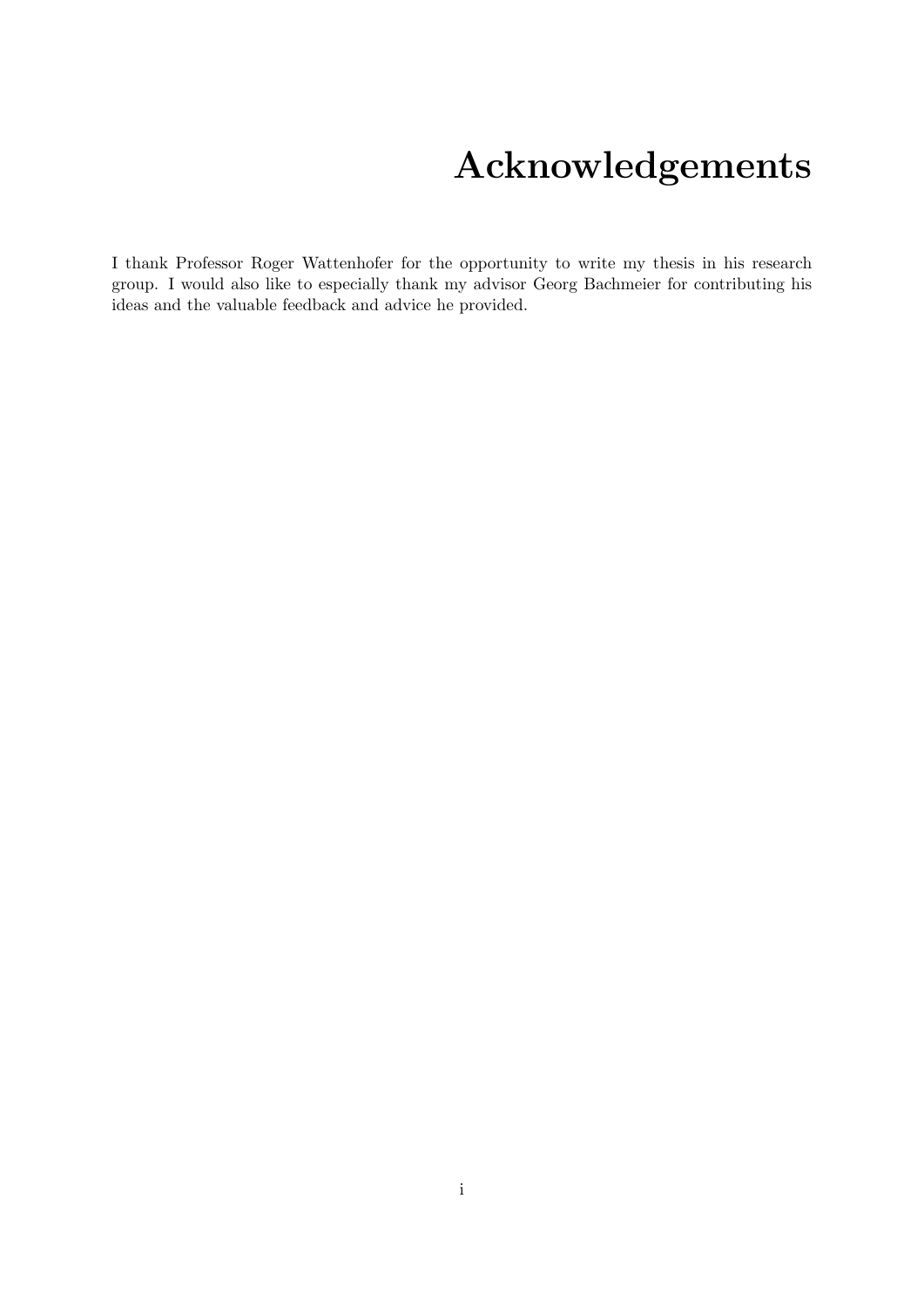## Abstract

<span id="page-2-0"></span>The problem of finding an optimal social choice for pairwise elections between alternatives regarding the Slater, Kemeny and FLAP welfare functions is NP-hard. We present an approach to calculate global rankings using online heuristics that can efficiently handle new incoming votes. A single vote can be updated in  $\mathcal{O}(n)$  and a set of complete votes can be processed in  $\mathcal{O}(r \cdot n^3)$ , where *n* is the number of alternatives and *r* is the number of complete votes. Our online heuristics have on average only 2–3 percent higher objective costs than the optimum offline solutions.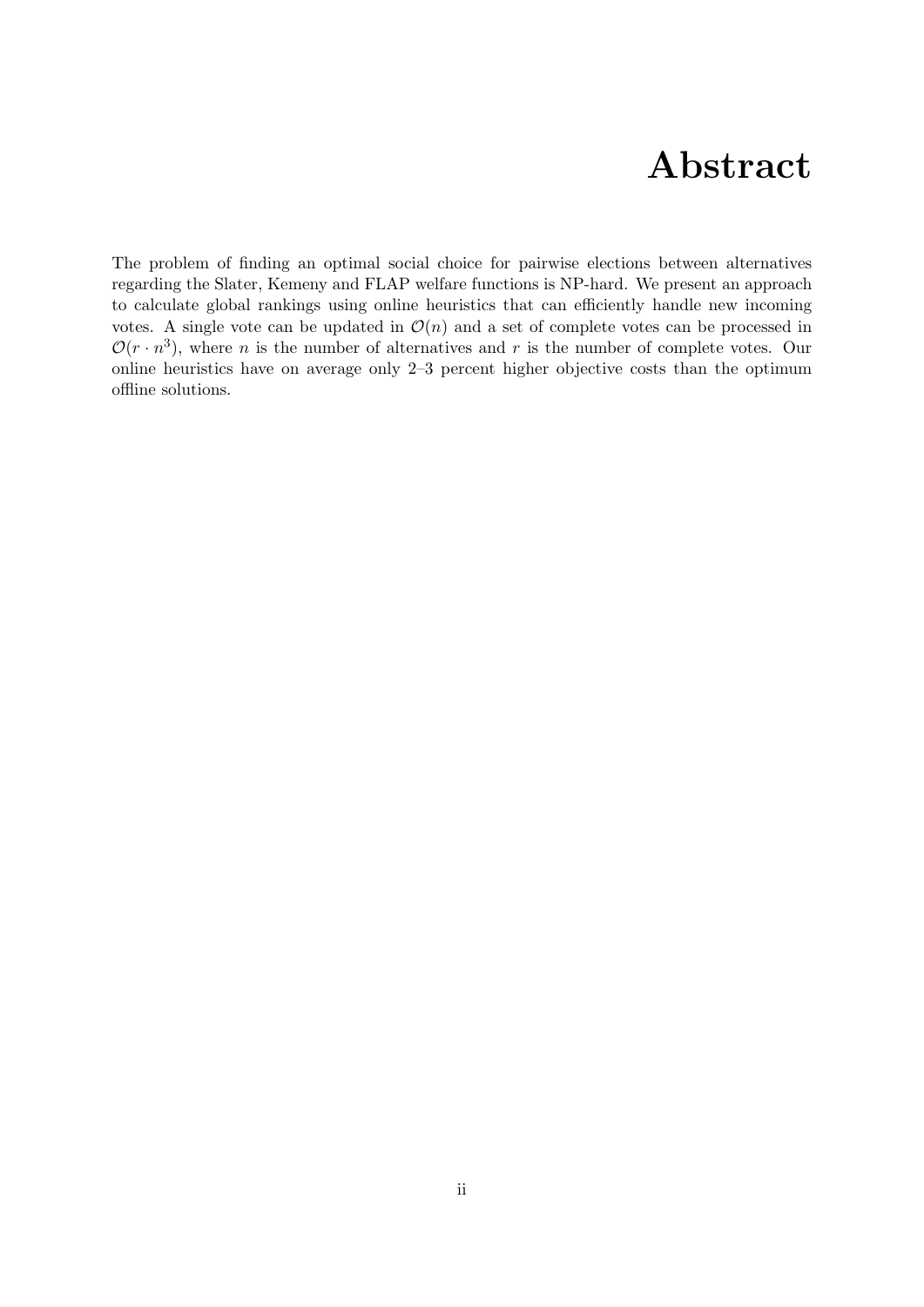# **Contents**

| Acknowledgements |                                 |                           |  |  |  |  |  |  |    | i |                |  |
|------------------|---------------------------------|---------------------------|--|--|--|--|--|--|----|---|----------------|--|
| Abstract         |                                 |                           |  |  |  |  |  |  |    |   | ii             |  |
| 1                |                                 | Introduction              |  |  |  |  |  |  |    |   |                |  |
|                  | 1.1                             |                           |  |  |  |  |  |  |    |   | $\overline{2}$ |  |
|                  | 1.2                             | Outline                   |  |  |  |  |  |  |    |   | $\overline{2}$ |  |
| $\bf{2}$         | Model                           |                           |  |  |  |  |  |  |    |   | 3              |  |
| 3                | <b>Test Data</b>                |                           |  |  |  |  |  |  |    | 6 |                |  |
|                  | 3.1                             |                           |  |  |  |  |  |  |    |   | 6              |  |
|                  | 3.2                             |                           |  |  |  |  |  |  |    |   | 6              |  |
|                  | 3.3                             |                           |  |  |  |  |  |  |    |   | 7              |  |
| 4                | <b>Optimal Offline Solution</b> |                           |  |  |  |  |  |  | 8  |   |                |  |
|                  | 4.1                             |                           |  |  |  |  |  |  |    |   | 8              |  |
|                  | 4.2                             |                           |  |  |  |  |  |  |    |   | 9              |  |
| $\bf{5}$         | <b>Online Algorithms</b>        |                           |  |  |  |  |  |  | 12 |   |                |  |
|                  | 5.1                             | Slater                    |  |  |  |  |  |  |    |   | 12             |  |
|                  |                                 | 5.1.1                     |  |  |  |  |  |  |    |   | 12             |  |
|                  |                                 | 5.1.2                     |  |  |  |  |  |  |    |   | 13             |  |
|                  |                                 | 5.1.3                     |  |  |  |  |  |  |    |   | 15             |  |
|                  | 5.2                             |                           |  |  |  |  |  |  |    |   | 19             |  |
|                  |                                 | 5.2.1<br>Online Heuristic |  |  |  |  |  |  |    |   | 19             |  |
|                  |                                 | 5.2.2                     |  |  |  |  |  |  |    |   | 20             |  |
|                  | 5.3                             | <b>FLAP</b>               |  |  |  |  |  |  |    |   | 24             |  |
|                  |                                 | 5.3.1                     |  |  |  |  |  |  |    |   | 24             |  |
|                  |                                 | 5.3.2                     |  |  |  |  |  |  |    |   | 25             |  |
|                  | 5.4                             |                           |  |  |  |  |  |  |    |   | 30             |  |
|                  |                                 | 5.4.1                     |  |  |  |  |  |  |    |   | 30             |  |
|                  |                                 | 5.4.2                     |  |  |  |  |  |  |    |   | 32             |  |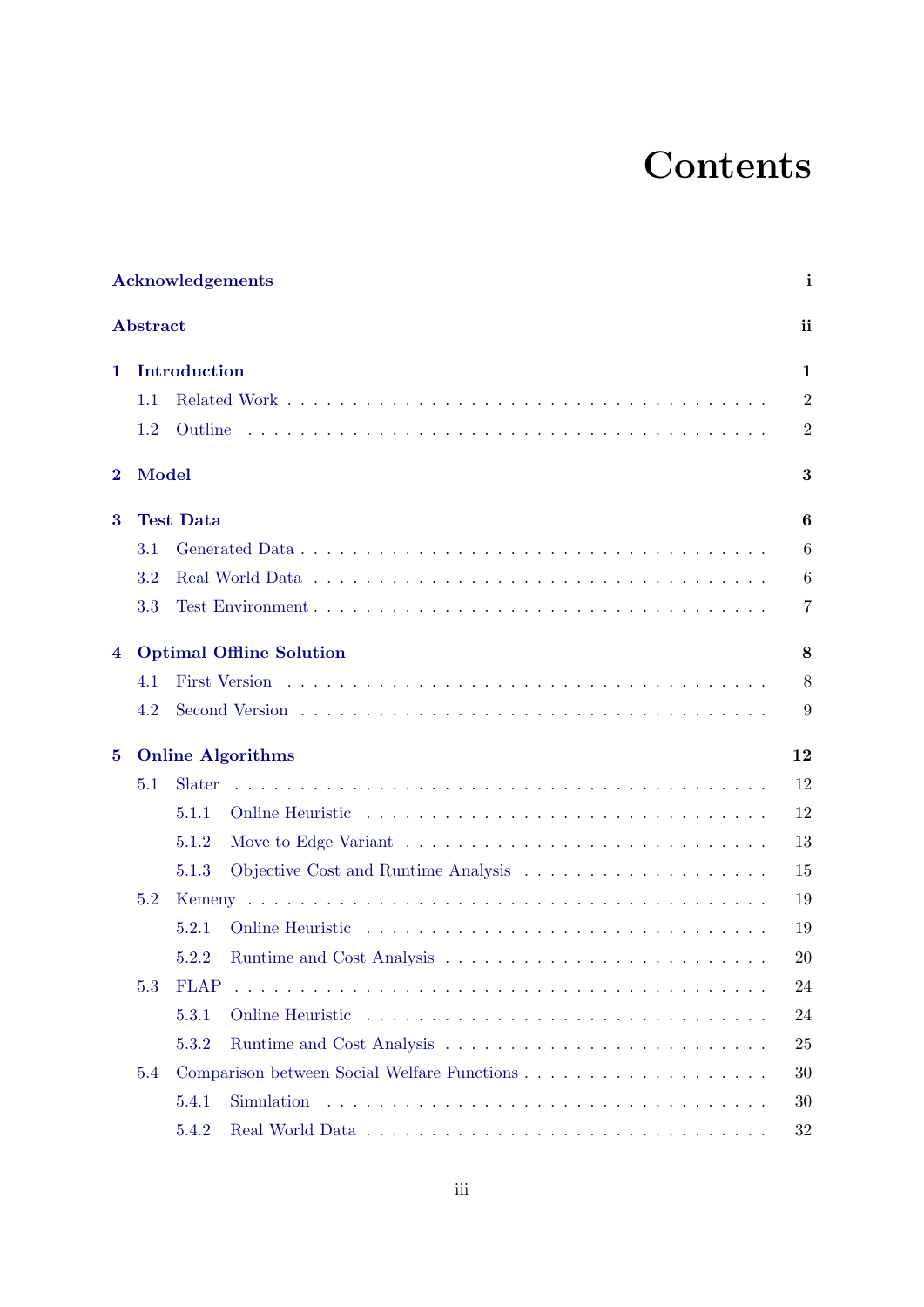| <b>Bibliography</b> |  |              |    |  |  |  |  |
|---------------------|--|--------------|----|--|--|--|--|
|                     |  | 6 Conclusion | 39 |  |  |  |  |
|                     |  |              |    |  |  |  |  |
|                     |  |              |    |  |  |  |  |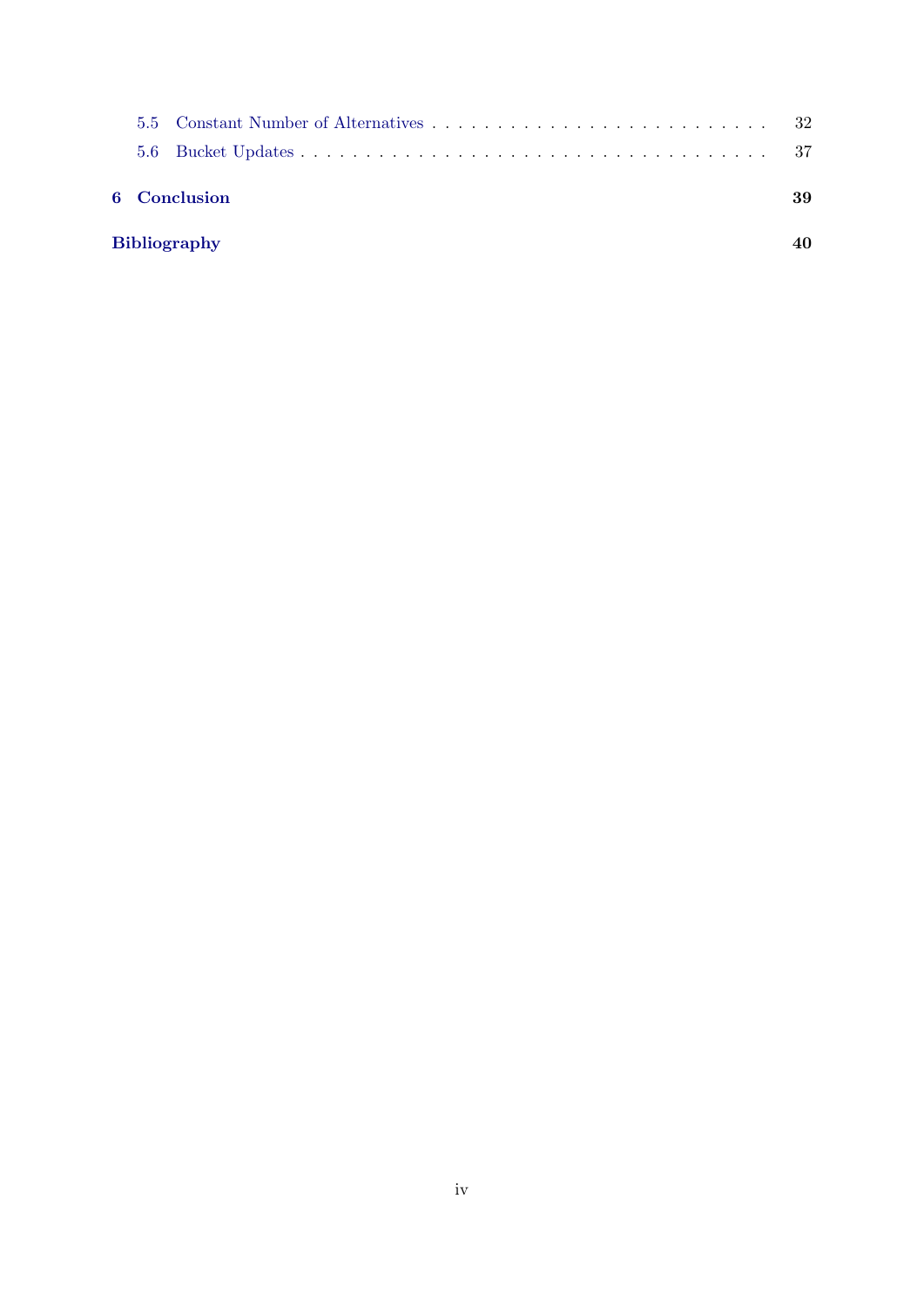<span id="page-5-0"></span>In a lot of circumstances one is interested in the result of group preferences of individual opinions, interests or preferences. What is the social choice? How well does it represent each individuals opinion? One might be interested in political elections, e.g. who wins the election having ballots with an order of the candidates? What is the final ranking of the candidates? Perhaps one is interested in ranking products against each other. A group might want to decide in which restaurant they go or what movie they watch. One might want to compare different websites, food products, cities or a multitude of other possibilities.

There are a lot of methods how one can evaluate votes and find a social choice. For example we can have a plurality voting, where each individual voter gives exactly one vote from a set of options and the winner is simply determined by the number of votes.

If the voters are required to rank the alternatives in a relative preference we call it a preferential voting. In preferential voting, the voters give an order of all alternatives according to their preferences. A simple method to obtain the final ranking would be the Borda Count. For m candidates each voter would simply assign m points to the first choice,  $m-1$  to the second choice and so on. The final ranking can be obtained by ordering the alternatives descending regarding their total received points. However, Borda might not give the social choice one is interested in due to Borda's Voting Paradox described in [\[1\]](#page-44-1). E.g. Borda could rank an alternative that wins most of the time against the other alternatives but in a few situation looses against all in the middle even though the alternative would win each pairwise election. A lot of research is conducted in the area of pairwise election to obtain a "best" social choice.

Social welfare functions classify a social choice as more or less desirable regarding the individual preferences. We will look at the two well known social welfare functions Slater [\[2\]](#page-44-2) and Kemeny [\[3\]](#page-44-3) and a third social welfare function called FLAP. All three social welfare functions rely on pairwise elections between the alternatives.

However to find the best global ranking for Slater, Kemeny and FLAP is NP-Hard [\[4\]](#page-44-4). There are several approaches for offline heuristics to derive such a global ranking assuming the knowledge of the full data set, but as soon as new votes are added, one has to recalculate everything, which is time intensive.

In this thesis, we present approaches to calculate global rankings using online heuristics regarding Slater, Kemeny and FLAP under the assumption that we already have a current global ranking and we receive new comparisons between the alternatives. In contrast to the offline solutions, our online approaches can efficiently handle new incoming votes and update the global ranking regarding the social welfare functions without complete recalculations.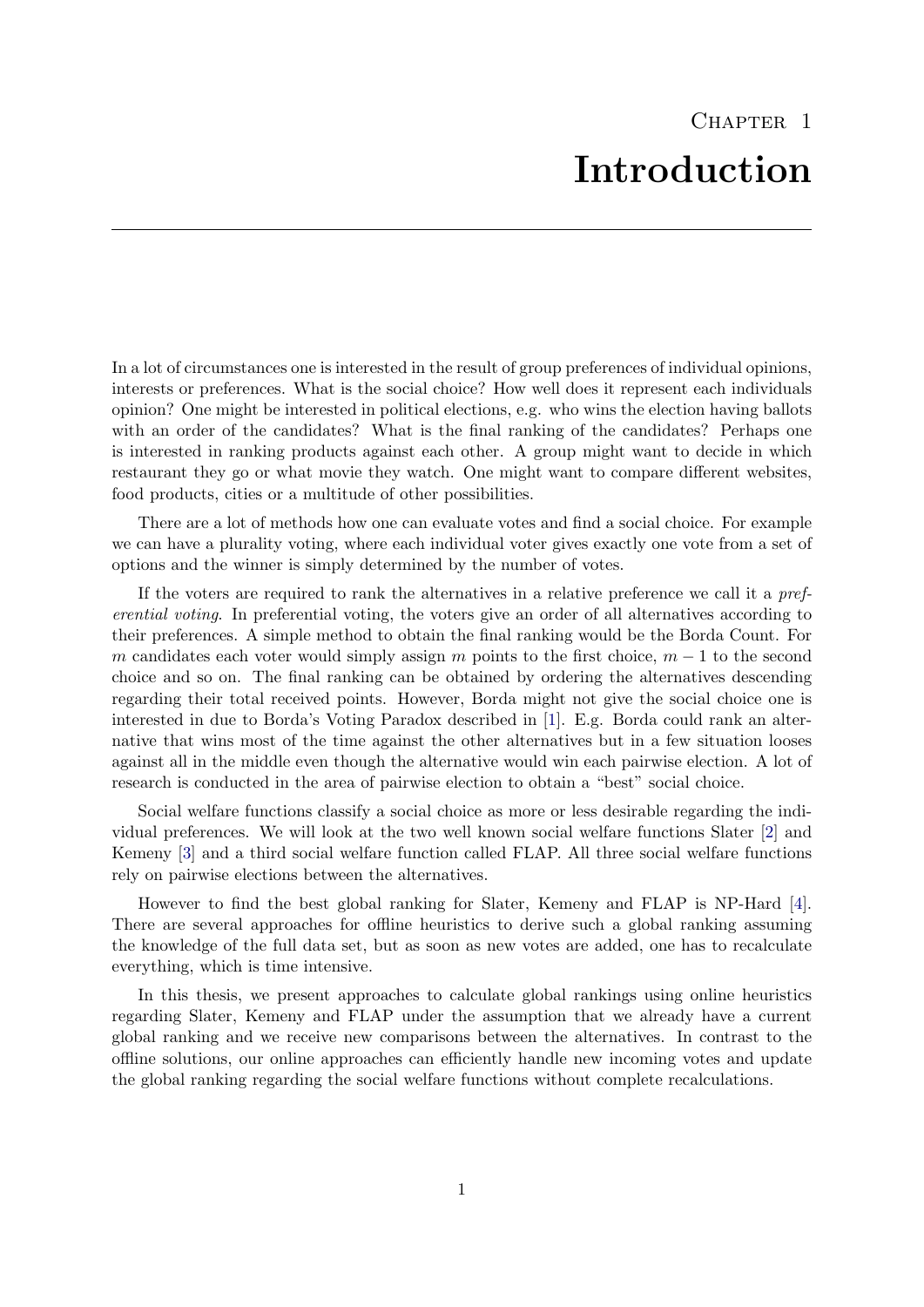## <span id="page-6-0"></span>1.1 Related Work

Social choice theory is widely studied [\[5,](#page-44-5) [6,](#page-44-6) [7\]](#page-44-7) and there are several approaches for calculating offline solutions. Vincent Conitzer published an approach to calculate a Slater ranking in linear time if the pairwise election graph is hierarchically structured [\[8\]](#page-44-8). In [\[9\]](#page-44-9) Alnur Ali and Marina Meilă give an overview over several methods for rank aggregation regarding the Kemeny welfare function. Clair Mathieu and Adrian Vladu described in [\[10\]](#page-44-10) the problem of producing a global ranking when new alternatives arrive. However the online case where we receive a new comparison between known alternatives is not well studied yet.

## <span id="page-6-1"></span>1.2 Outline

The rest of the thesis is structured as follows:

- In the second chapter we will describe our model and give some definition that we will use throughout this thesis.
- The third chaper includes how the simulated data for the different test runs are generated and which real world data we use.
- In chapter four we describe how optimal offline solutions can be implemented using ILPs.
- In the fifth chapter we present our approaches for online heuristics regarding the Slater, Kemeny and FLAP welfare functions. For each welfare function we describe how our online heuristic works and evaluate it with different datasets. Furthermore we compare the different version against each other and present some additional features.
- Finally, chapter six contains the conclusion, where we summarise our approaches and describe possible future research that can be conducted in this area.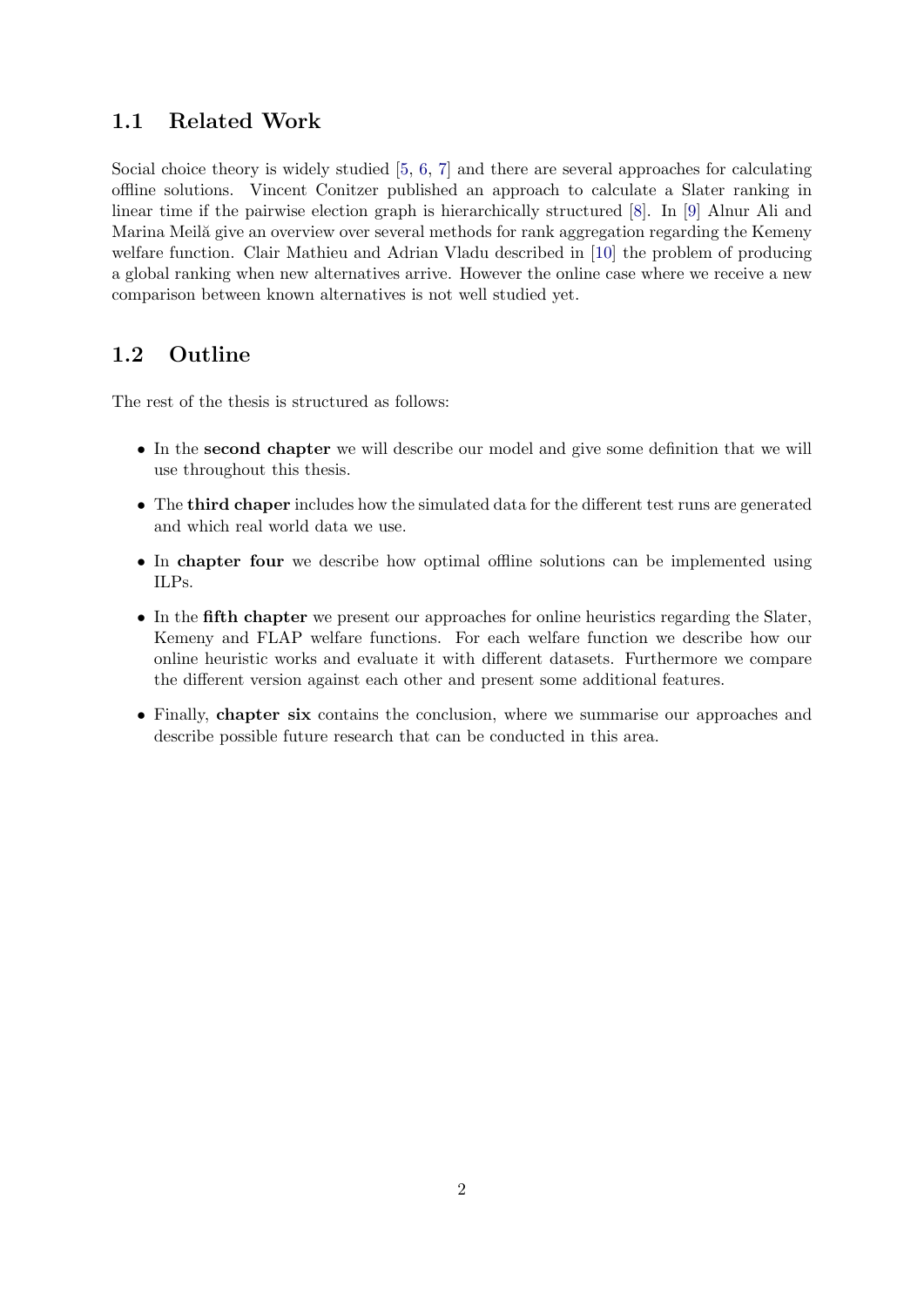<span id="page-7-0"></span>In the following chapter we describe our model and give some definitions for frequently used terms in the thesis. In the following let  $\mathcal{A} := \{a_1, a_2, \ldots, a_n\}$  be a set of alternatives. A *single vote* between two alternatives is given as  $v_{a_1 a_2} := (a_1 \succ a_2)$ , where  $a_1 \succ a_2$  denotes that  $a_1$  is ranked higher than  $a_2$ .

**Definition 2.1** (Complete Vote). A complete vote  $v := (a_1 \succ a_2 \succ \cdots \succ a_n)$  is a strict order over all alternatives in A. Complete votes correspond to permutations of the n elements of A.

**Definition 2.2** (Voting Set). A voting set  $V_A$  is a finite set of complete votes v over the alternatives in A.

In a voting set  $V_A$  we have pairwise elections between alternatives. Let  $c_{a\succ b}$  be the number of times a is ranked before b in  $\mathcal{V}_{\mathcal{A}}$  for some alternatives  $a, b \in \mathcal{A}$  and  $c_{b \succ a}$  the number of times b is ranked before a respectively. If  $(c_{a \succ b}) > (c_{b \succ a})$  we call a the winner of the pairwise election between a and b with respect to the voting set  $\mathcal{V}_{\mathcal{A}}$ . Note that we can also have pairwise elections in a set of single votes over some  $A$ , i.e. we do not have complete votes but nevertheless can count how many times an alternative is ranked higher than another by simply looking at all single votes with both alternatives.

**Definition 2.3** (Pairwise Election Graph). For a voting set  $V_A$ , the pairwise election graph  $PEG := (V, E)$  consists of a set of vertices and a set of directed edges between them. The set of vertices is simply the set of alternatives,  $V := \mathcal{A}$  and there is a directed edge from a vertex a to vertex b if a is the winner of the pairwise election in  $\mathcal{V}_{\mathcal{A}}$ , i.e.  $(c_{a\succ b}) > (c_{b\succ a})$ , with weight  $w_{ab} := (c_{a \succ b}) - (c_{b \succ a}).$ 

For a given voting set we try to find a global ranking which "represents" the voting set the best, i.e. a permutation on A representing the votes in  $\mathcal{V}_{\mathcal{A}}$ . For that we need to define what is meant by "represent best". One way is to define a social welfare function, which classifies possible global rankings as more desirable or less desirable. More formally a social welfare function in our case is a function that assigns a cost c to a voting set  $\mathcal{V}_{\mathcal{A}}$  and a global ranking r. A global ranking r that minimizes c is an optimal solution. For our model, we consider three social welfare functions: Slater, Kemeny and FLAP, defined as follows:

<span id="page-7-1"></span>**Definition 2.4** (Slater Rule). Given a voting set  $V_A$ , a global ranking r and two alternatives  $a, b \in \mathcal{A}$ , let  $\delta_{ab}(r) = 1$  if r ranks the winner of the pairwise election between a and b lower than the loser, and 0 otherwise. The Slater rule tries to minimize:

$$
\sum_{a,b \in \mathcal{A}} \delta_{ab}(r) \tag{2.1}
$$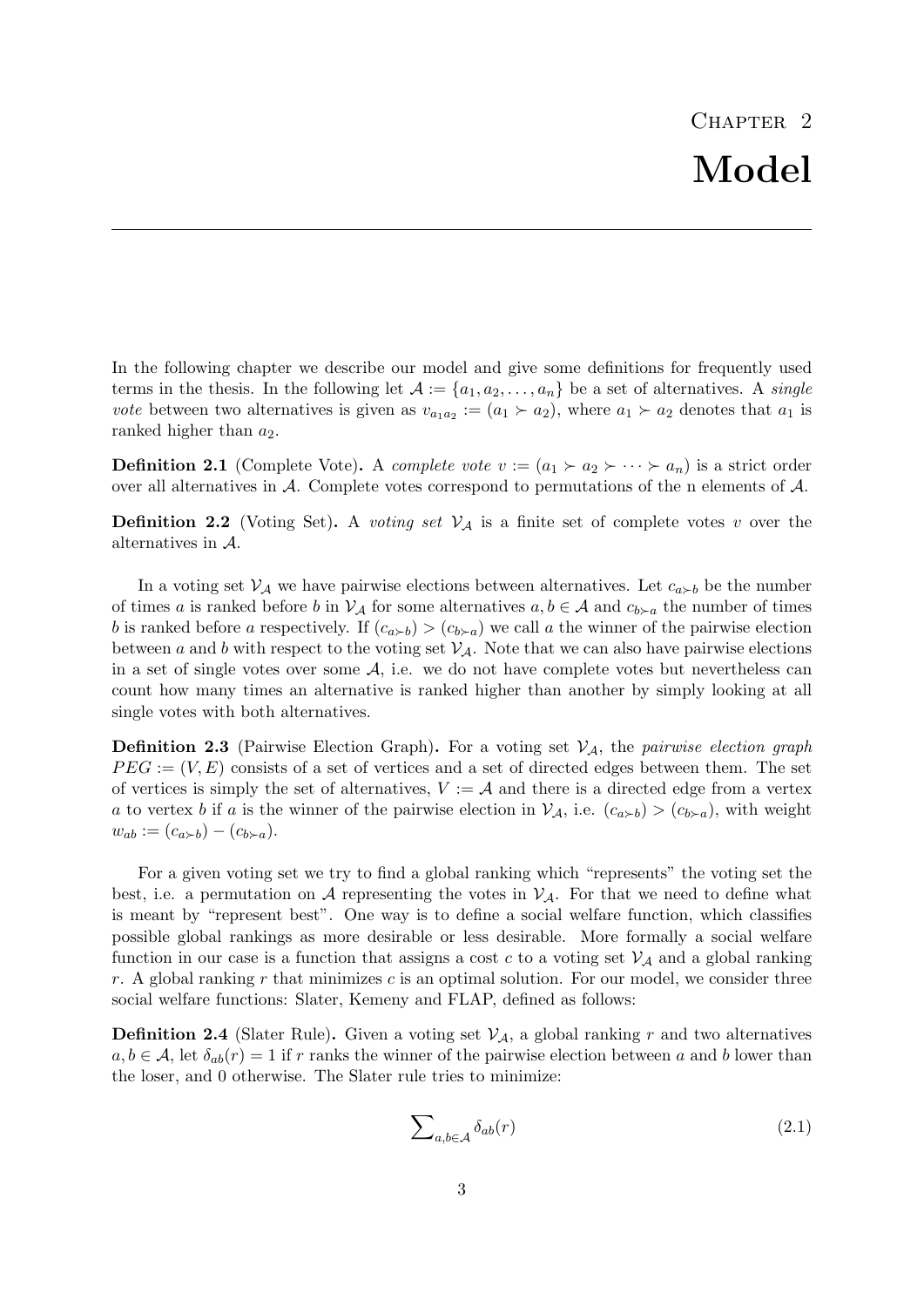<span id="page-8-1"></span>**Definition 2.5** (Kemeny Rule). Given a global ranking r and a single vote  $v_{ab}$  for two alternatives a,b. Let  $\delta_{ab}(r, v) = 1$  if r and v disagree on the relative ranking of a and b, and 0 otherwise. The Kemeny rule tries to minimize:

$$
\sum_{a,b \in \mathcal{A}} \sum_{v \in \mathcal{V}_{\mathcal{A}}} \delta_{ab}(r,v) \tag{2.2}
$$

The Kemeny rule tries to minimize the number of single votes disagreeing with the global ranking and the Slater rule tries to minimize the number of pairwise election winners, disagreeing with the global ranking.

If we apply a linear order over the alternatives of a pairwise election graph, we get another view of the problem of finding a global ranking over a set of votes. A global ranking is simply a permutation of a set of alternatives A and hence represents a linear order over these alternatives. We call an edge  $e_{ab} \in E$  "backward edge" for some alternative a and b, if for a given global ranking over a pairwise election graph  $PEG$ , a is ranked lower than b. Similarly we call an edge  $e_{ab}$  to be "forward" if alternative a is ranked higher than b. Note that the weight  $w_e = w_{ab}$ of the edge is the difference of the pairwise elections where  $a$  wins against  $b$  and the pairwise elections where b wins against a. A forward edge  $e_{ab}$  in the pairwise election graph over a linear order therefore indicates that a global ranking agrees with the pairwise election of a and b. Similarly a backward edge  $e_{ab}$  indicates that a global ranking disagrees with the pairwise election of a and b in a voting set  $V_A$ . Figure [2.1](#page-8-0) shows an example of applying a linear order over a pairwise election graph and the resulting forward and backward edges. Throughout this thesis we read a pairwise election graph with a linear order from left to right, i.e. the highest ranked alternative is on the left and the lowest ranked alternative on the right.

The Slater rule can therefore be reinterpreted as finding a global ranking where the number of backward edges in the pairwise election graph is minimal. Note that this is closely related to the problem of finding a minimum feedback arc set. Similarly the Kemeny rule can be seen as a minimization over the sum of weights of all backward edges in the pairwise election graph over a linear order.

<span id="page-8-0"></span>

Figure 2.1: Example of a linear order applying to a pairwise election graph: On the left hand side we have a pairwise election graph built from a voting set  $\mathcal{V}_{\mathcal{A}}$ , where  $\mathcal{A} := \{a, b, c, d, e\}$ . On the right hand side we see the pairwise election graph ordered according to a linear order (here  $d \succ c \succ a \succ b \succ e$ . Note that in this example, where d is the highest and e the lowest ranked alternative in the global ranking, the global ranking is an optimal solution for Slater with cost of one, but not for Kemeny, as we could place  $b$  in front of  $c$  and obtain a total cost of two instead of four.

<span id="page-8-2"></span>**Definition 2.6** (The Feedback Linear Arrangement Problem – FLAP). Let  $\pi : A \rightarrow A$  be a permutation over the set of alternatives and let  $S_{\pi}$  be the set of all permutations over the set of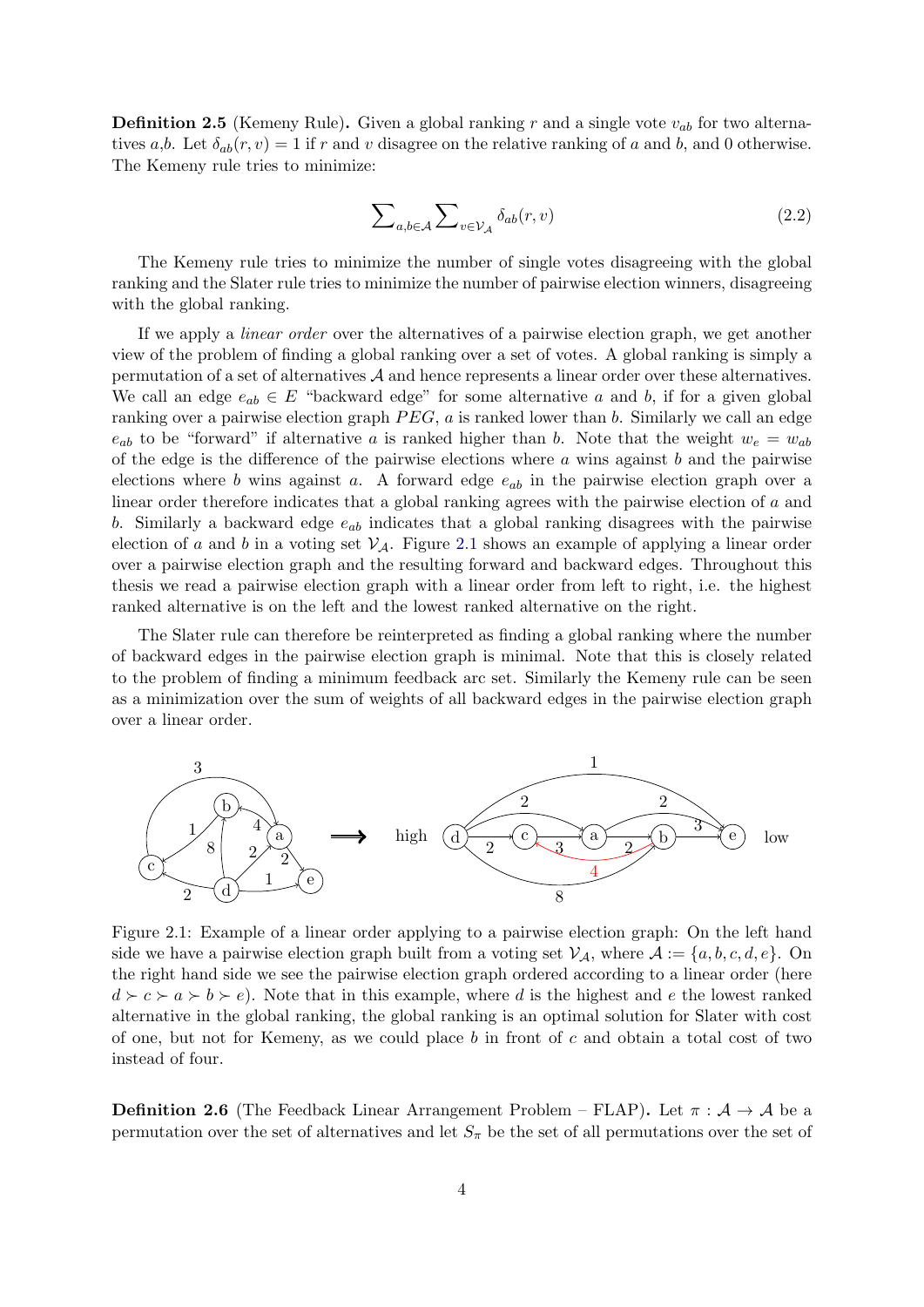alternatives A. Given a pairwise election graph  $PEG = (V, E)$  over a voting set  $V_A$ , we define the FLAP rule as:

$$
\min_{\pi \in S_n} \sum_{\substack{e = (i,j) \in E \\ \pi(i) < \pi(j)}} w(e) \cdot (\pi(j) - \pi(i)) \tag{2.3}
$$

In other words the FLAP rule not only tries to minimize the weight of backward edges in our pairwise election graph as the Kemeny rule does, but also minimizes over the weights times the length of backward edges, where the length is given as the distance between the alternatives in the global ranking. The idea behind FLAP is that if the global ranking has to disagree with some pairwise elections between two alternative  $a$  and  $b$ , we prefer a global ranking where the alternatives  $a$  and  $b$  are closer together.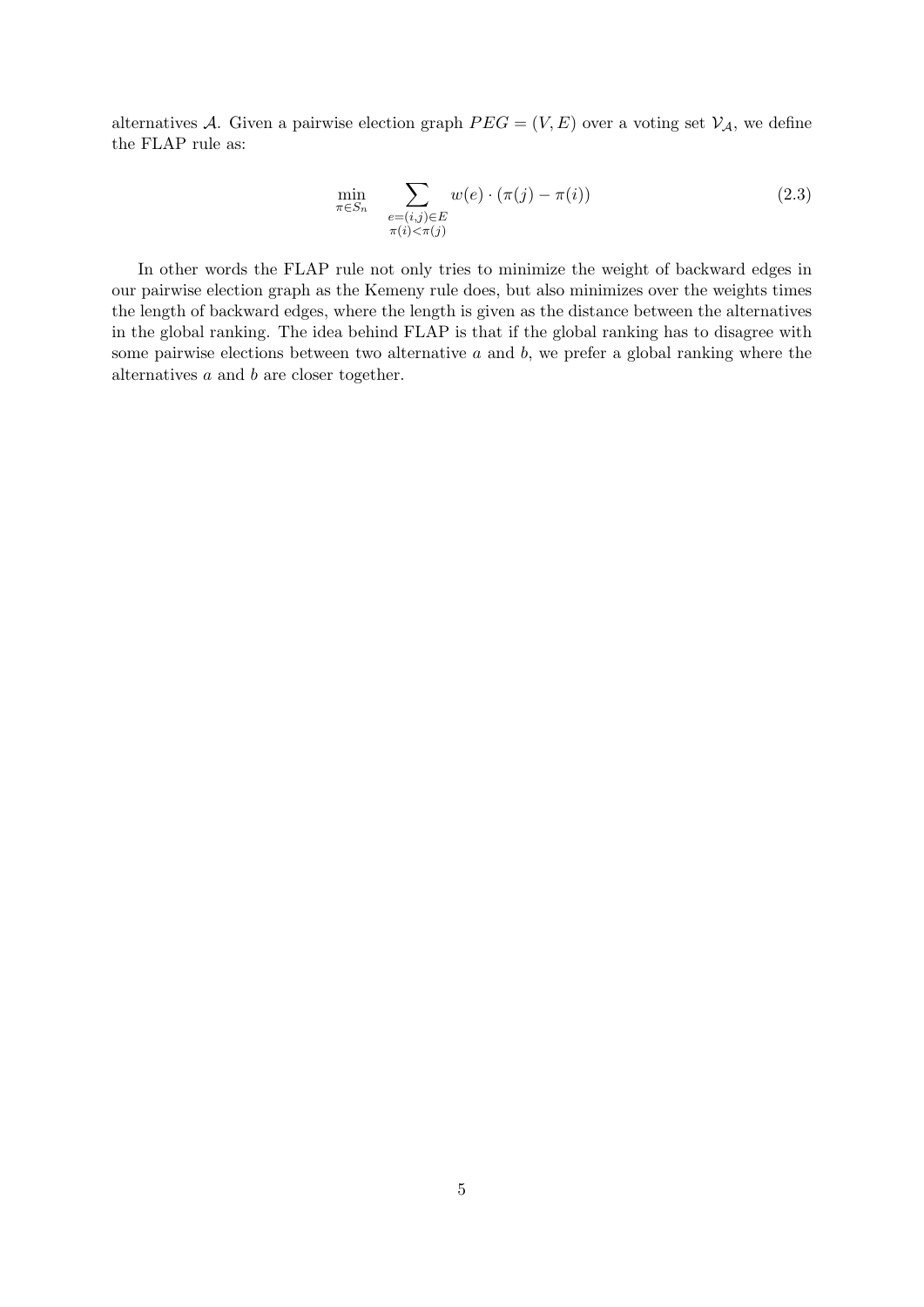## <span id="page-10-1"></span><span id="page-10-0"></span>3.1 Generated Data

Our simulated data are based on a consensus probability between voters for each single vote presented in [\[11\]](#page-44-11). A voting set  $\mathcal{V}_A$  is constructed based on an underlying probability model. We first generate a total order  $v_{cons}$  of the alternatives over A representing a consensus order and then generate a complete vote for each voter. To construct a complete vote we build an acyclic graph over the set of alternatives regarding a consensus probability  $p \in [0, 1]$  as follows:

- Take two alternatives  $a, b \in \mathcal{A}$  without an edge in between and  $v_{cons}$  ranks a higher than b.
- We build a directed edge from  $a$  to  $b$  with probability  $p$ , otherwise an edge from  $b$  to  $a$ .
- For a new edge  $e_{ab}$  we add an edge from all alternatives that can reach a to all alternatives b can reach. Similarly for a new edge  $e_{ba}$  we add an edge from all alternatives that can reach  $b$  to all alternatives  $a$  can reach. (Note that in this way we can prevent cycles)
- Repeat the above steps until we have a directed edge between all alternatives.

The code to generate a complete vote was implemented by Raphael Anderegg. To generate a voting set we fix the consensus probability  $p$  and generate the desired number of complete votes. For our test runs we have built datasets for five up to 250 alternatives and consensus probabilities  $p \in \{0.5, 0.6, 0.7, 0.8, 0.9\}$ . Each dataset consists of 1000 complete votes. Furthermore there are twenty different datasets per number of alternatives per consensus probability, used to run several test runs on similar problems. So a dataset is described with  $(n_a, p, n_v)$  for  $n_a \in$  $\{5,\ldots,250\}, p \in \{0.5,0.6,0.7,0.8,0.9\}$  and  $n_v \in \{1,\ldots,1000\}.$  Note that for a given dataset with 1000 rankings we also can randomly take a number of complete votes less than 1000.

## <span id="page-10-2"></span>3.2 Real World Data

There are a few real world data sets with both the number of votes and alternatives being large enough to be interested here. For our tests with real world data we use a dataset collected by <http://www.preflib.org>.

The dataset contains the preferences about various kinds of sushi of 5000 individuals, each ranked 10 sushi types from a set of 100 sushi types in total. The dataset is a result of a series of surveys conducted by Toshihiro Kamishima.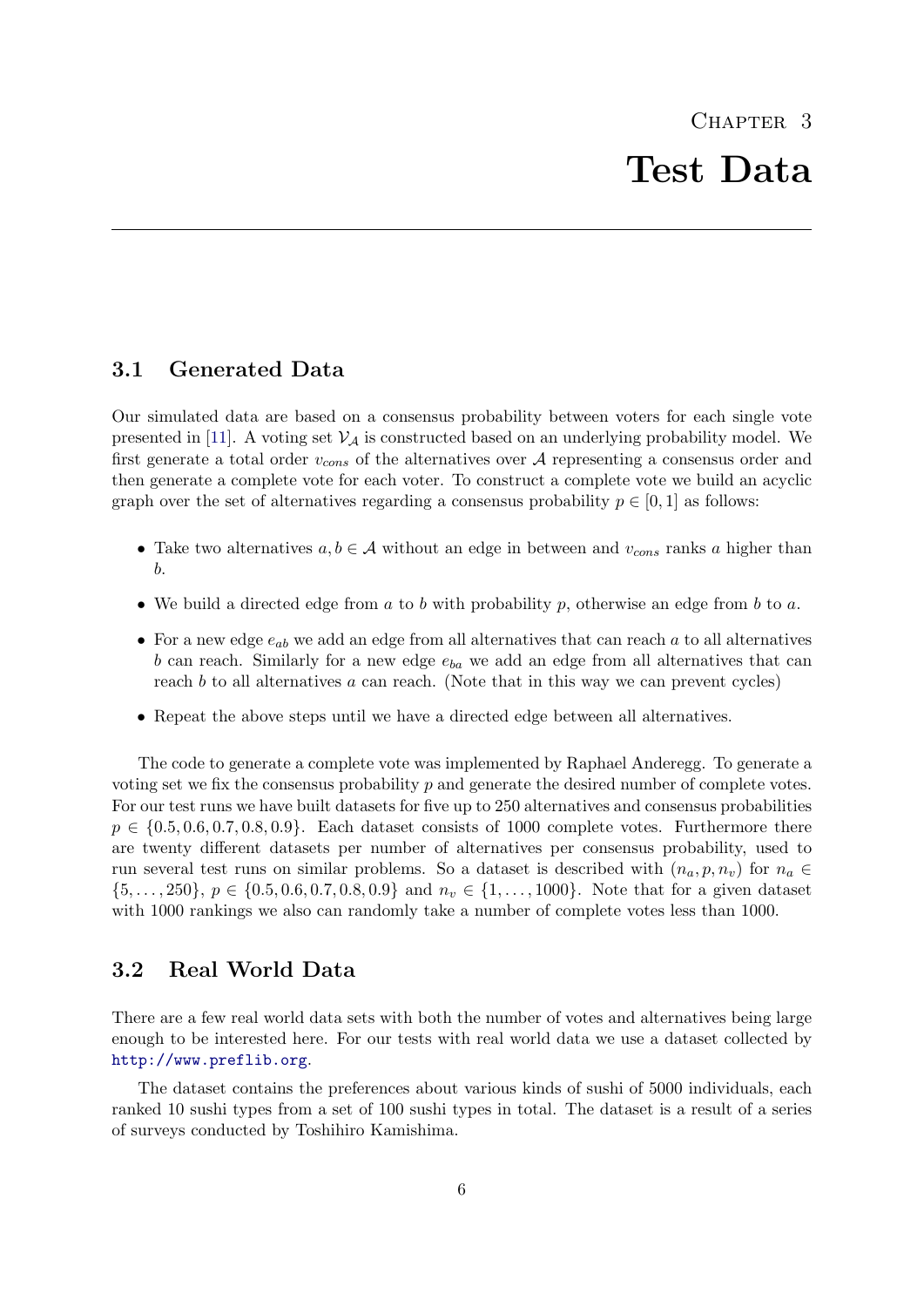## <span id="page-11-0"></span>3.3 Test Environment

All tests run on the EULER cluster provided by ETH Zürich. For our test runs we used four cores if the algorithms for the offline solution were involved and two cores otherwise to speed up the parallelisable offline algorithms. The cores are part of 12-core Intel Xeon E5-2697v2 processors with a nominal clock rate of 2.7 GHz. We assigned each core 4096 MB DDR3 memory clocked at 1866 MHz.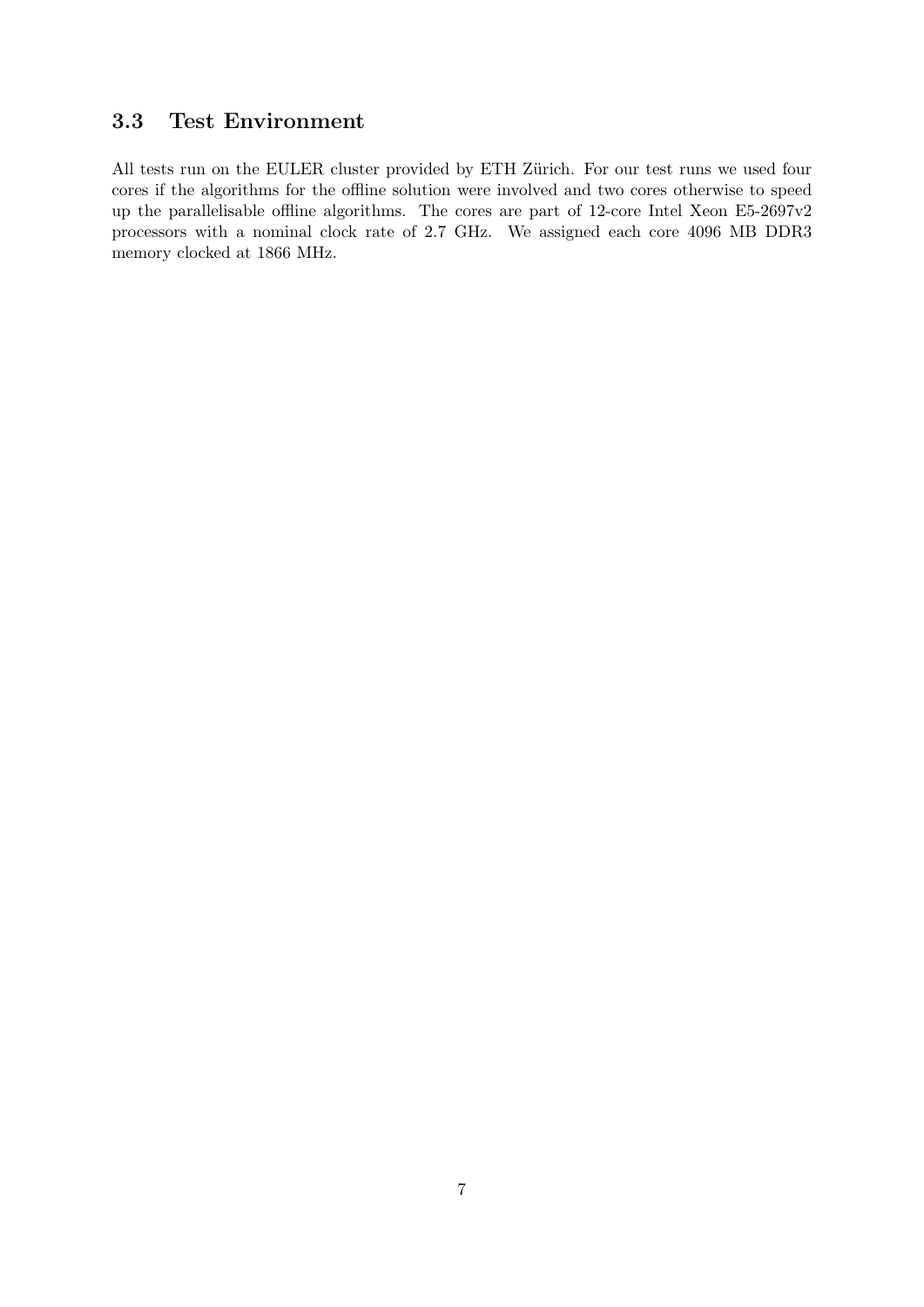<span id="page-12-0"></span>Finding an optimal global ranking for Slater, Kemeny and FLAP regarding pairwise election is NP-hard [\[4\]](#page-44-4). One way of solving the ranking problem is using Integer Linear Programming (ILP). In the following chapter we present two approaches for finding an optimal solution using ILPs. The first is a straightforward approach with a slow runtime and thus can only be used up to around twenty alternatives within four days if we test on twenty datasets per number of alternatives. The second approach models the problem from a different perspective and can be used up to around eighty alternatives. The faster runtime is due to the smaller space of feasible solutions. However, the second approach can only be used for Slater and Kemeny. We describe how the ILPs are constructed in both approaches, given a pairwise election graph built from a voting set over alternatives in A.

## <span id="page-12-1"></span>4.1 First Version

The first version of the ILP consists of three types of decision variables, all integer constrained, an objective function and constraints according the social welfare functions. Let us start with the decision variables:

- **Permutation** We have a two dimensional permutation matrix of decision variables  $p_{ij} \in \{0, 1\}$ for  $i, j \in \{1, \ldots, |\mathcal{A}|\}$  which are used to model a permutation of the alternatives for the global ranking, i.e.  $p_{ij} = 1$  if alternative i has rank j.
- **Final Rank** We have an array consisting of decision variables  $r_i$  for the final rank of alternative  $i \in \mathcal{A}$ . E.g  $r_i = k$  denotes alternative i has rank k in the final global ranking for some  $k \in \{1, \ldots, |\mathcal{A}|\}.$
- **Backward Edge** We have a decision variable  $e_{back_{ij}}$  for  $i, j \in \{1, ..., |\mathcal{A}|\}$  if there is an edge from i to j in the pairwise election graph. For Slater and Kemeny the variable  $e_{back_{ij}}$ indicates if an edge from alternative  $i$  to  $j$  is backward in the final global ranking and for FLAP  $e_{back_{ij}}$  is the length of the respective backward edge.

The objective function is given from the according welfare function. For Slater we try to minimize the sum of the backward edges (Equation [4.1\)](#page-12-2) and for Kemeny we minimize the sum of weights over all backward edges (Equation [4.2\)](#page-13-1). FLAP minimizes over the weight of the backward edges times their length, but since we model  $e_{back_{ij}}$  as the length of a backward edge for FLAP, we can use the same objective as for Kemeny (Equation [4.2\)](#page-13-1).

<span id="page-12-2"></span>
$$
\min \sum e_{back_{ij}} \tag{4.1}
$$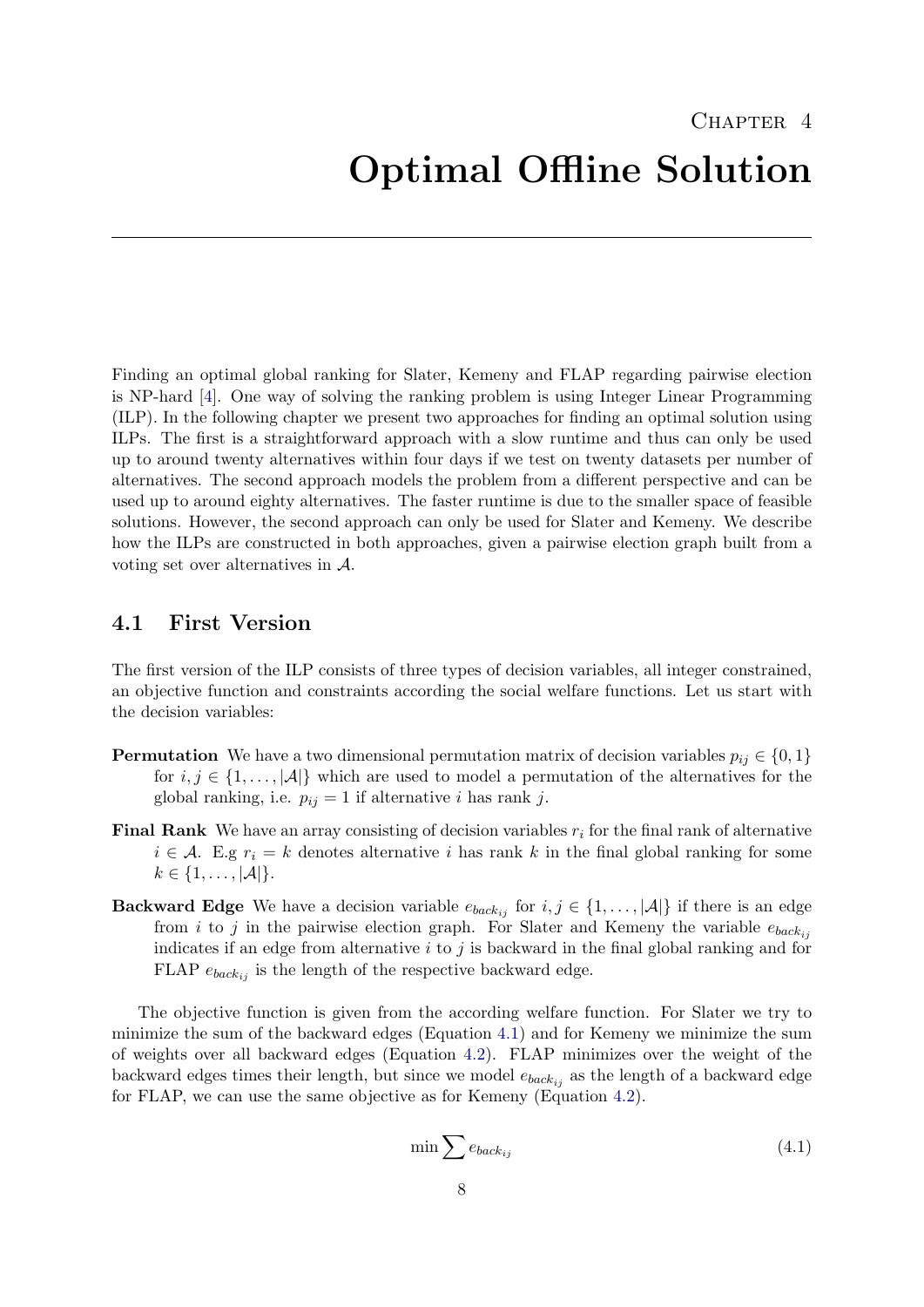<span id="page-13-1"></span>
$$
\min \sum (w_{ij} \cdot e_{back_{ij}}) \tag{4.2}
$$

We have several constraints holding for each model (Slater, Kemeny and FLAP). To model a permutation with the  $|A|^2$  many decision variables  $p_{ij} \in \{0, 1\}$  (Equations [4.3,](#page-13-2) [4.4\)](#page-13-3), we assign to each position in the global ranking exactly one alternative (Equation [4.5\)](#page-13-4) and to each alternative exactly one position in the global ranking (Equation [4.6\)](#page-13-5). The final rank  $r_i$  (position in the global ranking) of an alternative i is given through the column position where  $p_{ij} = 1$  in the permutation matrix (Equation [4.7\)](#page-13-6). For Slater and Kemeny we are only interested in whether an edge is backward (in the global ranking) or not. An edge from node  $i$  to  $j$  is backward if the position of alternative i is behind j, i.e.  $r_i - r_j > 0$ . Our decision variables  $e_{back_{ij}}$  take the value 1 if we have a backward edge from  $i$  to  $j$  and 0 otherwise. Equations [4.8,](#page-13-7) [4.9](#page-13-8) and [4.10](#page-13-9) achieve this goal. Our ILP for FLAP just replaces the constraint [4.9](#page-13-8) and [4.10](#page-13-9) by [4.11,](#page-13-10) as  $e_{back_{ii}}$ is 0 if the edge from  $i$  to  $j$  is a forward edge and otherwise the length of the edge.

<span id="page-13-3"></span><span id="page-13-2"></span>
$$
p_{ij} \ge 0 \quad \text{for} \quad i, j \in \{1, \dots, |\mathcal{A}|\}\tag{4.3}
$$

<span id="page-13-4"></span>
$$
p_{ij} \le 1 \quad \text{for} \quad i, j \in \{1, \dots, |\mathcal{A}|\}\tag{4.4}
$$

<span id="page-13-6"></span><span id="page-13-5"></span>
$$
\sum_{i=1}^{|\mathcal{A}|} (p_{ij}) = 1 \quad \text{for} \quad j \in \{1, ..., |\mathcal{A}|\}
$$
 (4.5)

<span id="page-13-9"></span><span id="page-13-8"></span><span id="page-13-7"></span>
$$
\sum_{j=1}^{|\mathcal{A}|} (p_{ij}) = 1 \quad \text{for} \quad i \in \{1, ..., |\mathcal{A}|\} \tag{4.6}
$$

<span id="page-13-10"></span>
$$
\sum_{j=1}^{|\mathcal{A}|} (j \cdot p_{ij}) = r_i \quad \text{for} \quad i \in \{1, \dots, |\mathcal{A}|\} \tag{4.7}
$$

$$
(All) \t\t e_{back_{ij}} \ge 0 \t\t for all \t e_{back_{ij}} \t\t (4.8)
$$

$$
(Slater, Kemeny) \t\t ebackij \le 1 \t\t for all \t ebackij \t\t (4.9)
$$

$$
(Slater, Kemeny) \t ebackij \ge \frac{r_i - r_j}{|\mathcal{A}|} \t \text{for all} \t ebackij \t (4.10)
$$
  

$$
(FLAP) \t ebackij \ge r_i - r_j \t \text{for all} \t ebackij \t (4.11)
$$

The optimal global ranking is given through the values of the final rank decision variables

 $r_i$ , indicating the position of alternative i in the global ranking.

## <span id="page-13-0"></span>4.2 Second Version

In a second approach we try to improve the runtime of finding an optimal offline solution by modifying the linear program according to a model described in [\[12\]](#page-44-12). The approach is slightly different and closely related to the minimum feedback arc set problem, which tries to find the smallest set of edges in a directed graph such that removing this set results in an acyclic graph. The idea is that we can find a minimum feedback arc set by removing edges from disjoint cycles in the global ranking. Note that if we break cycles we get an acyclic graph. The Slater rule is equivalent to finding such a minimum feedback arc set. For Kemeny we try to break cycles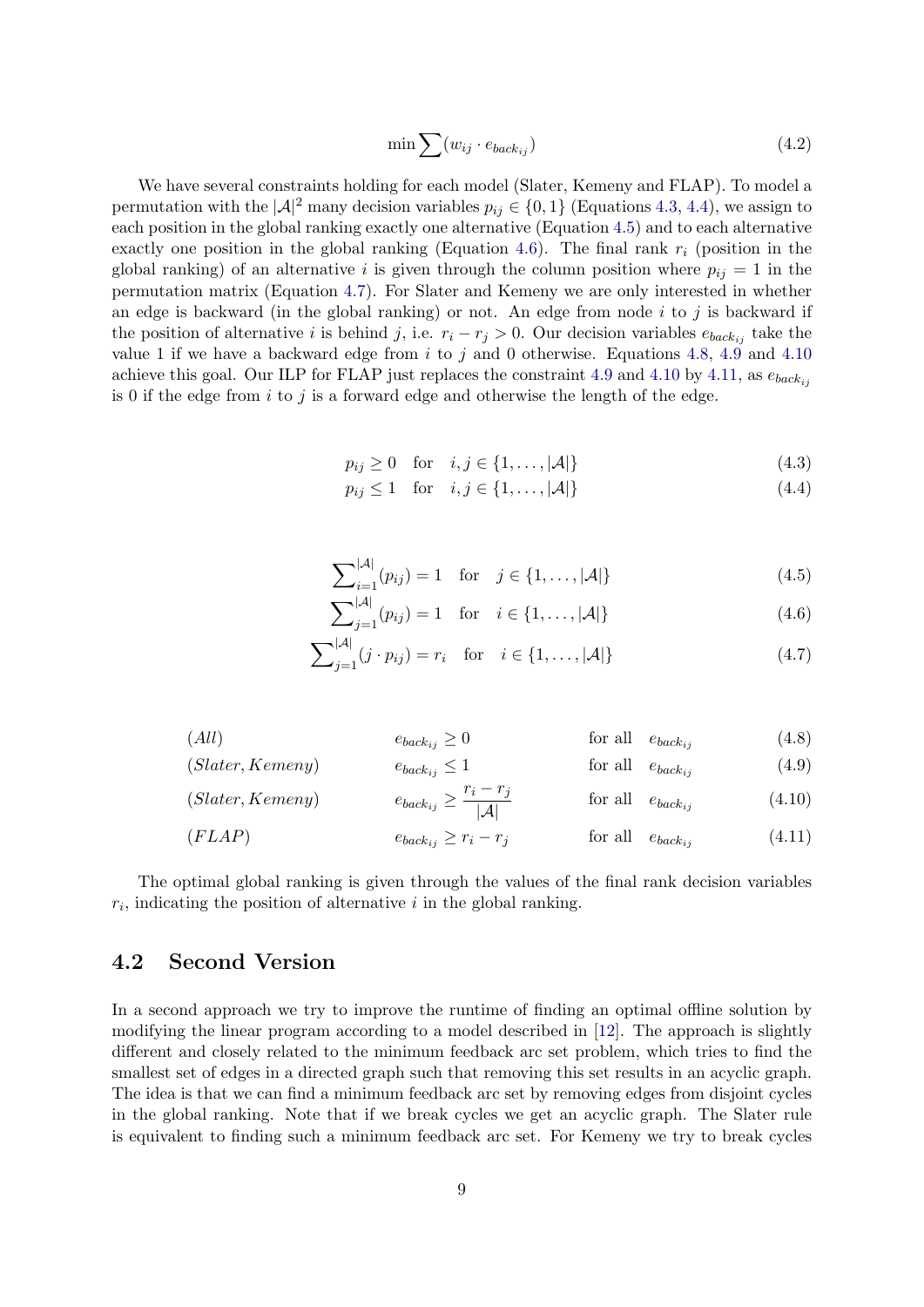by removing the edges with the smallest weight in the disjoint cycles, i.e. the problem can be reformulated as:

For any set of edge-disjoint cycles C,  $\sum_{c \in C} \min_{e \in c} w_e$  is an optimal solution for Kemeny (4.12)

Whereas it is easy to see the relation between the second approach and Kemeny and Slater, no optimality preserving reduction from FLAP to the minimum feedback arc set problem is apparent to us and therefore we only use the first ILP for FLAP. The Integer Linear Program for Slater and Kemeny is built as follows:

Our ILP has integer constrained binary decision variables  $x_{ij}$  for  $i, j \in \{1, ..., |\mathcal{A}|\}$  representing an edge between any pair of nodes. Note that we start with a fully connected graph with edges in both directions. Let  $E$  be the set of actual edges in our pairwise election graph and  $e \in E$  an actual edge. In the following we write  $x_e := x_{ij}$  if there is an edge from alternative i to alternative j and similarly  $w_e := w_{ij}$  for the weight of an edge. We set  $w_{ij} := 0$  if there is no edge in the pairwise election graph from  $i$  to  $j$ . The objectives are given through [4.13](#page-14-0) (Slater) and [4.14](#page-14-1) (Kemeny).

<span id="page-14-0"></span>
$$
\min \sum_{e \in E} x_e \tag{4.13}
$$

<span id="page-14-1"></span>
$$
\min \sum_{e \in E} (w_e \cdot x_e) \tag{4.14}
$$

Our decision variables  $x_{ij}$  indicating an edge from i to j are set to one if i is ranked behind  $j$  in the global ranking and 0 otherwise. Constraint [4.17](#page-14-2) ensures that exactly one of the two alternatives is ranked behind the other (in the end we must have a graph with directed edges) and Constraint [4.18](#page-14-3) enforces transitivity between the alternatives.

$$
x_{ij} \ge 0 \quad \text{for} \quad i, j \in \{1, \dots, |\mathcal{A}|\}\tag{4.15}
$$

<span id="page-14-3"></span><span id="page-14-2"></span>
$$
x_{ij} \le 1 \quad \text{for} \quad i, j \in \{1, \dots, |\mathcal{A}|\}\tag{4.16}
$$

$$
x_{ij} + x_{ji} = 1 \quad \text{for all distinct} \quad i, j \in \{1, \dots, |\mathcal{A}|\} \tag{4.17}
$$

$$
x_{ij} + x_{jk} + x_{ki} \ge 1 \quad \text{for all distinct} \quad i, j, k \in \{1, \dots, |\mathcal{A}|\} \tag{4.18}
$$

The optimal solution of the ILP is given as an acyclic graph and to get the global ranking we simply do a topological sorting.

Figure [4.1](#page-15-0) shows the logarithmic runtime in nanoseconds of the first and the second approach. The second approach is a lot faster for both consensus probabilities 0.6 and 0.8, but the difference is greater for lower consensus probabilities. In the remainder of the thesis we will only use the second approach for our offline test runs regarding the Slater and Kemeny welfare function.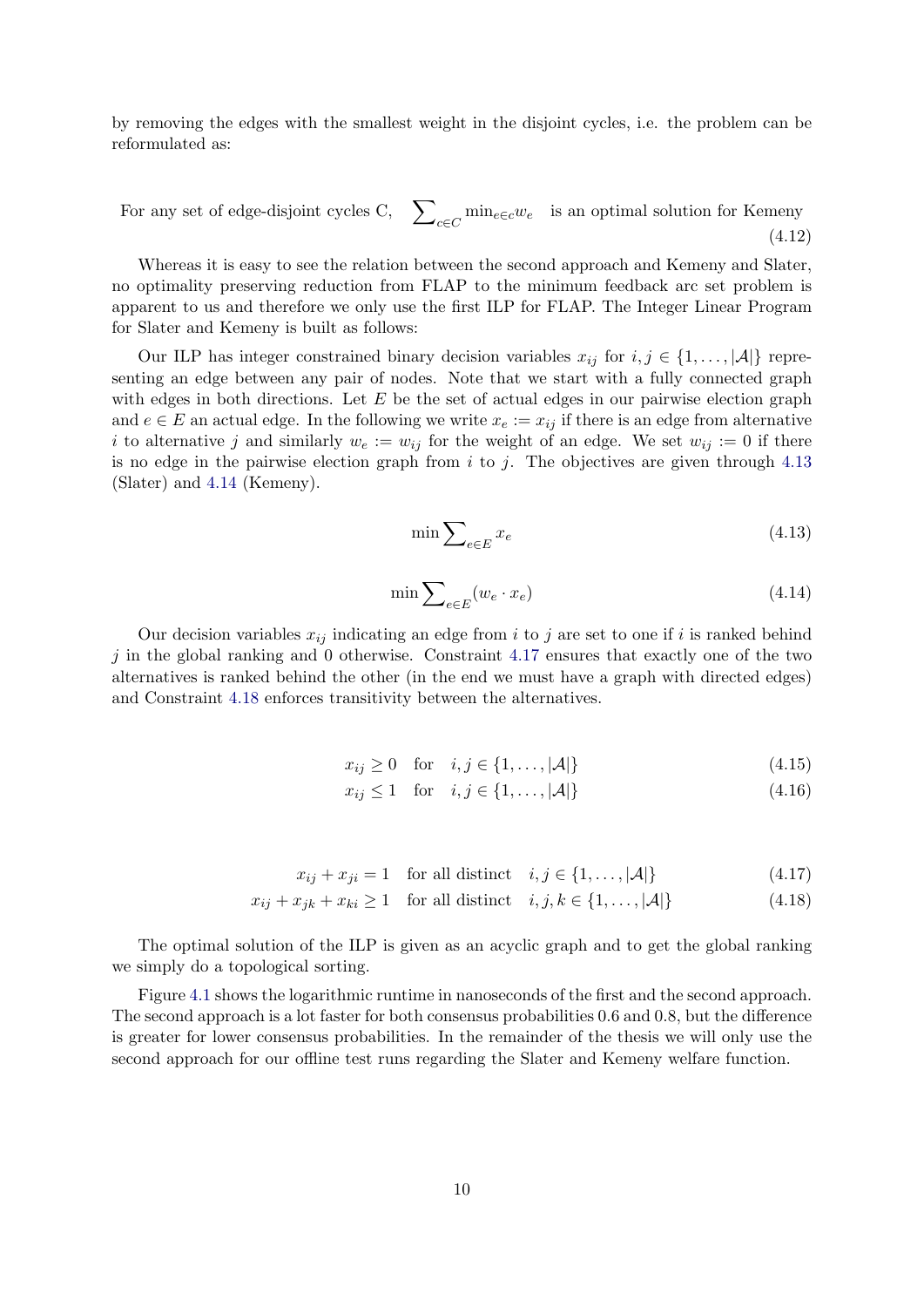<span id="page-15-0"></span>

Figure 4.1: Runtime in nanoseconds of the optimum offline solution regarding Slater and Kemeny, implemented with the first and the second offline approach. There are 20 different datasets per number of alternatives, each consisting of 1000 rankings. The Figures on the left side show the runtime using datasets with consensus probability of 0.6 and the Figures on the right side show the runtime using datasets with consensus probability of 0.8.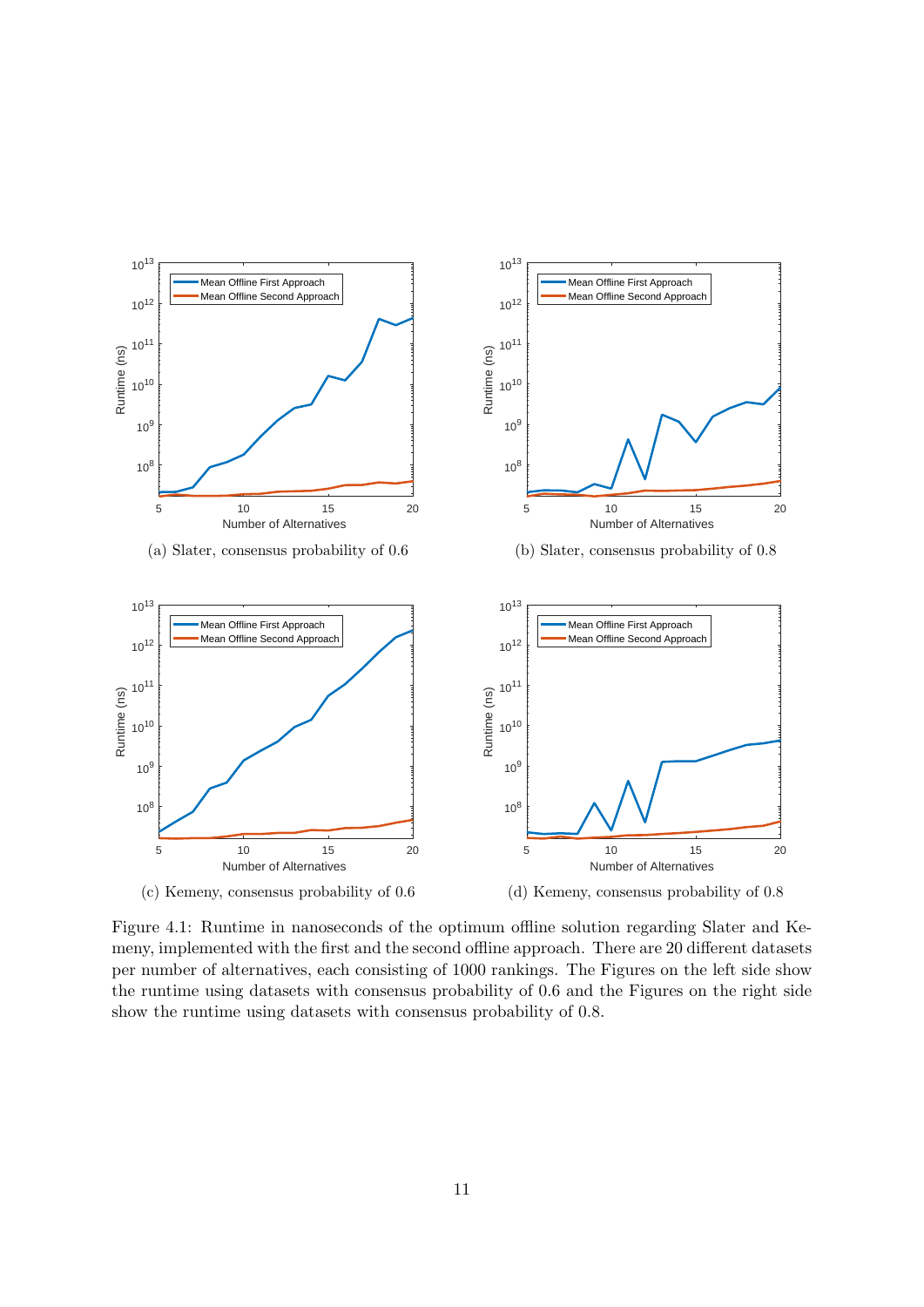<span id="page-16-0"></span>In the following chapter we will present online heuristics for the three welfare functions Slater, Kemeny and FLAP. The state is independent of the welfare function, it consists of a current global ranking and a pairwise election graph with the comparisons seen so far. The initial state is given with a random global ranking and a pairwise election graph with no edges. Over time, new single votes between alternatives are revealed, and the global ranking is changed with an update method according to the new information.

## <span id="page-16-1"></span>5.1 Slater

The Slater welfare function (Def. [2.4\)](#page-7-1) applied to our problem tries to minimize the number of backward edges in the pairwise election graph with regard to a global ranking. It does not optimize the weights of the edges nor the length of the edges.

## <span id="page-16-2"></span>5.1.1 Online Heuristic

The idea is based on the intuition that for a new single vote between two alternatives a and b, possible changes in the global ranking only happen in the region between those alternatives. Our approach is therefore to find the position of  $a$  and  $b$  in the current global ranking and to determine if the cost of the objective function decreases when changing the position. A first observation is that it only makes sense to change the global ranking if the new single vote disagrees with the current ranking. Therefore we will leave the ranking as it is if the incoming single vote agrees with it. If the new single vote  $v_{ab}$  disagrees with the current ranking, we have the following four cases:

- Case 1.1 We increment the weight of an already existing backward edge. In this case we will not change the global ranking because the slater welfare function tries to minimize the number of backward edges and changing the global ranking would not make any improvements nor degradations.
- Case 1.2 A new backward edge appears (see Figure [5.1\)](#page-17-1), i.e. there was a tie between the two alternatives before. We simply go through  $S_2$ , the set of alternatives between a and b in the global ranking, to see if we can decrease the objective cost by moving  $a$  directly in front of b or b directly behind a or both. Let  $\xi_{a_{back}}$  and  $\xi_{b_{back}}$  be the number of forward edges that would become a backward edge by moving  $a$  in front of  $b$ , or moving  $b$  behind a respectively. Let  $\xi_{a_{for}}$  and  $\xi_{b_{for}}$  be the number of backward edges that would become forward edges again changing the position of  $a$  in the global ranking or  $b$  respectively. It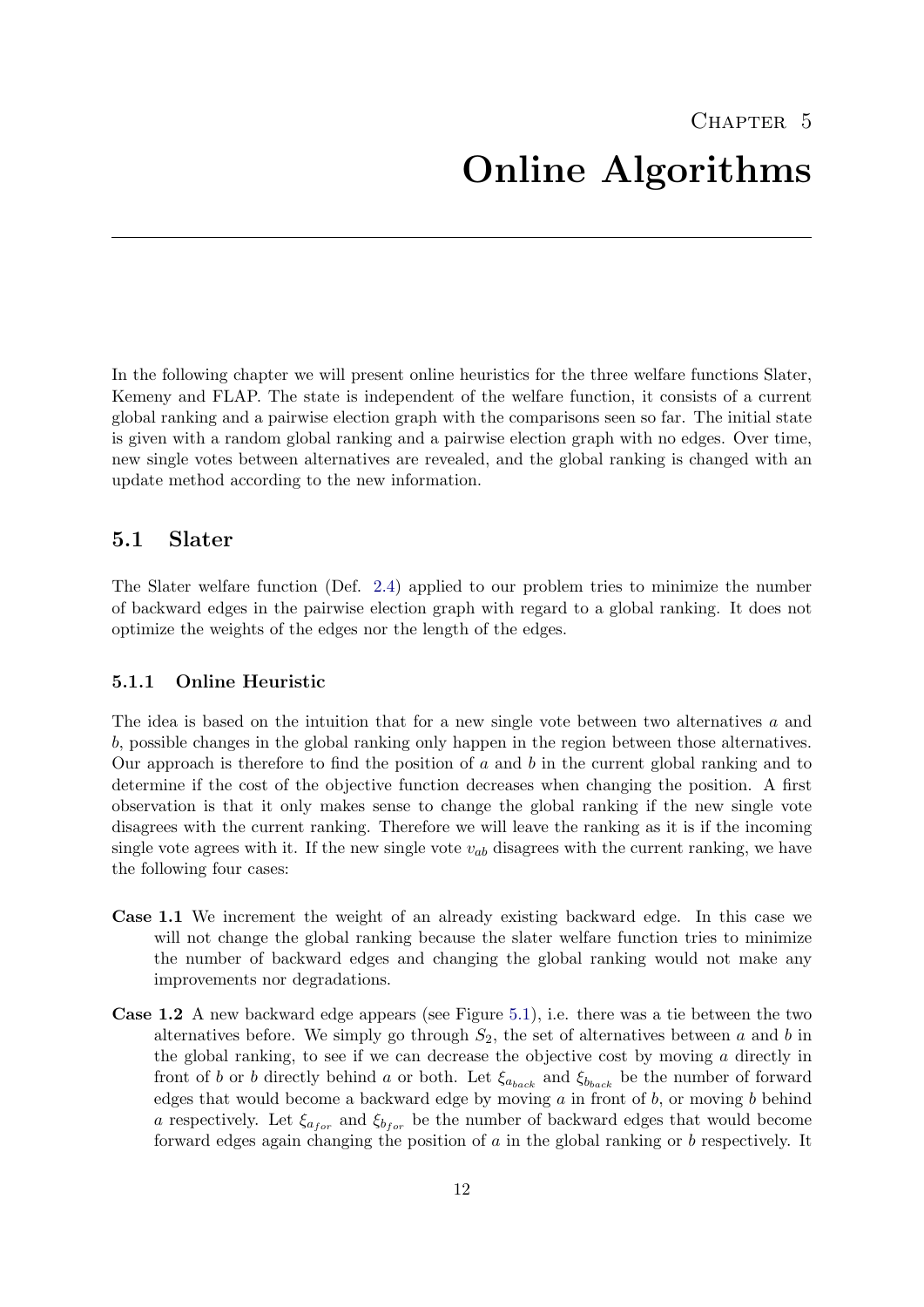only makes sense to change a if  $\xi_{a_{back}} - \xi_{a_{for}} \leq 1$  as we could reduce the objective cost by one (the new backward edge will then be a forward edge). The same holds for b, but we only move both alternatives if  $\xi_{a_{back}} - \xi_{a_{for}} \leq 0$  and  $\xi_{b_{back}} - \xi_{b_{for}} \leq 0$  because otherwise we could increase the objective cost. For  $(\xi_{a_{back}} - \xi_{a_{for}}) = (\xi_{b_{back}} - \xi_{b_{for}}) = 1$  we choose randomly a or b.

- Case 2.1 We decrement the weight of a forward edge. Similar to case 1.1 we leave the ranking as it is, since we cannot make any improvements as Slater only considers the number of edges (instead of their weights) for the objective cost function. The old ranking will therefore not be worse with the new single vote.
- Case 2.2 An existing forward edge disappears (see Figure [5.2\)](#page-17-2), i.e. with the new single vote there is a tie between the two alternatives. Moving a directly in front of b or b directly behind a will not worsen our objective cost regarding the comparison between those alternatives only. Similar to case 2.1 we can go through  $S_2$  and look if we can improve the objective cost by changing a or b. This is the case if  $\xi_{a_{back}} - \xi_{a_{for}} \leq 0$  or  $\xi_{b_{back}} - \xi_{b_{for}} \leq 0$ similar to Case 1.2 with zero instead of one on the right hand side of the equation. The idea is that we might were not able to move the alternatives  $a$  or  $b$  with the existing forward edge, as this edge would have increased our objective cost by one. Now we do not have the handicap anymore and reducing the objective cost might be possible.

<span id="page-17-1"></span>

Figure 5.1: Backward Edge Appears

<span id="page-17-2"></span>

Figure 5.2: Forward Edge Disappears

#### <span id="page-17-0"></span>5.1.2 Move to Edge Variant

A second approach tries to handle poor local minima, which [Algorithm 1](#page-18-0) might fall in. The idea is that even though it makes sense to test in the set between two alternatives from an incoming vote disagreeing with the ranking, it might be possible to balance the ranking in a better way. We are now not only interested in moving one of the alternatives directly behind the other but additionally try to move the alternative as far as possible to the edge of the ranking, i.e. find the furthermost position for an alternative without increasing the objective function. In other words we try to . The basic principle from Algorithm [1](#page-18-0) stays the same. We additionally go through  $S_1$  and  $S_3$  as shown in Figure [5.1](#page-17-1) and [5.2](#page-17-2) and find the position where the objective cost is minimal.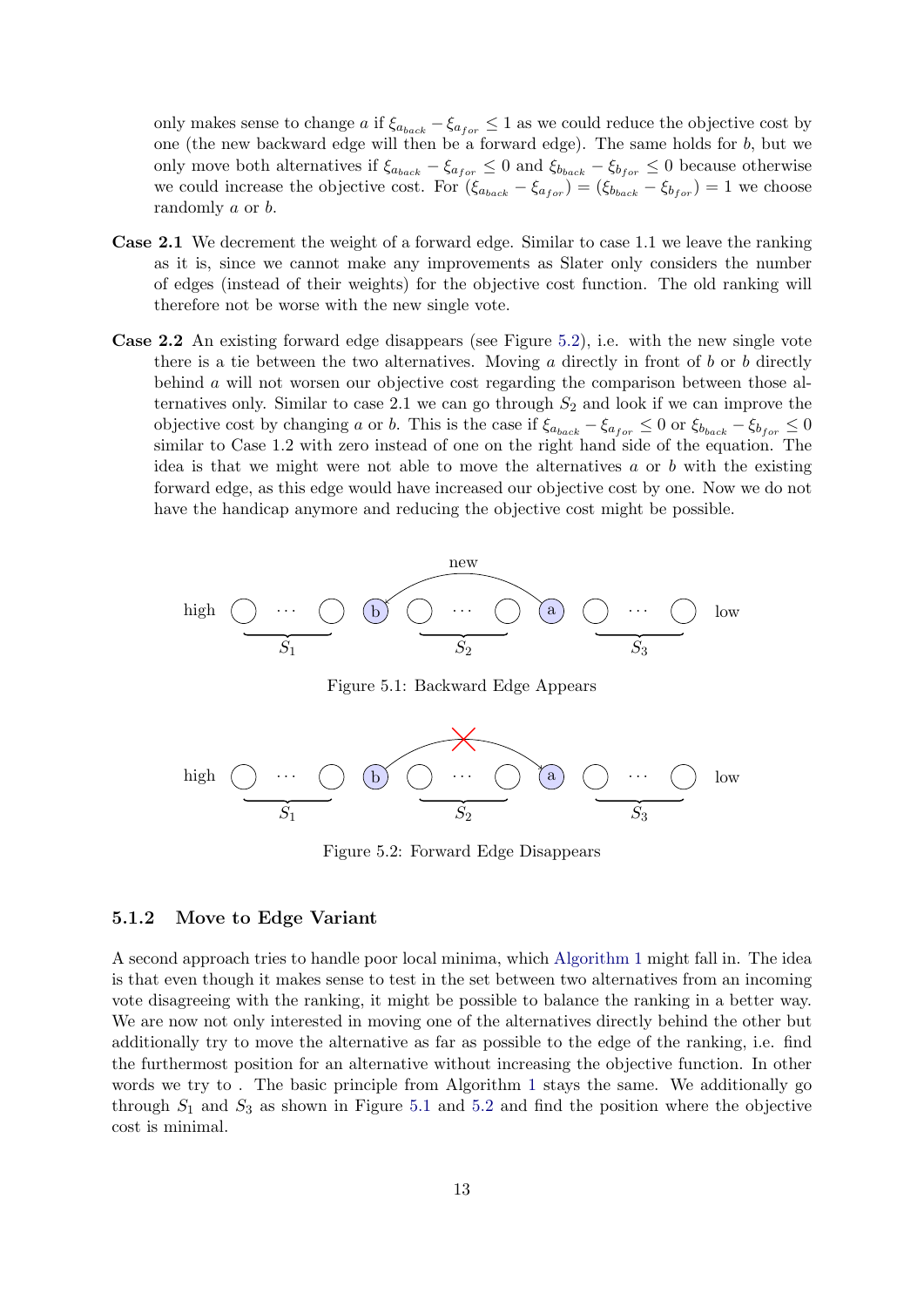Algorithm 1: SLATER ONLINE: SINGLE UPDATE

```
Input : globalRanking (1D array, storing the currently global ranking)
           pairwiseElectionGraph (2D matrix, storing the weight of the edges between
           alternatives according to previous updates)
           (a, b), a new single vote v_{ab} = (a \succ b)Output: updated alobalRanking
1 pairwiseElectionGraph[a][b] + +;
2 pairwiseElectronGraph[6][a] -;
3 globalIndexA := index(a) // index of a in the global ranking
4 globalIndexB := index(b) // Index of b in the global ranking
5 edgeWeightAB := pairwiseElectionGraph[a][b];
6 disagree := globalIndexA > globalIndexB; // vote v_{ab} disagrees with the global
     ranking
7 if disagree and (edgeWeightAB = 0 or edgeWeightAB = 1) then
     // global ranking: Set1 | b | Set2 | a | Set3
     // edgeWeightAB = 0: forward edge b \rightarrow a disappeared
     // edgeWeightAB = 1: backward edge a \rightarrow b appeared
\sim counter A := 0;
9 | counterB := 0;10 Set2 := globalRanking/index(b):index(a)|; // nodes between b and a in globalranking
11 foreach n \in Set2 do
        // forward edge would become backward edge -> increment counter
        // backward edge would become forward edge -> decrement counter
12 if pairwiseElectionGraph[n][a] > 0 then
13 | | counterA +;
14 else if pairwiseElectronGraph[n][a] < 0 then
15 counter A – –;
16 if pairwiseElectionGraph[b][n] > 0 then
17 | | counterB + +;
18 else if pairwiseElectronGraph[b][n] < 0 then
19 | counterB - -;
20 if counter A > edgeWeight AB and counter B > edgeWeight AB then
21 return globalRanking; \frac{1}{2} return globalRanking; \frac{1}{2} return globalRanking;
22 indexNewA := globalIndexB - 1;
23 indexNewB := globalIndexA + 1;24 minA := counterA;
25 \mid minB := counterB;// Execute Algorithm 2 here for move to edge variant
26 if min A \leq edgeWeight AB and min B \geq edgeWeight AB then
27 | move a to indexNewA in globalRanking;
28 else if min A \geq edgeWeight AB and min B \leq edgeWeight AB then
29 | move b to indexNewB in globalRanking;
30 \mid \text{else}31 swap a and b int global Ranking;
32 return globalRanking;
```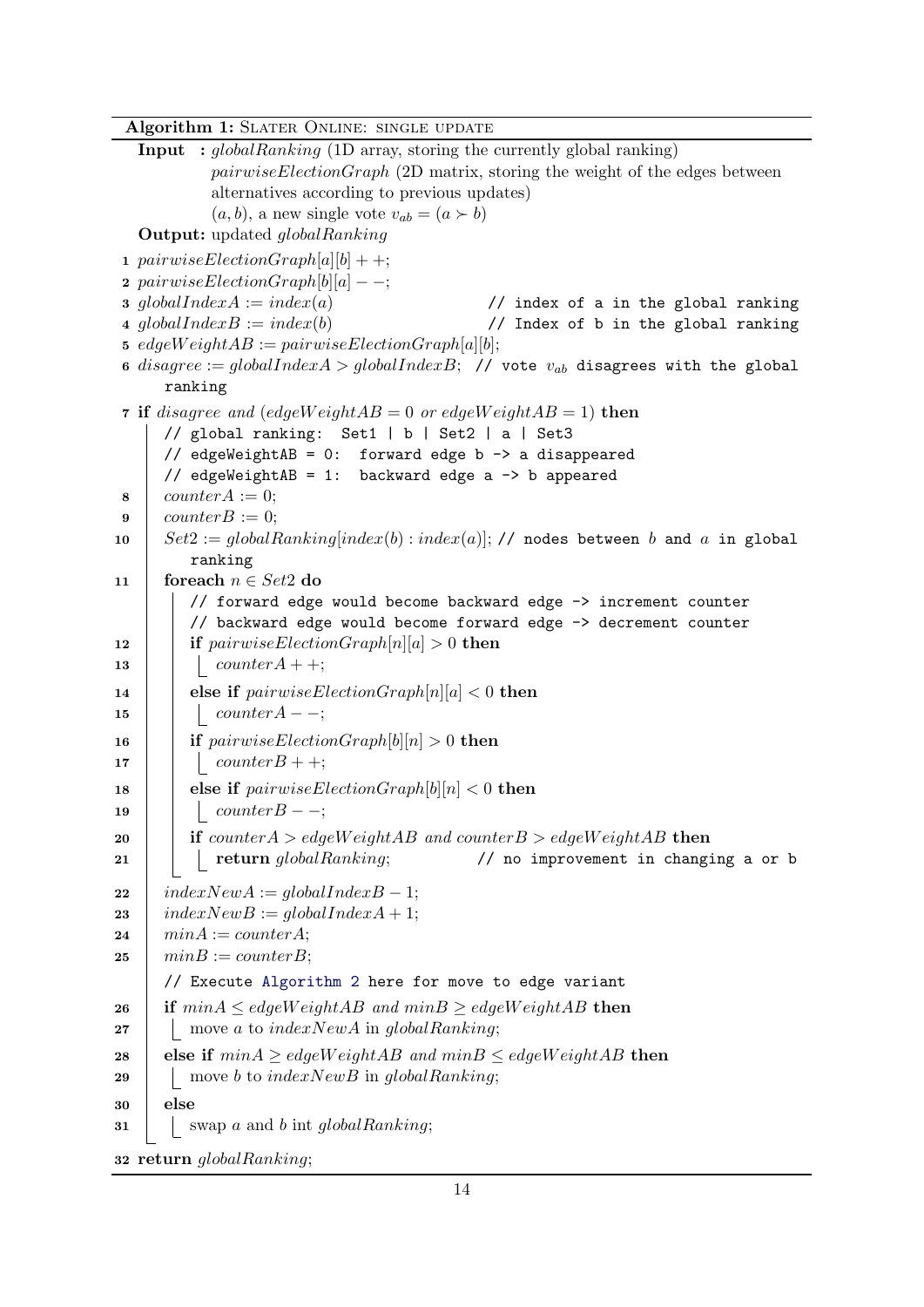Algorithm 2: SLATER MOVETOEDGE

```
1 Set1 := globalRanking[0:index(b) - 1];2 Set3 := globalRanking|index(a) + 1 : globalRanking.length;// find final place for a
3 foreach n \in Set1 do
4 if pairwiseElectronGraph[n][a] > 0 then
\mathbf{5} | counter A + +;
6 else if pairwiseElectronGraph[n][a] < 0 then
7 counterA − −;
8 if counterA \leq minA then
9 indexNewA := index(n) // index of n in the global ranking
10 \mid minA := counterA;// find final place for b
11 foreach n \in Set3 do
12 if pairwiseElectronGraph[b][n] > 0 then
13 | counterB + +;
14 else if pairwiseElectionGraph[b][n] < 0 then
15 \vert counter B - -;
16 if counter B \leq minB then
17 indexNewB := index(n) // index of n in the global ranking
18 \mid minB := counterB;
```
#### <span id="page-19-0"></span>5.1.3 Objective Cost and Runtime Analysis

*Claim* 5.1. A single update runs in  $\mathcal{O}(|\mathcal{A}|)$ 

*Proof.* For a single update, i.e. an incoming single vote  $v_{ab}$  for two alternatives a and b, we need  $\mathcal{O}(|\mathcal{A}|)$  to find the position of a in the global ranking and  $\mathcal{O}(|\mathcal{A}|)$  to find the position of b. The iteration through  $S_2$  in algorithm [1](#page-18-0) and the iteration through the whole global ranking  $(S_1, S_2, S_3)$  $(S_1, S_2, S_3)$  $(S_1, S_2, S_3)$  $(S_1, S_2, S_3)$  $(S_1, S_2, S_3)$  in Algorithm 1 including Algorithm 2 takes  $\mathcal{O}(|\mathcal{A}|)$ . The possible position change of a,b or both has also a linear runtime regarding to the number of alternatives. Therefore we have a total runtime of  $\mathcal{O}(|\mathcal{A}|)$ .  $\Box$ 

<span id="page-19-2"></span>*Claim* 5.2. The update of a voting set  $V_A$  runs in  $\mathcal{O}(|V_A| \cdot |A|^3)$ 

*Proof.* A complete vote  $v \in V_A$  consists of  $\mathcal{O}(|A|^2)$  comparisons between the alternatives. Thus we have a total runtime of  $\mathcal{O}(|A|^2) \cdot \mathcal{O}(|A|) = \mathcal{O}(|A|^3)$  for updating v. Since there are  $|\mathcal{V}_A|$ complete votes, we get a runtime of  $\mathcal{O}(|\mathcal{V}_{\mathcal{A}}| \cdot |\mathcal{A}|^3)$ .  $\Box$ 

Figure [5.3](#page-21-0) reflects our asymptotic runtime analysis. It shows the runtime of the optimal offline algorithm and the two online approaches. One can see that the optimal offline algorithm increases rapidly after a certain number of candidates and it depends on the consensus probability how high this number is. In Figure [5.3a](#page-21-0) and [5.3b](#page-21-0) we can see this behaviour. Note that the test runs for the lower consensus probability includes fewer alternatives as we reach the point earlier where the runtime increases rapidly.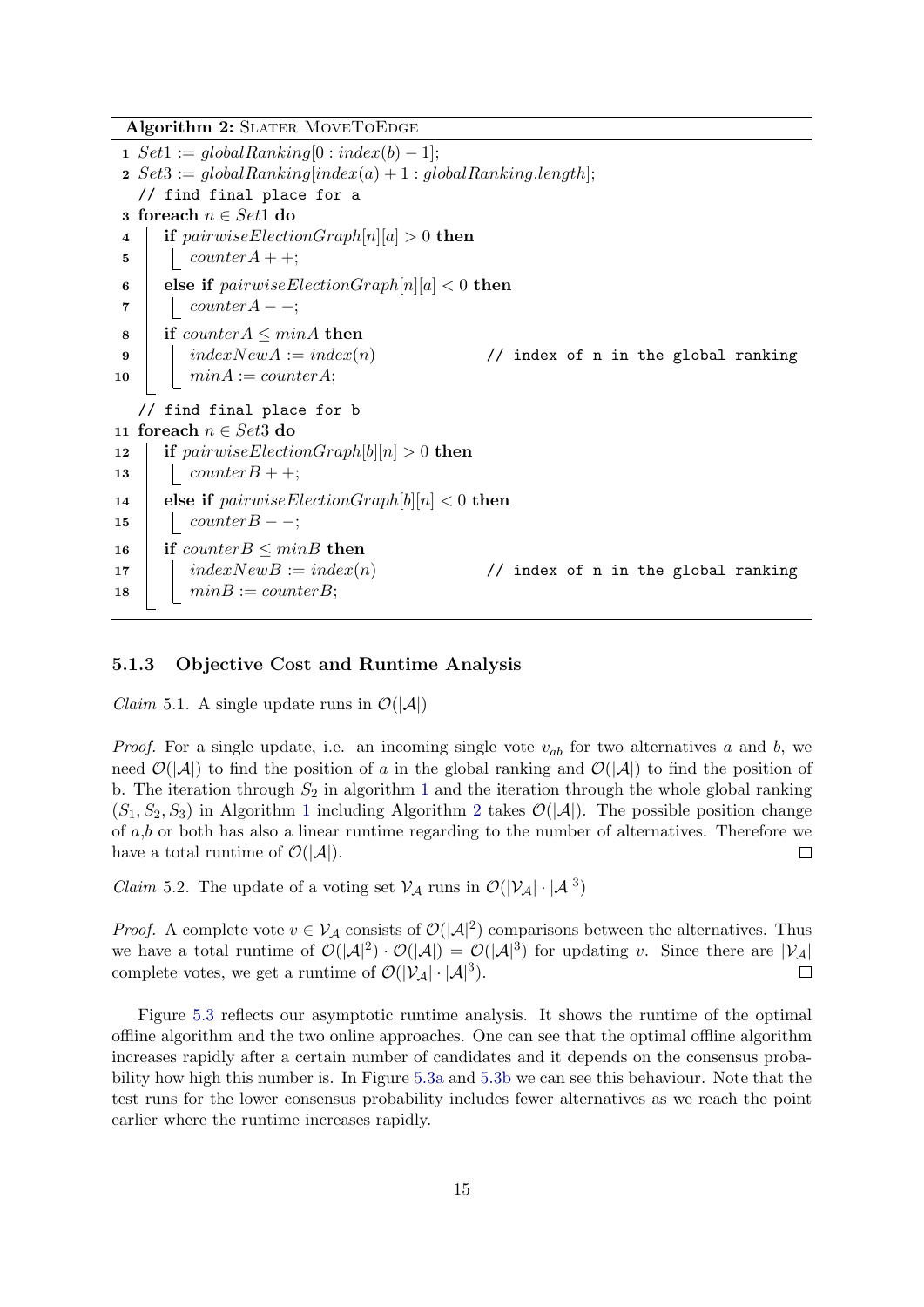The test runs have shown how well the first and the second approach competes with the optimal offline solution regarding the objective cost. Figure [5.4](#page-22-0) shows the objective cost of the two approaches and the optimal offline cost. For each number of alternatives we tested twenty different models, each with 1000 rankings. Figure [5.4a](#page-22-0) shows it for a consensus probability of 0.6 and Figure [5.4](#page-22-0) for 0.8. We can see that the cost for higher consensus probability is lower, as the votes are similar and we therefore can find a better global ranking representing all the votes. On average our heuristics are just 2–3 percent worse than the optimal regarding the objective cost.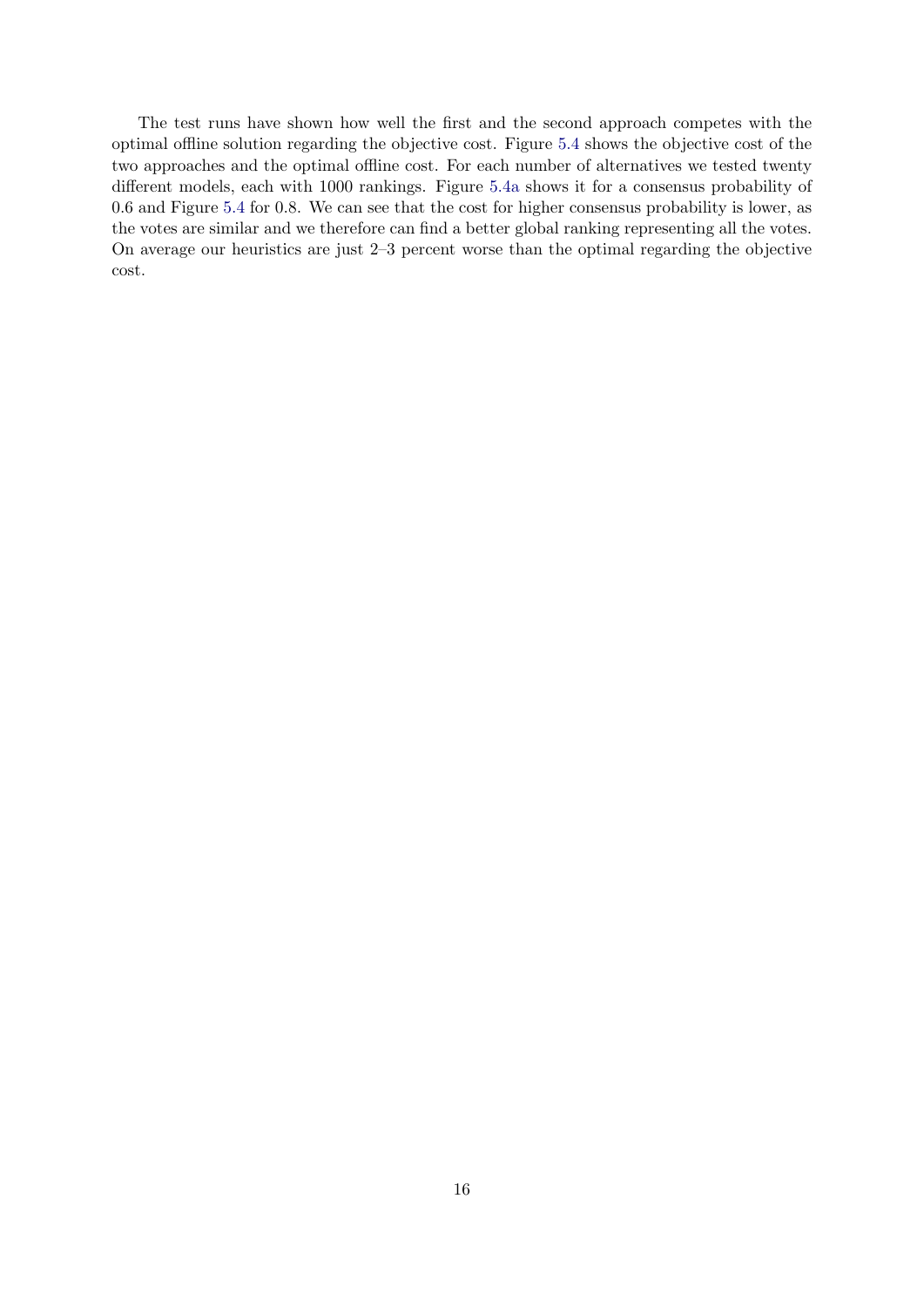<span id="page-21-0"></span>

(b) Consensus probability 0.8

Figure 5.3: Runtime in nanoseconds of the optimum offline solution against our two online heuristics regarding the Slater welfare function. There are 20 different datasets per number of alternatives, each consisting of 1000 rankings. The consensus probability for (a) is 0.6 and for (b) 0.8.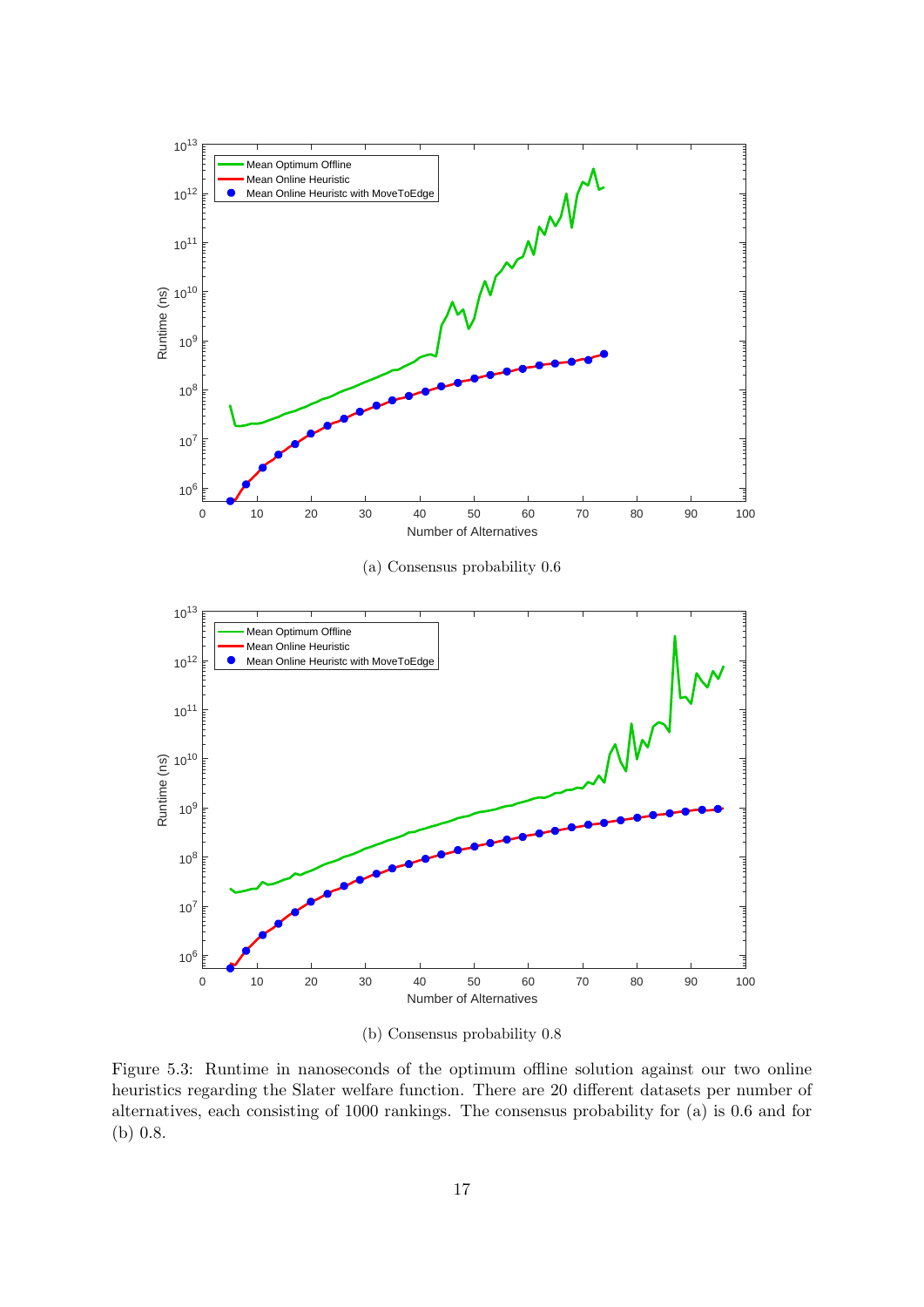<span id="page-22-0"></span>

(b) Consensus probability 0.8

Figure 5.4: Objective cost of the optimum offline solution against our two online heuristics regarding the Slater welfare function. There are 20 different datasets per number of alternatives, each consisting of 1000 rankings. The consensus probability for (a) is 0.6 and for (b) 0.8.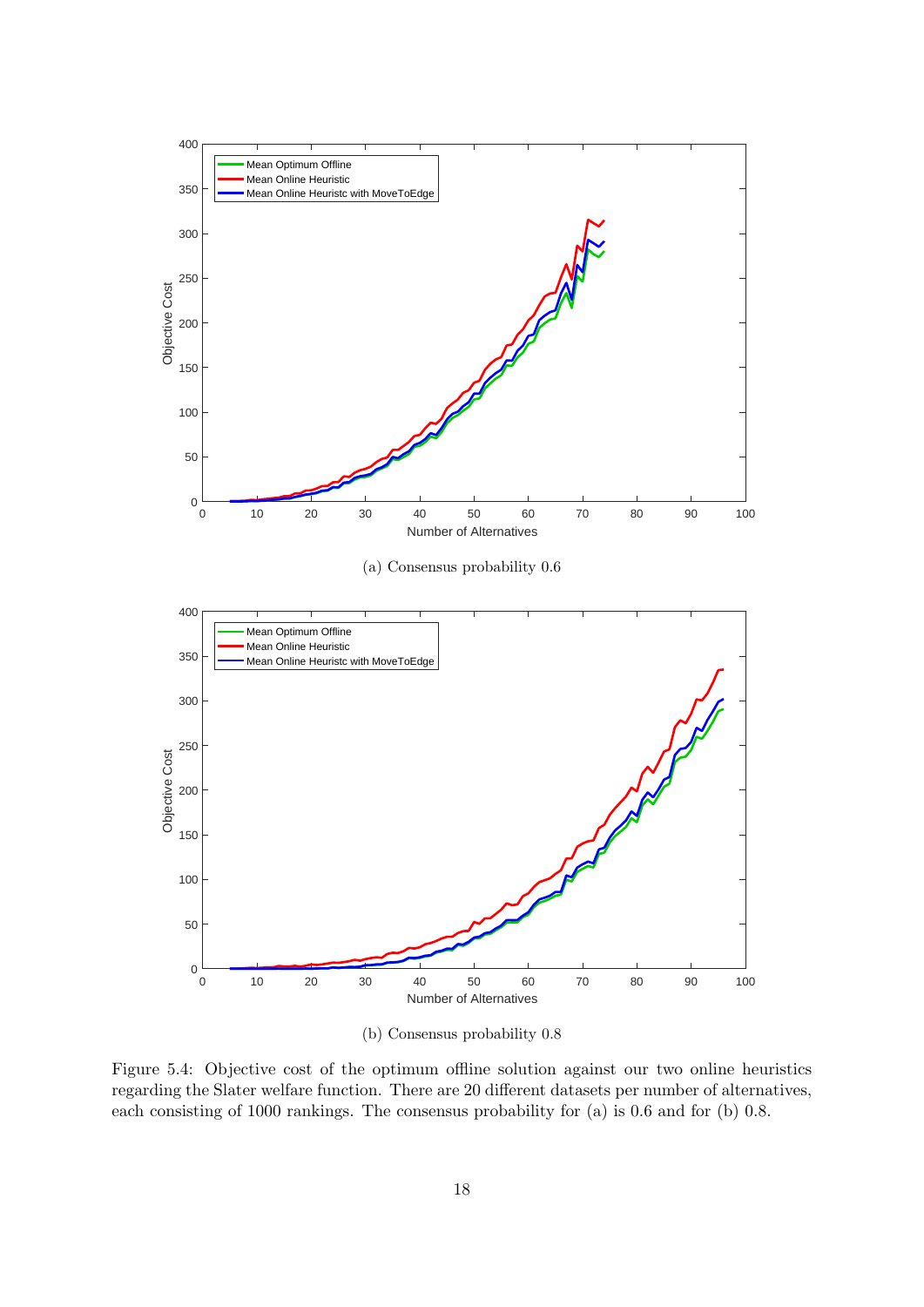## <span id="page-23-0"></span>5.2 Kemeny

The Kemeny welfare function (Def. [2.5\)](#page-8-1) not only tries to minimize the amount of backward edges in the pairwise election graph over a given ranking as Slater does, it also minimizes the sum of the weights of all backward edges. That means the objective cost changes for every new incoming single vote. Our heuristic is therefore similar to the one for Slater, but differs regarding when the update method is invoked and how we increment the counters.

#### <span id="page-23-1"></span>5.2.1 Online Heuristic

For a new incoming single vote  $v_{ab}$  we only try to move an alternative a or b if the single vote disagrees with the current global ranking similarly to Algorithm [1](#page-18-0) for the Slater welfare function. For agreeing single votes we either increment forward edges, which does not affect the objective cost or we decrement backward edges, which would result in a lower objective cost and hence improve our result. Since the Kemeny rule minimizes over weights, we are not only interested in whether a new backward edge appears or an existing forward edge disappears, but also if the weight of a backward edge increases or the weight of a forward edge decreases. This is the case for every new considered single vote disagreeing with the ranking for which we therefore invoke the update method in Algorithm [3.](#page-25-0) The following cases arise:

- Case 1 We increment the weight of a backward edge (see Figure [5.5\)](#page-24-1). It does not matter if the backward edge newly appears or if an already existing backward edge increases, as in both cases the weight is incremented by one. Let  $S_2$  be the set of alternatives between a and b as shown in Figure [5.5](#page-24-1) and let  $\Sigma_{a_{back}}$  be the sum of the weights of all edges that would become backward edges by moving a directly in front of b and  $\Sigma_{a_{for}}$  the sum of the weights of all edges that would become a forward edge by moving a directly in front of b. Similarly, we have  $\Sigma_{b_{back}}$  and  $\Sigma_{b_{for}}$  for b. Now a and b are moved according to exactly one of the following subcases: (If none of the following cases occurs we will leave the global ranking as it is)
	- **Case 1.1** If  $(\Sigma_{a_{back}} \Sigma_{a_{for}}) + (\Sigma_{b_{back}} \Sigma_{b_{for}}) \leq w_{ab}$  we will move a and b. Here  $w_{ab}$  is simply the weight of the edge from  $a$  to  $b$ .
	- **Case 1.2** If  $(\Sigma_{a_{back}} \Sigma_{a_{for}}) \leq (\Sigma_{b_{back}} \Sigma_{b_{for}})$  and  $(\Sigma_{a_{back}} \Sigma_{a_{for}}) \leq w_{ab}$  we will only move a before b.
	- **Case 1.3** If  $(\Sigma_{b_{back}} \Sigma_{b_{for}}) \leq (\Sigma_{a_{back}} \Sigma_{a_{for}})$  and  $(\Sigma_{b_{back}} \Sigma_{b_{for}}) \leq w_{ab}$  we will only move b behind a.
- Case 2 A forward edge is decremented (see Figure [5.6\)](#page-24-2). Again there is no difference if the weight of the forward edge is decremented or if the edge disappears. As in Case 1 we go through  $S_2$  to calculate  $\Sigma_{a_{for}}$ ,  $\Sigma_{a_{back}}$ ,  $\Sigma_{b_{for}}$  and  $\Sigma_{b_{back}}$ . The difference is now that we have an edge from b to a with weight  $w_{ba}$  which would become a backward edge. So the sum of weights of edges changing from a backward edge to a forward edge must be greater or equal than the sum of weights of edges changing from forward to backward plus the weight  $w_{ba}$ . Since we have directed edges and  $w_{ba} = -w_{ab}$ , the moving behaviour is equally to Case 1.1, Case 1.2 and Case 1.3.

Algorithm [3](#page-25-0) which optimizes according to the Kemeny rule also works with the "move-ToEdge" extension (explained in Section [5.1.2](#page-17-0) for the Slater heuristic). We again go through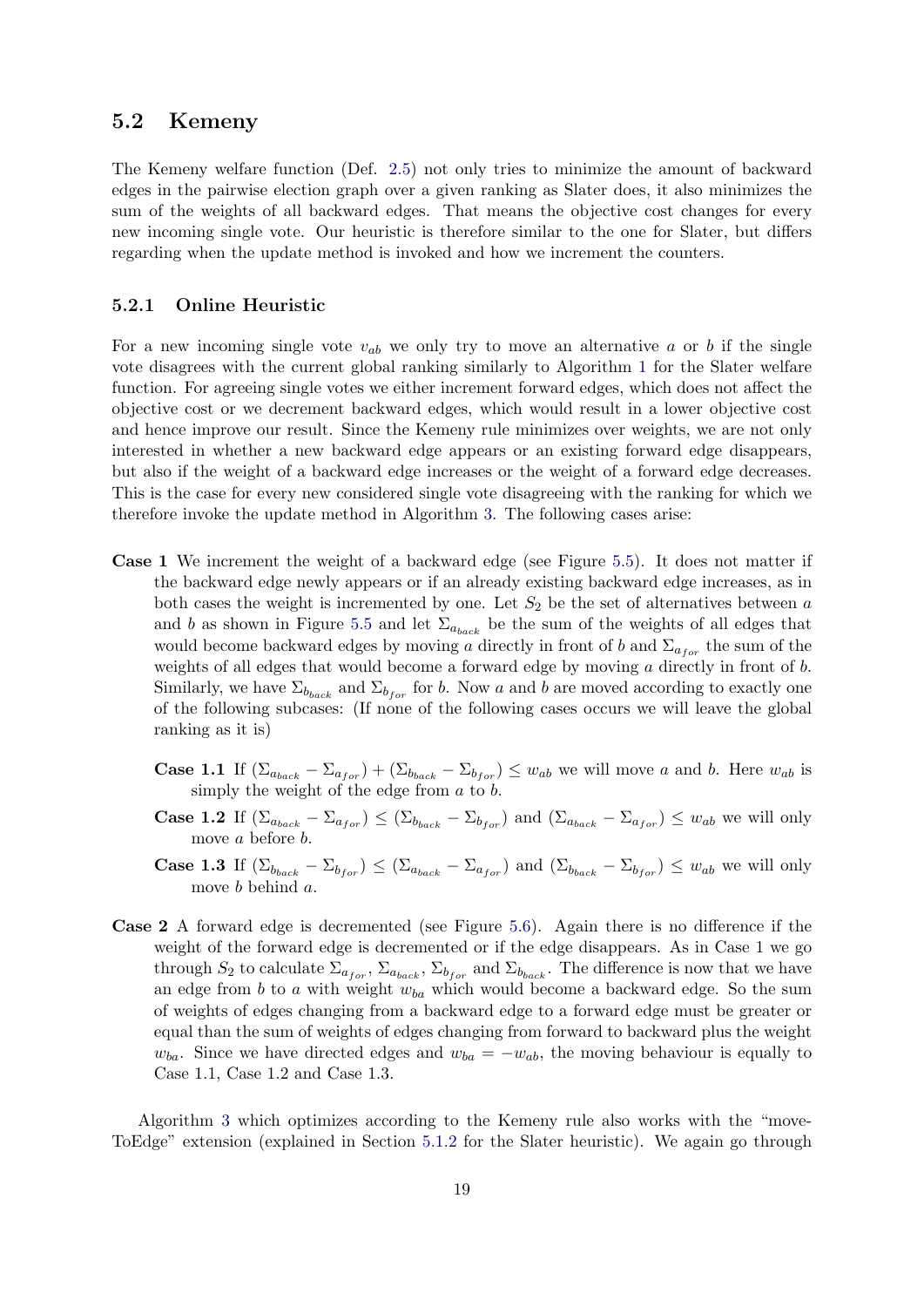<span id="page-24-1"></span> $S_1$  and  $S_3$  to find the position of a and b where the objective cost is minimal and move the alternatives similar to the above cases (Case 1.1 - Case 2.3).

$$
w_{ab} = w_{ab} + 1
$$
high\n
$$
y_{ab} = w_{ab} + 1
$$
\n
$$
y_{ab} = w_{ab} + 1
$$
\n
$$
y_{ab} = w_{ab} + 1
$$
\n
$$
y_{ab} = w_{ab} + 1
$$
\n
$$
y_{ab} = w_{ab} + 1
$$
\n
$$
y_{ab} = w_{ab} + 1
$$
\n
$$
y_{ab} = w_{ab} + 1
$$
\n
$$
y_{ab} = w_{ab} + 1
$$
\n
$$
y_{ab} = w_{ab} + 1
$$
\n
$$
y_{ab} = w_{ab} + 1
$$
\n
$$
y_{ab} = w_{ab} + 1
$$
\n
$$
y_{ab} = w_{ab} + 1
$$
\n
$$
y_{ab} = w_{ab} + 1
$$
\n
$$
y_{ab} = w_{ab} + 1
$$
\n
$$
y_{ab} = w_{ab} + 1
$$
\n
$$
y_{ab} = w_{ab} + 1
$$

Figure 5.5: Incrementing Backward Edge

<span id="page-24-2"></span>
$$
w_{ab} = w_{ab} - 1
$$
high\n
$$
w_{ab} = w_{ab} - 1
$$
\n
$$
w_{ab} = w_{ab} - 1
$$
\n
$$
w_{ab} = w_{ab} - 1
$$
\n
$$
w_{ab} = w_{ab} - 1
$$
\n
$$
w_{ab} = w_{ab} - 1
$$
\n
$$
w_{ab} = w_{ab} - 1
$$
\n
$$
w_{ab} = w_{ab} - 1
$$
\n
$$
w_{ab} = w_{ab} - 1
$$
\n
$$
w_{ab} = w_{ab} - 1
$$
\n
$$
w_{ab} = w_{ab} - 1
$$
\n
$$
w_{ab} = w_{ab} - 1
$$
\n
$$
w_{ab} = w_{ab} - 1
$$
\n
$$
w_{ab} = w_{ab} - 1
$$
\n
$$
w_{ab} = w_{ab} - 1
$$
\n
$$
w_{ab} = w_{ab} - 1
$$
\n
$$
w_{ab} = w_{ab} - 1
$$

Figure 5.6: Decrementing Forward Edge

#### <span id="page-24-0"></span>5.2.2 Runtime and Cost Analysis

The asymptotic runtime of Algorithm [3](#page-25-0) is  $\mathcal{O}(|\mathcal{V}_{\mathcal{A}}|\cdot |\mathcal{A}|^3)$ . This can easily be shown as the only difference to Algorithm [1](#page-18-0) is that the counter variables increment the weights instead of one, zero and minus one. As we perform an update for each single vote disagreeing with the current global ranking, the performance in practice is slightly worse. Compared to the optimal offline algorithm, our online heuristic is again clearly faster. Figure [5.7](#page-26-0) shows the runtime of the optimal offline algorithm (Solver for linear program) and the two online heuristics presented above. Similarly to Slater we can see that the runtime of the offline algorithm starts to increase rapidly after a certain number of alternatives and that it depends on the consensus probability.

Figure [5.8](#page-27-0) shows the objective cost of the presented approaches and the optimum offline case regarding the Kemeny function. In contrast to Algorithm [1](#page-18-0) for the Slater function, the "moveToEdge" extension does not improve our cost in the Kemeny approach in a significant manner. One of the reasons for this behaviour is that Algorithm [3](#page-25-0) better identifies trends due to the additional information given through the weights and the increased number of times where the update method is called. Our tests have shown that Algorithm [3](#page-25-0) does not tend to fall in poor local minima and therefore does not need the "moveToEdge" extension to balance it out.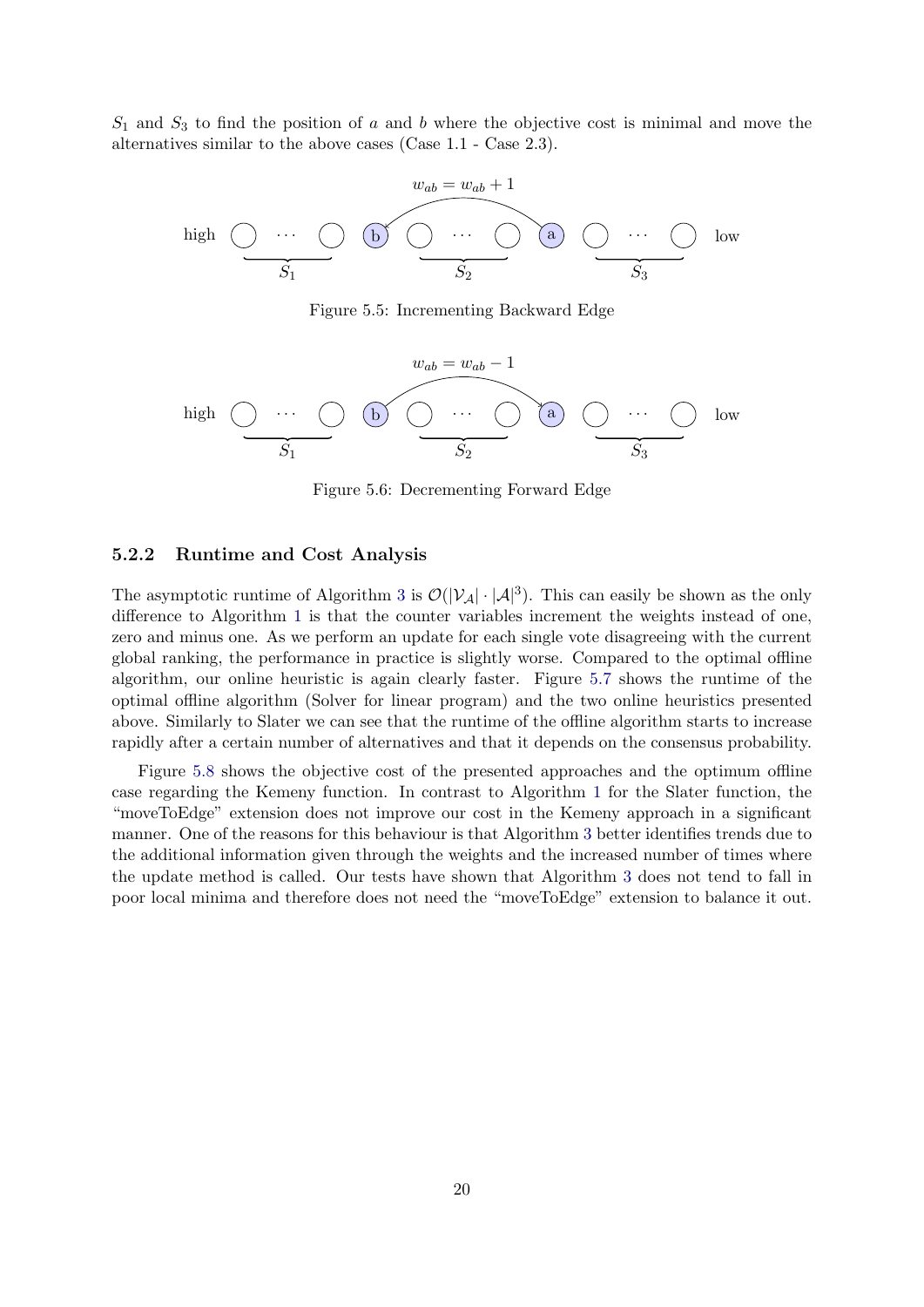Algorithm 3: KEMENY ONLINE: SINGLE UPDATE

```
Input : globalRanking as 1D array, storing the currently global ranking
          pairwiseElectronGraph as 2D matrix, storing the weight of the edges between
          alternatives according to previous updates
          (a, b), a new single vote v_{ab} = (a \succ b)Output: updated globalRanking
1 globalIndexA := index(a) // index of a in the global ranking
2 globalIndexB := index(b) // Index of b in the global ranking
3 pairwiseElectionGraph[a][b] + +;
4 pairwiseElectionGraph[b][a] -;
5 if globalIndexA > globalIndexB then
6 weight AB := pairwiseElectronGraph[a][b];\tau counter A := 0;
\bullet \quad counterB := 0;9 Set2 := globalRankingindex(b) : index(a)]; // Set1 | b | Set2 | a | Set3
10 foreach n \in Set2 do
        // forward edge would become backward edge -> increment counter
        // backward edge would become forward edge -> decrement counter
        // pairwiseElectionGraph[i][j] > 0: edge from i to j
        // pairwiseElectionGraph[i][j] < 0: edge from j to i
11 | counterA := counterA + pairwiseElectionGraph[n][a];
12 | counterB := counterB + pairwiseElectionGraph[b][n];
13 if counterA > weightAB and counterB > weightAB then
14 return globalRanking; \frac{1}{2} no improvement in changing a or b
15 indexNewA := globalIndexB - 1;16 indexNewB := globalIndexA + 1;17 \quad | \quad minA := counterA;18 \mid minB := counterB;
19 if moveToEdge then
20 Set1 := qlobalRanking[0:index(b) - 1]; // nodes from index 0 to index of
           b - 121 \vert \vert Set3 := globalRanking/index(a) + 1: globalRanking.length - 1;// find final place for a
22 foreach n \in Set1 do
23 | counterA := counterA + pairwiseElectionGraph[n][a];
24 if counterA \leq minA then
25 index NewA := index(n); // index of n in the global ranking
26 | | | minA := counterA;// find final place for b
27 | foreach n \in Set3 do
28 | counterB := counterB + pairwiseElectionGraph[b][n];
29 if counter B \leq minB then
30 index NewB := index(n); // index of n in the global ranking
31 | | minB := counterB;32 if minA + minB \leq weightAB then
\mathbf{33} | swap a and b in global Ranking;
34 else if minA \leq minB then
35 move a to indexNewA in globalRanking;
36 else
37 move b to indexNewB in globalRanking;
                                      21
```
38 return globalRanking;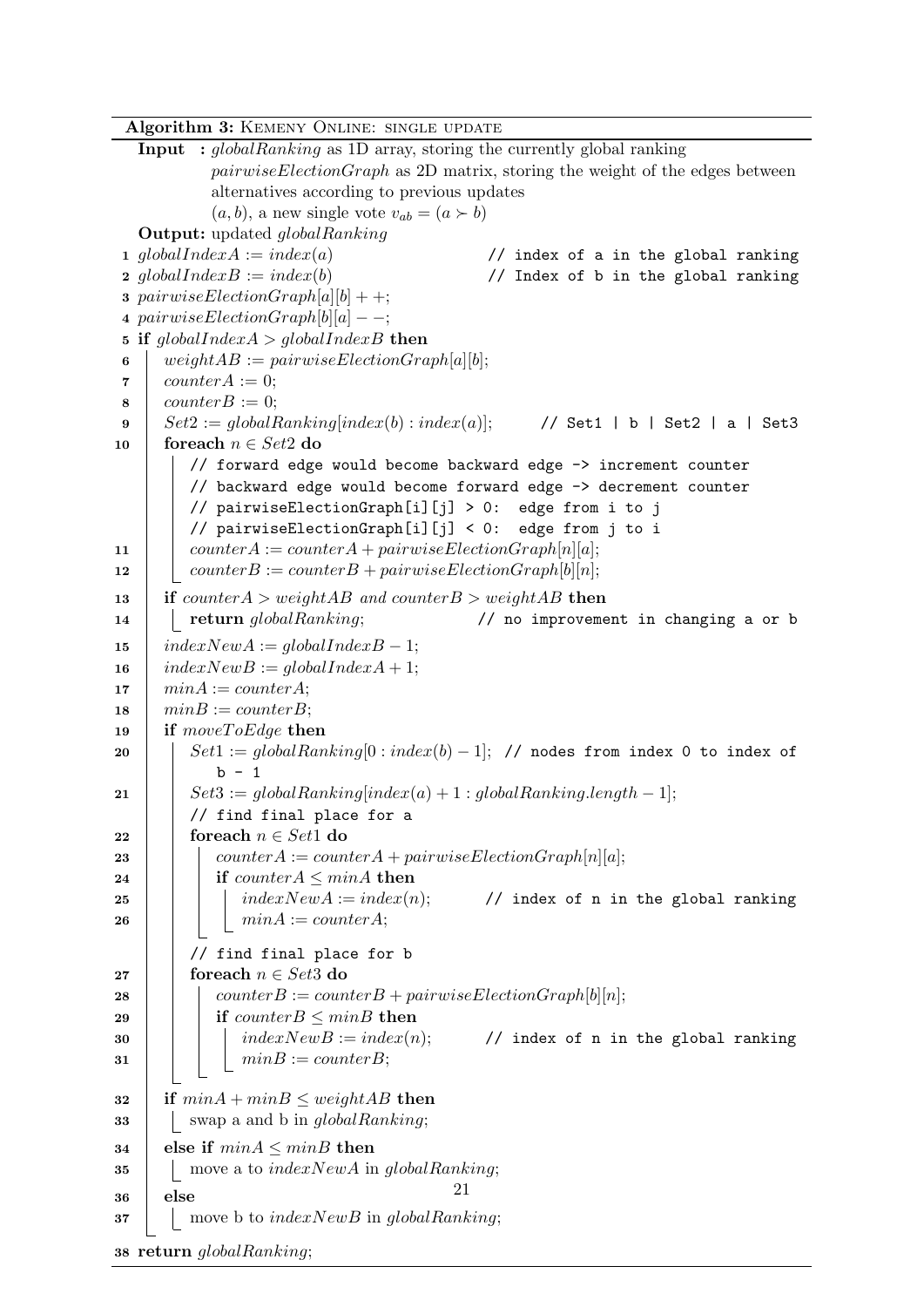<span id="page-26-0"></span>

(b) Consensus probability 0.8

Figure 5.7: Runtime in nanoseconds of the optimum offline solution against our two online heuristics regarding the Kemeny welfare function. There are 20 different datasets per number of alternatives, each consisting of 1000 rankings. The consensus probability for (a) is 0.6 and for (b) 0.8.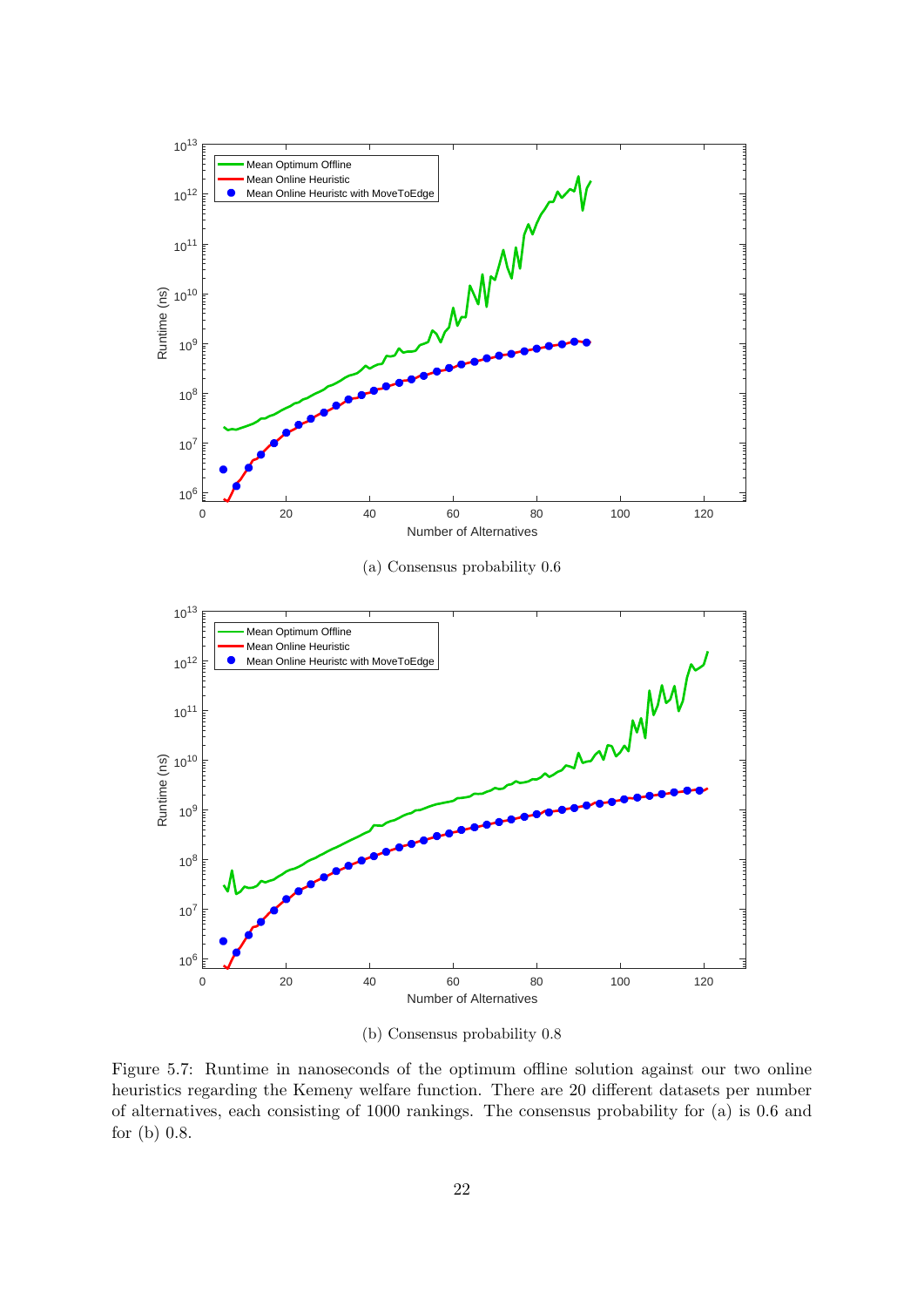<span id="page-27-0"></span>

(b) Consensus probability 0.8

Figure 5.8: Objective cost of the optimum offline solution against our online heuristic regarding the Kemeny welfare function. Note that we omitted the online heuristic with the "moveToEdge" extension in the plot, since the line is almost identically to the normal online heuristic. There are 20 different datasets per number of alternatives, each consisting of 1000 rankings. The consensus probability for (a) is 0.6 and for (b) 0.8.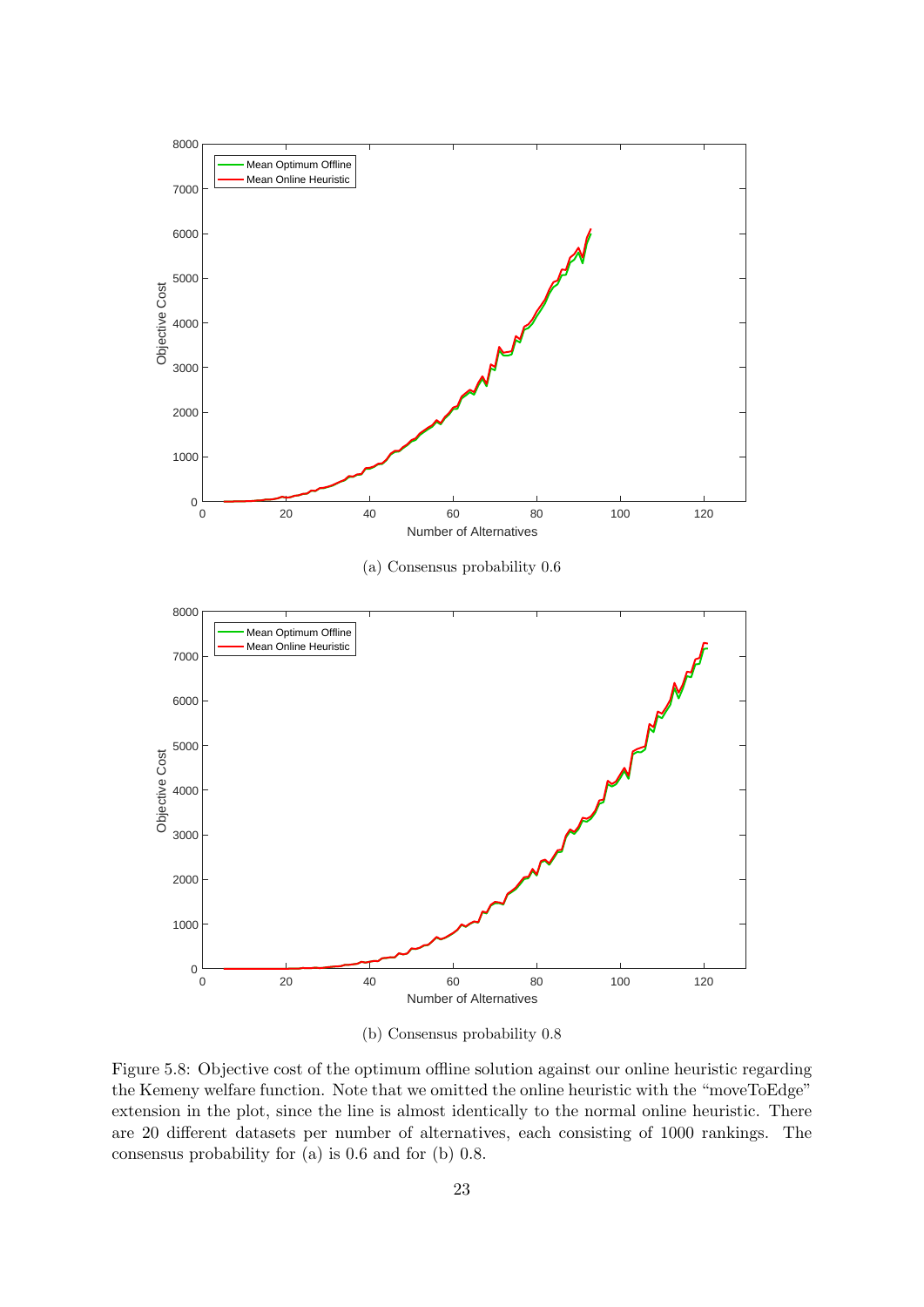## <span id="page-28-0"></span>5.3 FLAP

The FLAP welfare function (Def. [2.6\)](#page-8-2)minimizes the length times the weight of backward edges. Similar to our Kemeny approach, we invoke the update method each time a single vote arises. In contrast to our Slater and Kemeny approach we cannot simply count edges or their weights respectively, since the objective cost is also determined by the length of the edges and we have to carry the possible new position of the alternatives. A first observation is that the "moveToEdge" extension does not fit well in our problem as we do not know the final position of  $a$  and  $b$  in this approach. It is therefore unhandy to keep track of each possible new position of  $a$  and  $b$ . Furthermore we have seen that if we have more information such as the weight in the Kemeny approach the "moveToEdge" extension does not yield significantly better results.

#### <span id="page-28-1"></span>5.3.1 Online Heuristic

We again have a new single vote  $v_{ab}$  and the set  $S_2$  of alternatives between a and b in the current global ranking. Let  $a'$  be the node  $a$  placed in front of  $b$  in the possible new global ranking, i.e. the the index of  $a'$  is the index of  $b - 1$  with all the edges from and to  $a$ , and let  $b'$  be the node b placed behind  $a$  in the possible new global ranking respectively (index of  $b'$  is therefore  $a + 1$ ). Figure [5.9](#page-29-1) shows an example for moving a. Lets define the cost of an edge between two arbitrary nodes  $a_1$  and  $a_2$  as follow:

$$
\tau_{a_1 a_2} := \begin{cases} w_{a_1 a_2} \cdot |i_{a_1} - i_{a_2}| & \text{if there is a directed edge from } a_1 \text{ to } a_2 \\ 0 & \text{otherwise} \end{cases}
$$
(5.1)

where  $w_{a_1 a_2}$  is the weight of the edge and  $i_{a_1}$ ,  $i_{a_2}$  are the indices of  $a_1$  and  $a_2$  in the global ranking. Then the cost for moving a directly in front of b is given as  $\mathcal{C}_a := (\sum_{n \in S_2} \tau_{na})$  $(\sum_{n\in S_2} \tau_{an})$  and the cost for moving b directly behind a is  $\mathcal{C}_b := (\sum_{n\in S_2} \tau_{b'n}) - (\sum_{n\in S_2} \tau_{nb}).$ Note that if we have for example an edge from some  $n_i \in S_2$  to a in the current global ranking, this forward edge would become a backward edge where its length is given through the new position of a, i.e the length is  $|i_{a'} - i_{n_i}|$ . On the other hand if a we have a backward edge in the global ranking from a to some  $n_i \in S_2$ , the edge would become a forward edge and we can decrement the objective cost by the weight times the old length of the edge. We only consider forward and backward edges from  $S_1$  to a or b and forward and backward edges from a or b to  $S_1$ , as we only consider the cases of moving a directly in front of b or moving b directly behind a.

As in our approaches for Slater and Kemeny we leave the global ranking as it is if the new vote  $v_{ab}$  agrees with it and only increment the weight from a to b in our pairwise election graph. If  $v_{ab}$  disagrees with the current global ranking we have the following two cases:

- Case 1 We increment the weight of a backward edge. In this case we will move a in front of b if  $\mathcal{C}_a \leq \tau_{ab}$  and  $\mathcal{C}_a \leq \mathcal{C}_b$  or we move b behind a if  $\mathcal{C}_b \leq \tau_{ab}$  and  $\mathcal{C}_b < \mathcal{C}_a$ . If none of the above holds we leave the ranking as it is.
- **Case 2** We decrement the weight of a forward edge and therefore move  $a$  in front of  $b$  if  $\mathcal{C}_a + w_{ba} \leq 0$  or move b behind a if  $\mathcal{C}_b + w_{ba} \leq 0$ . Again if none of these holds we leave the ranking as it is

Note the difference between Case 1 and Case 2. In the first case we can decrease the objective function with the value  $\tau_{ab}$  if we move one of the alternatives a or b, since we change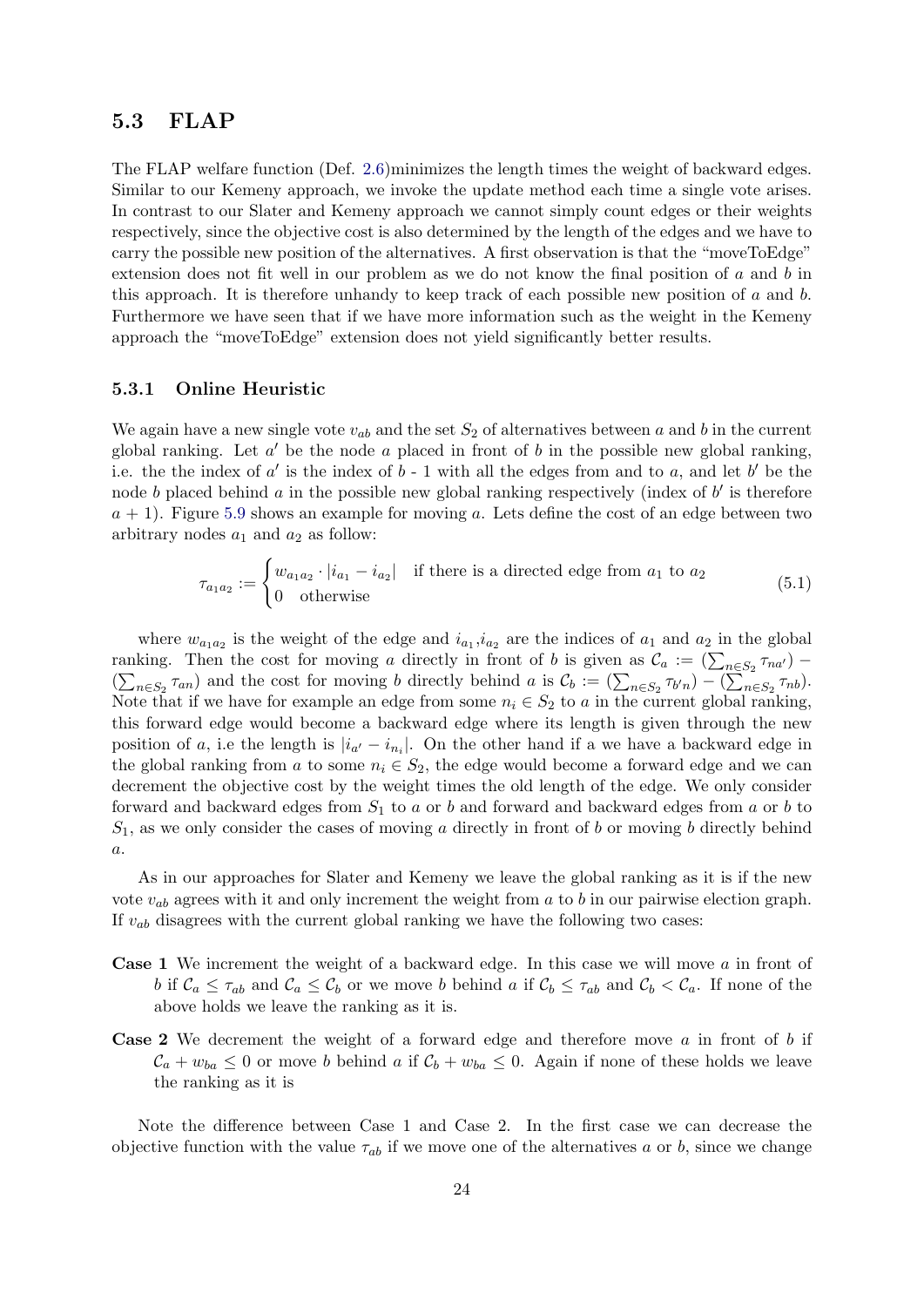<span id="page-29-1"></span>

(b) Possible new global ranking by moving  $\alpha$  in front of  $\beta$ 

Figure 5.9: A new global ranking (b), where alternative  $a$  is moved in front of  $b$ , is preferred if the objective cost decreases. Forward edges  $e_{ia}$  for alternatives  $i \in S_2$  in the current gloabl ranking (a) become backward edges with new length of  $index(i) - index(a')$  and backward edges  $e_{ai}$  become forward edges with length  $index(i) - index(a')$  respectively. The objective cost is therefore reduced by the cost of the "old" backward edges and increased by the "new" backward edges.

the backward edge in a forward edge. In the second case we decrease the cost of a forward edge (no changes in the objective cost) and therefore need costs  $\mathcal{C}_a$ ,  $\mathcal{C}_b$  which are negative and smaller than  $w_{ab}$  (absolute value is greater than  $w_{ba}$ ). Notice that a negative cost will decrease our objective cost.

#### <span id="page-29-0"></span>5.3.2 Runtime and Cost Analysis

Our online heuristic for FLAP runs as the previous heuristics in  $\mathcal{O}(|V_{\mathcal{A}}| \cdot |\mathcal{A}|^3)$ . The additional calculation regarding the length for each node in  $S_2$  takes constant time. The rest is similar to the proof for Claim [5.2.](#page-19-2)

As we only can use the first version for the optimal offline solution (See Section [4.2\)](#page-13-0), we compare our approach with a upper bound which calculates  $(100 \cdot |A|)$  random permutations over  $A$  and takes the permutation with the minimum objective cost for a given set of complete votes  $\mathcal{V}_{\mathcal{A}}$  regarding the FLAP rule. The upper bound runs faster than our online heuristic but has a similar runtime for a number of alternatives up to 200 (Figure [5.10\)](#page-31-0). In Figure [5.11](#page-32-0) we can see that our presented online heuristic clearly stays below the upper bound. Figure [5.12](#page-33-0) shows the objective cost and the runtime of our online heuristic against the optimum offline solution calculated with the first version of the ILP described in Section [4.1](#page-12-1) up to 22 alternatives.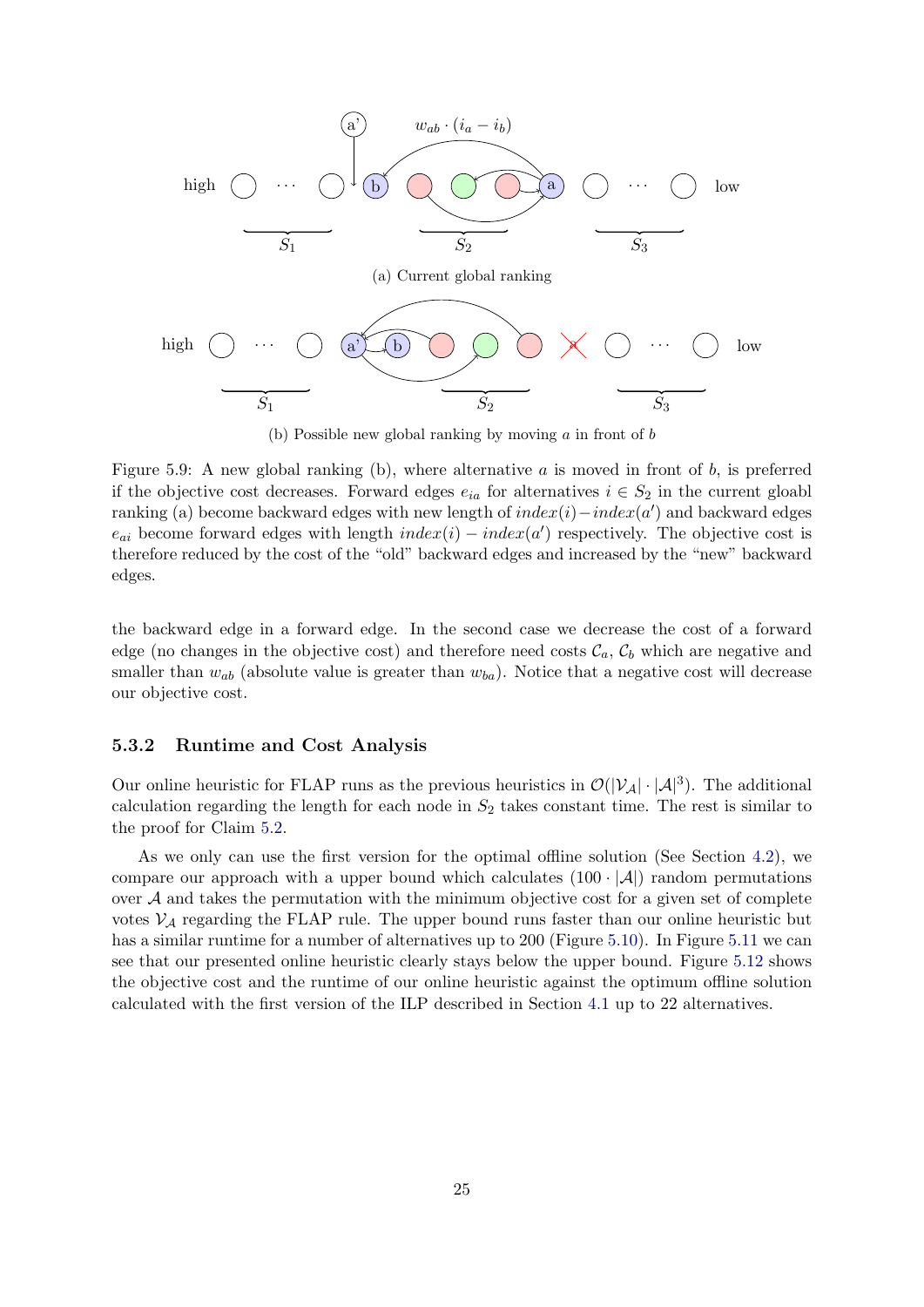Algorithm 4: FLAP ONLINE: SINGLE UPDATE

<span id="page-30-0"></span>Input : globalRanking as 1D array, storing the currently global ranking  $pairwiseElectronGraph$  as 2D matrix, storing the weight of the edges between alternatives according to previous updates  $(a, b)$ , a new single vote  $v_{ab} = (a \succ b)$ Output: updated globalRanking 1 globalIndexA :=  $index(a)$  // index of a in the global ranking 2  $globalIndexB := index(b)$  // Index of b in the global ranking 3 pairwiseElectionGraph[a][b] + +; 4 pairwiseElectionGraph[b][a]  $-$ ; 5 disagree := globalIndexA > globalIndexB; // True if vote  $v_{ab}$  disagrees with the global ranking 6 backwardEdgeInRanking := pairwiseElectionGraph[a][b]  $\geq 0$ ; 7 if disagree then 8 if backwardEdgeInRanking then 9 | weight $AB := pairwiseElectionGraph[a][b] \cdot (globalIndex A - globalIndex B)$  $10 \quad \text{else}$ 11 | weight $AB := pairwiseElectronGraph[a][b];$  // weightAB is negative 12 counter  $A := 0$ ; 13  $counterB := 0;$ 14  $Set2 := globalRanking/index(b):index(a)];$  // Set1 | b | Set2 | a | Set3 15 foreach  $n \in Set2$  do 16 **if** pairwiseElectionGraph[n][a]  $\geq 0$  then // plus new backward edge 17 | counterA := counterA  $+pairwiseElectionGraph[n][a] \cdot ((index(n) + 1) - globalIndexB);$  $18$  else // minus old backward edge 19 | counterA := counterA  $+pairwiseElectionGraph[n][a] \cdot (globalIndex A - index(n));$ 20 if  $pairwiseElectronGraph[b][n] > 0$  then // plus new backward edge 21 | counterB := counterB  $+pairwiseElectionGraph[b][n] \cdot (globalIndex A - (index(n) - 1));$  $22$  else // minus old backward edge 23 | |  $counterB := counterB$  $+pairwiseElectionGraph[b][n] \cdot (index(n) - globalIndexB);$ 24 if counter  $A > weightAB$  and counter  $B > weightAB$  then  $25$  | | return  $globalRanking$ ;  $\qquad$  // no improvement in changing a or b  $26$  indexNewA := globalIndexB - 1; 27  $indexNewB := globalIndexA + 1;$ 28 if counter $A \leq counterB$  then 29 | | move a to  $indexNewA$  in global Ranking;  $30 \mid$ else  $31$  move b to indexNewB in globalRanking; 32 return globalRanking;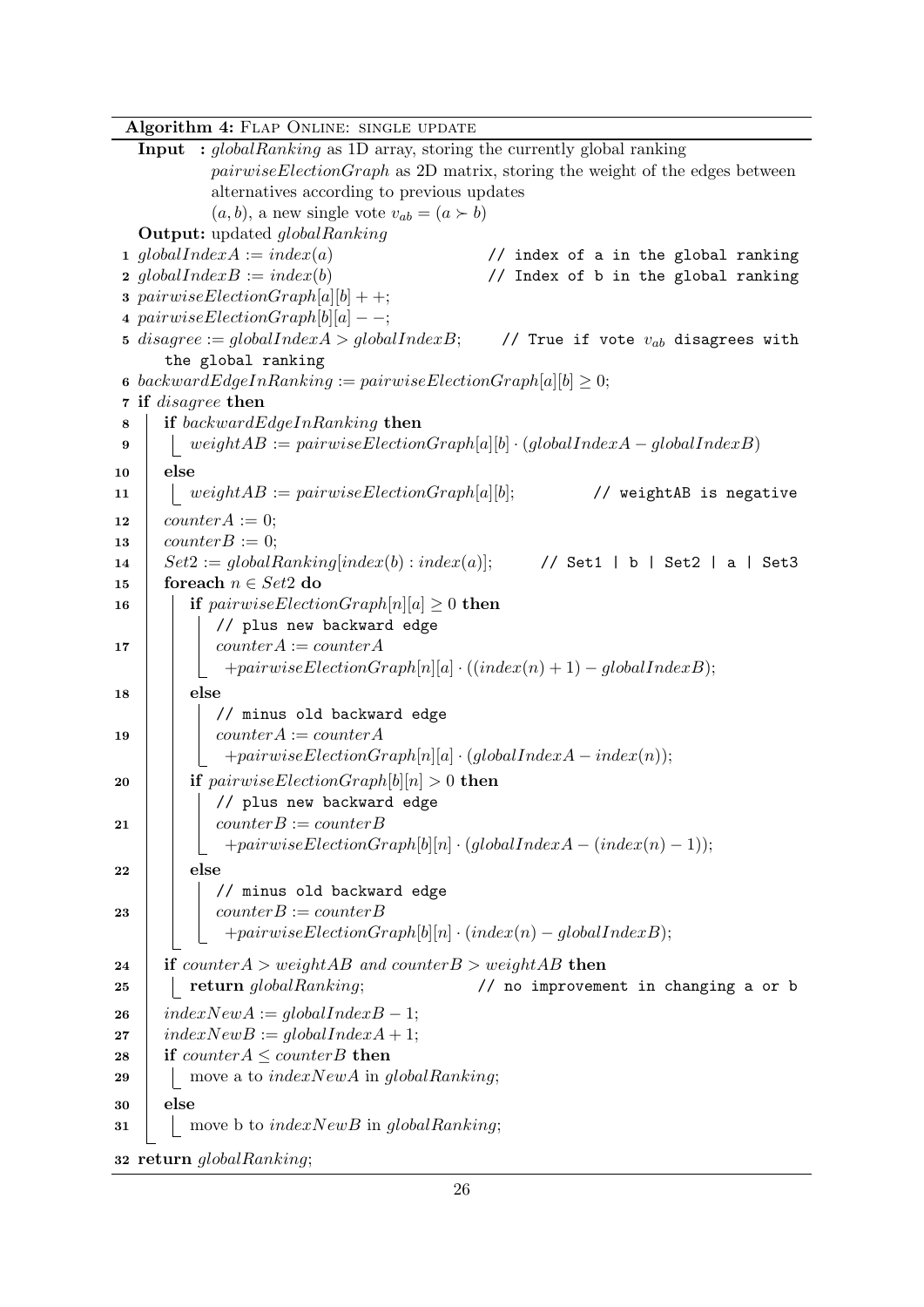<span id="page-31-0"></span>

(b) Consensus probability 0.8

Figure 5.10: Runtime in nanoseconds of the upper bound against our online heuristic regarding the FLAP welfare function. There are 20 different datasets per number of alternatives, each consisting of 1000 rankings. The consensus probability for (a) is 0.6 and for (b) 0.8.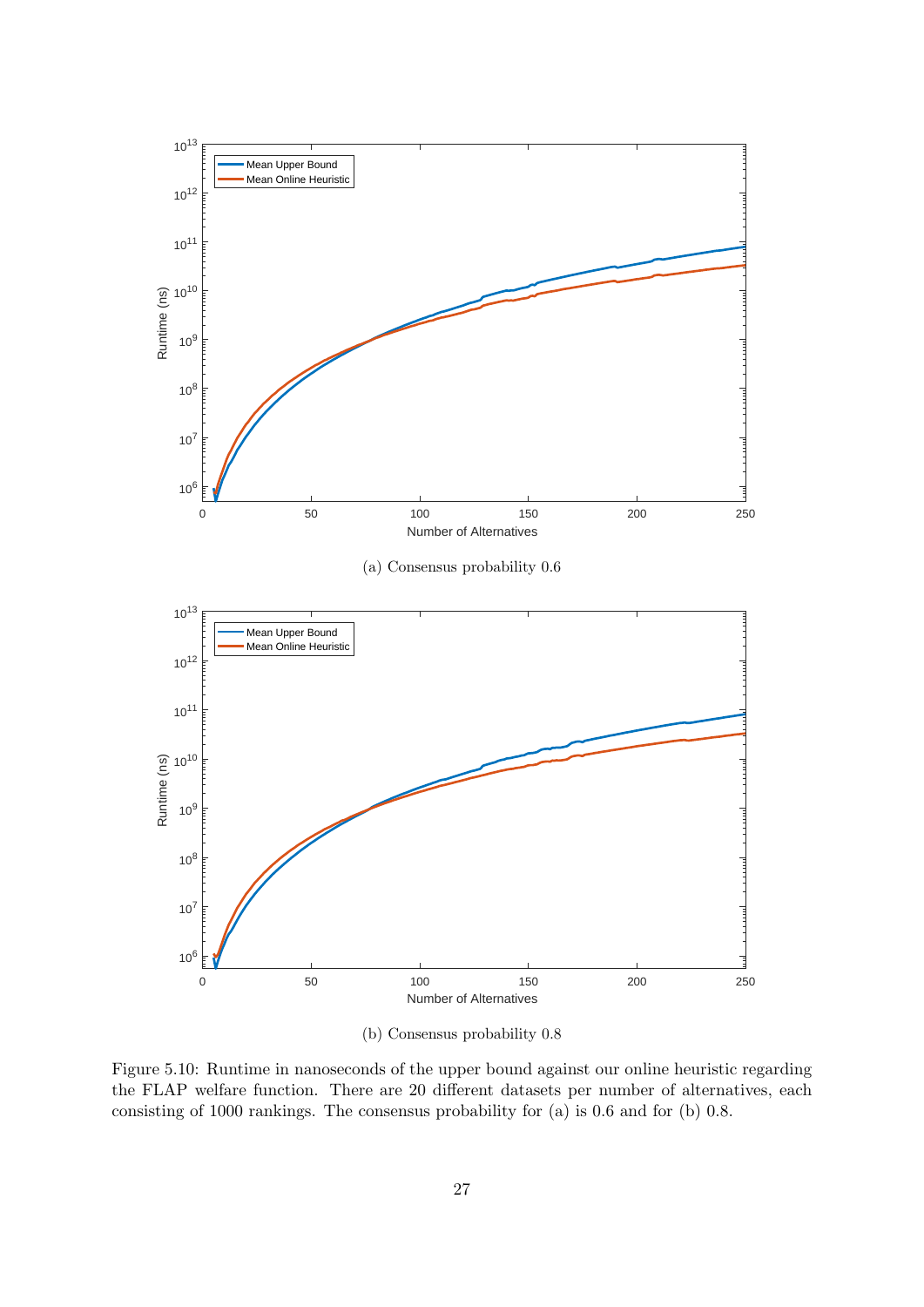<span id="page-32-0"></span>

(b) Consensus probability 0.8

Figure 5.11: Objective cost of the upper bound against our online heuristic regarding the FLAP welfare function. There are 20 different datasets per number of alternatives, each consisting of 1000 rankings. The consensus probability for (a) is 0.6 and for (b) 0.8.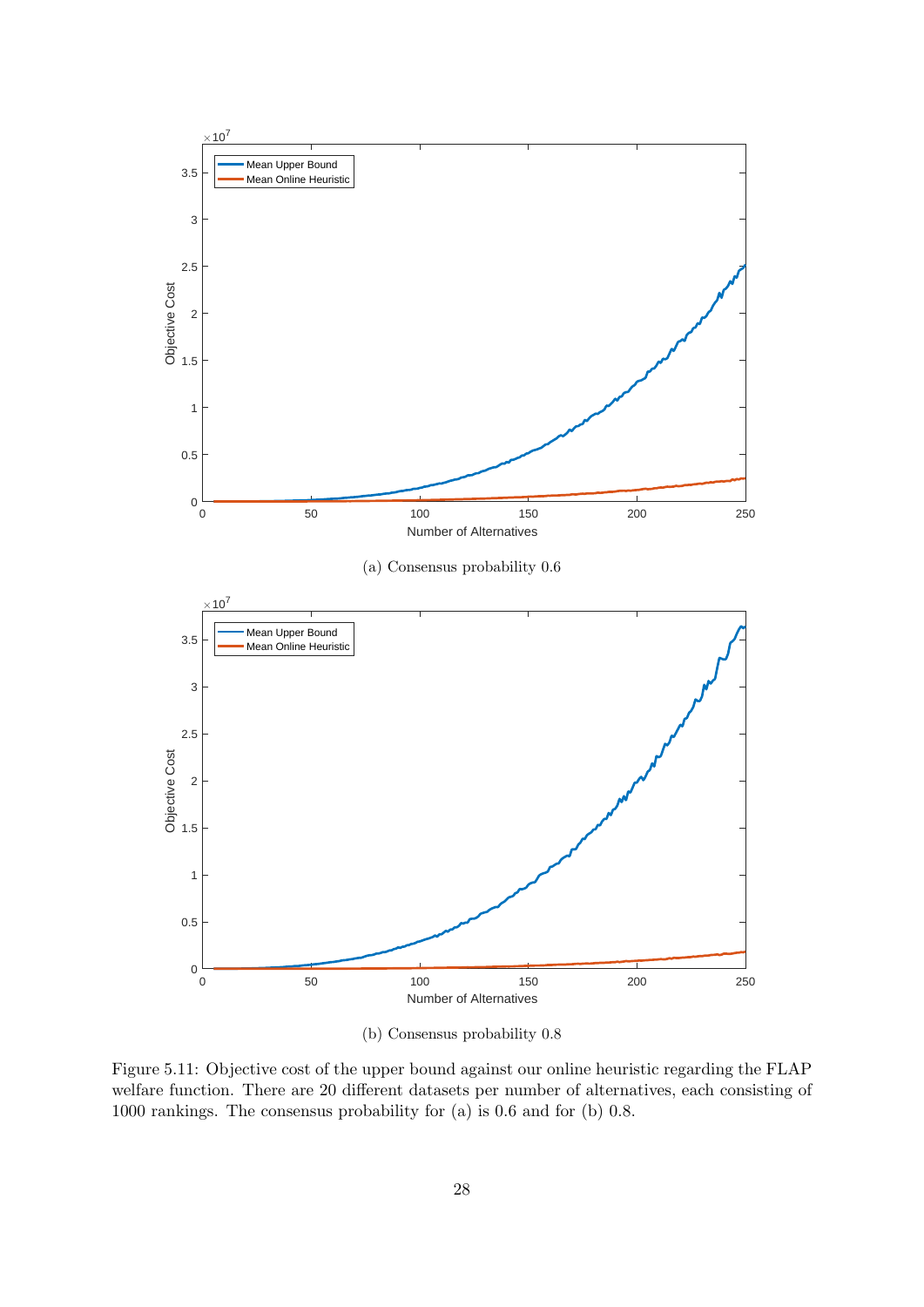<span id="page-33-0"></span>

(b) Runtime in nanoseconds

Figure 5.12: Optimum offline solution against our online heuristic regarding the FLAP welfare function. There are 20 different datasets per number of alternatives, each with a consensus probability of 0.6 and consisting of 1000 rankings.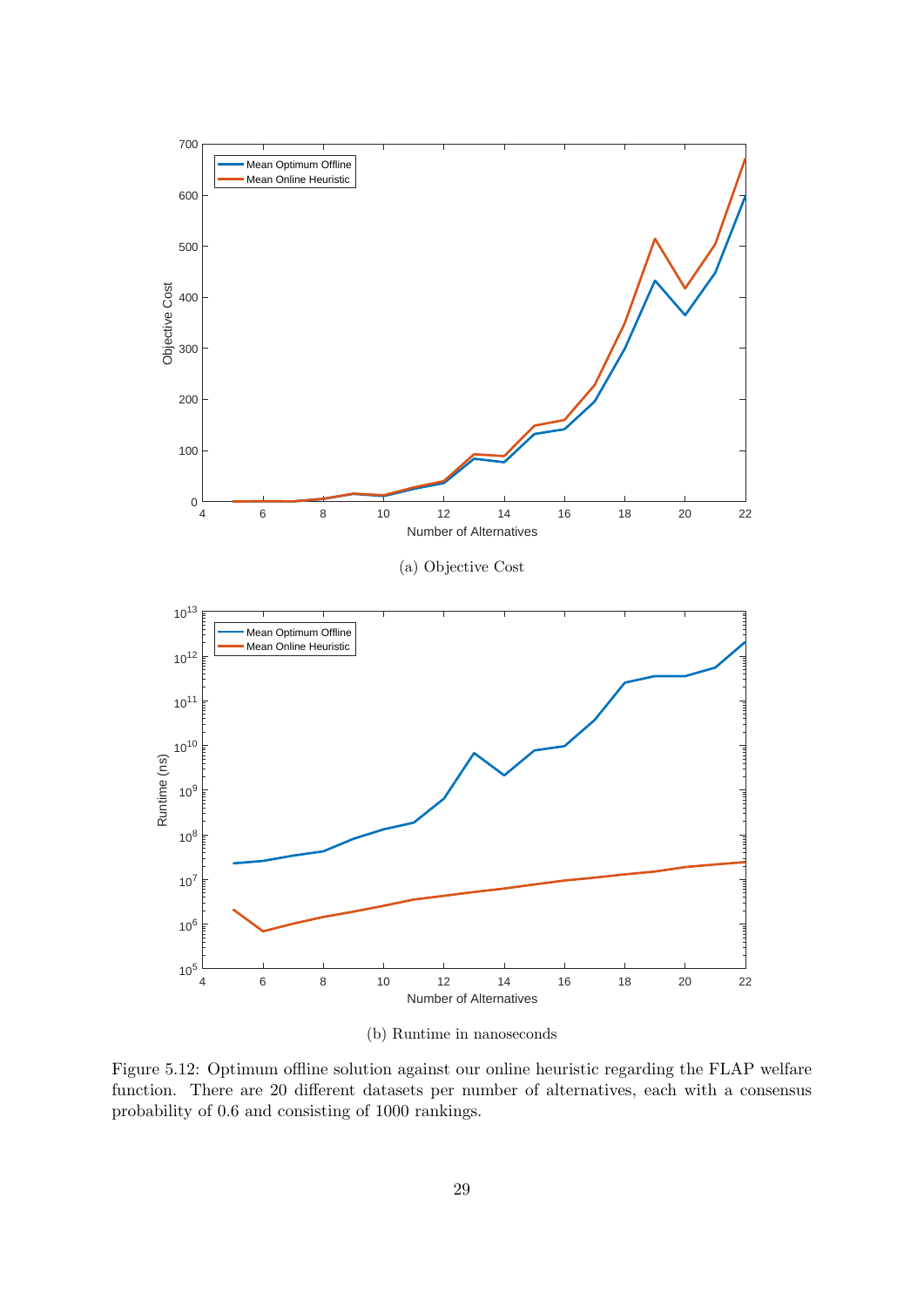## <span id="page-34-0"></span>5.4 Comparison between Social Welfare Functions

We have seen the performance for each of our online heuristics regarding the optimal offline solution. In the following section we describe how our approaches perform for the other welfare functions respectively. For a set of complete votes  $\mathcal{V}_{\mathcal{A}}$  we calculate the global ranking for each approach separately and compare the cost they achieve for the other two welfare functions. In the following we refer to Algorithm [1](#page-18-0) with the "moveToEdge" extension (Algorithm [2\)](#page-19-1) as the Slater heuristic, Algorithm [3](#page-25-0) without the "moveToEdge" extension as Kemeny heuristic and Algorithm [4](#page-30-0) as FLAP heuristic.

#### <span id="page-34-1"></span>5.4.1 Simulation

Figure [5.13](#page-34-2) shows the objective cost for each approach regarding the Slater welfare function. We can see that all approaches perform similarly but our online heuristic for Slater has the lowest objective cost. In Figure [5.14](#page-35-0) and [5.15](#page-35-1) we see the objective cost regarding the Kemeny and the FLAP welfare function. One can see that the online heuristics for Kemeny and FLAP perform similarly whereas the online heuristic for Slater performs slightly worse. This follows from the fact that our Slater approach only optimizes over backward edges and not their respective weights.

Although the asymptotic runtime of all online heuristics is the same, there is a runtime difference in practise. Our online heuristic for Slater has the fastest runtime (See Figure [5.16\)](#page-36-2) since it only updates the global ranking if a new backward edge appears or an existing forward edge disappears.

<span id="page-34-2"></span>

Figure 5.13: Objective cost of the three online heuristics developed for Slater, Kemeny and FLAP, with respect to the Slater welfare function. There are 20 different datasets per number of alternatives, each consisting of 1000 rankings and a consensus probability of 0.6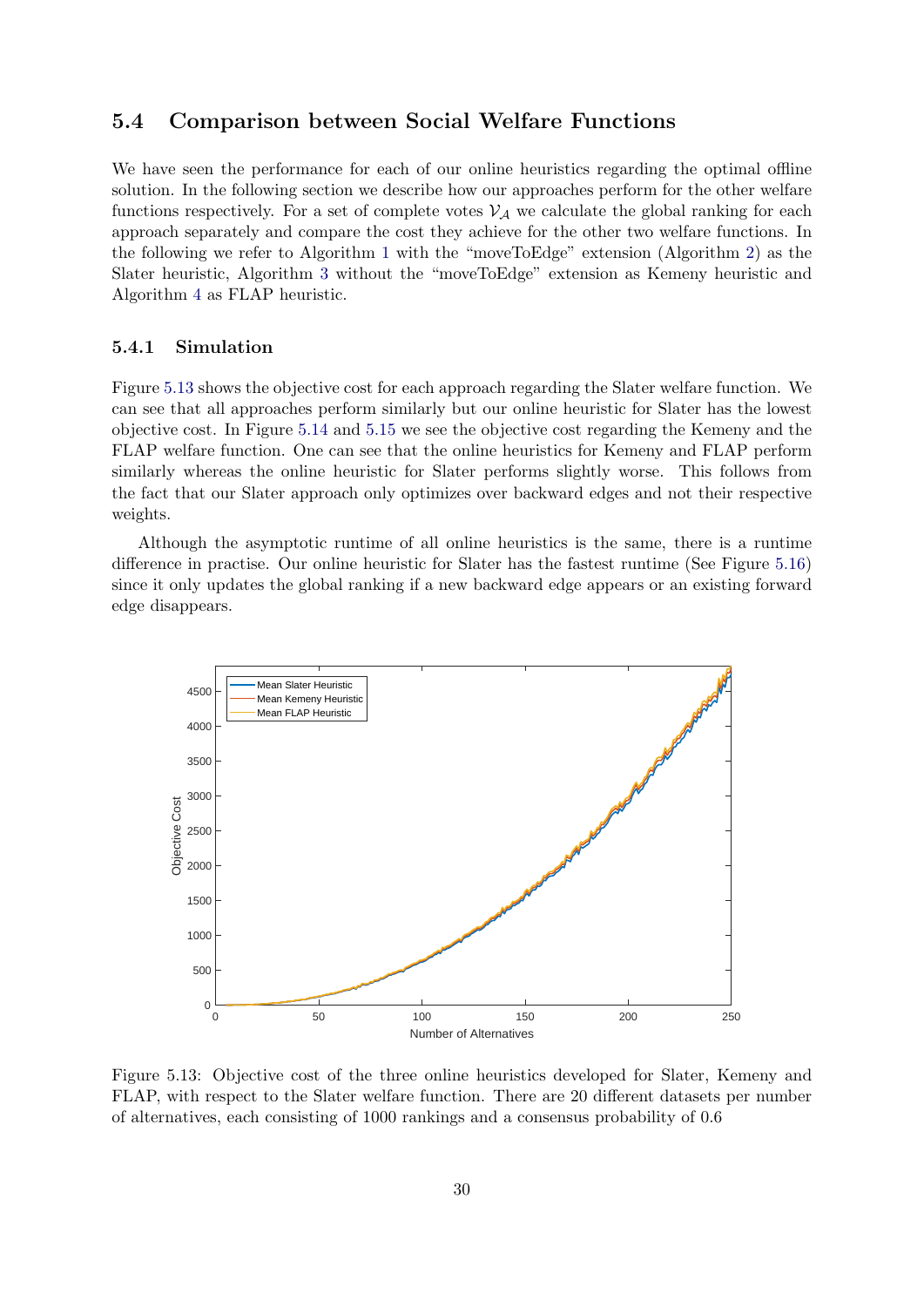<span id="page-35-0"></span>

Figure 5.14: Objective cost of the three online heuristics developed for Slater, Kemeny and FLAP, with respect to the Kemeny welfare function. There are 20 different datasets per number of alternatives, each consisting of 1000 rankings and a consensus probability of 0.6

<span id="page-35-1"></span>

Figure 5.15: Objective cost of the three online heuristics developed for Slater, Kemeny and FLAP, with respect to the FLAP welfare function. There are 20 different datasets per number of alternatives, each consisting of 1000 rankings and a consensus probability of 0.6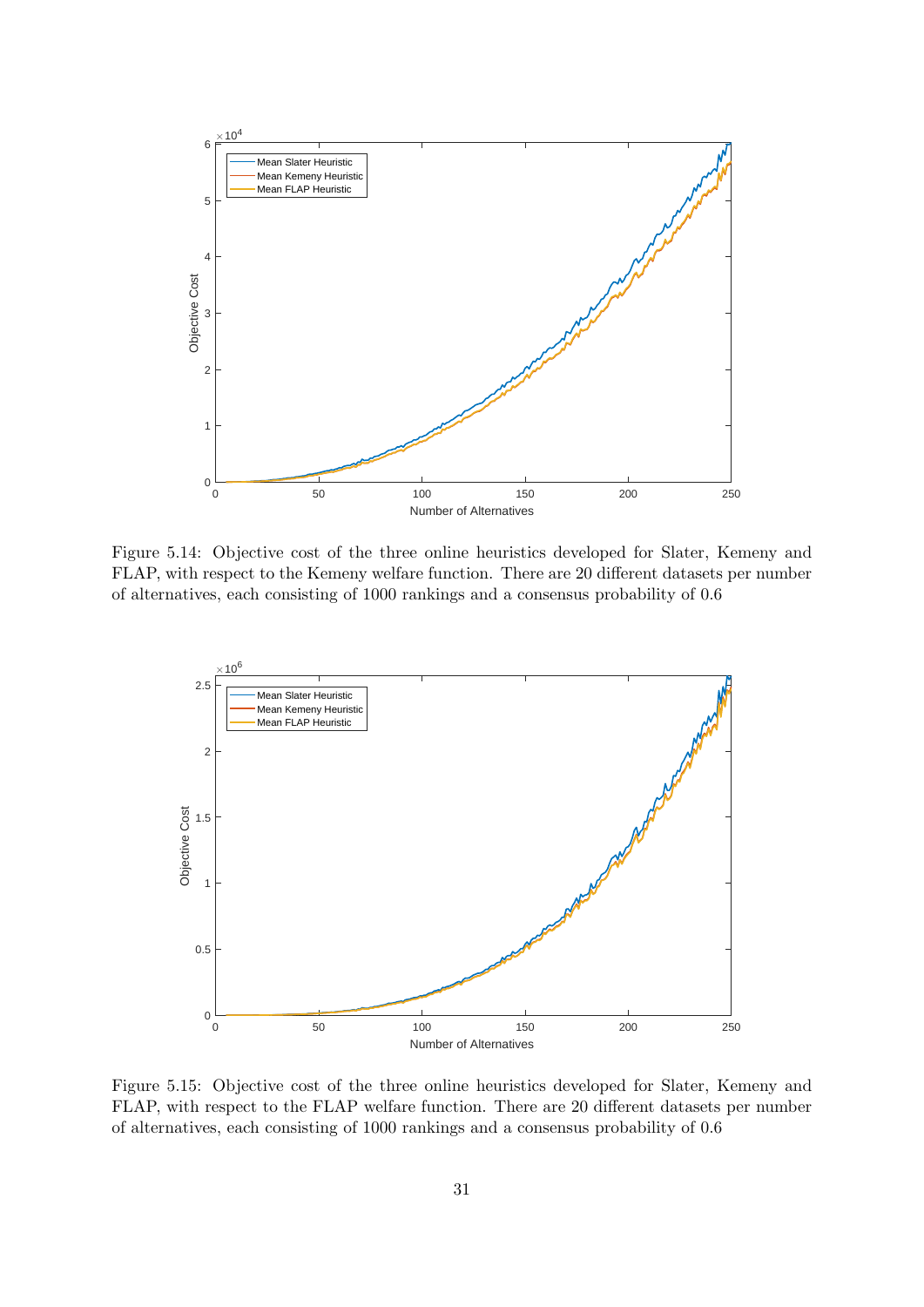<span id="page-36-2"></span>

Figure 5.16: Runtime in nanoseconds of the three online heuristics for Slater, Kemeny and FLAP. There are 20 different datasets per number of alternatives, each consisting of 1000 rankings and a consensus probability of 0.6

#### <span id="page-36-0"></span>5.4.2 Real World Data

To test our online heuristic on real world data we use the "sushi" dataset described in Section [3.2.](#page-10-2) Figure [5.17](#page-37-0) shows the objective cost and runtime of our online approaches and the optimum offline solution regarding Slater, Kemeny and FLAP. We can see that our online heuristics perform similarly on simulated data and real world data.

## <span id="page-36-1"></span>5.5 Constant Number of Alternatives

We have seen the performance of our online approaches and the optimum offline solutions according to different number of alternatives. One can ask the question how the global ranking behaves for incoming votes after we have already seen a number of votes. Our hypothesis is that after a number of votes the objective cost function of the global ranking becomes increasingly flat. In other words if we have seen enough votes representing the consensus of the voters, the objective cost will even out. Our test runs for Kemeny and FLAP (Figure [5.19](#page-39-0) and [5.20\)](#page-39-1) support our hypothesis and we can see that after we have seen enough complete votes, the cost function flattens out and even decreases a little bit for high consensus probabilities. In contrast to Kemeny and FLAP, the objective cost for Slater (Figure [5.18\)](#page-38-0) looks differently but behaves as expected. Note that Slater minimizes over the number of backward edges and the cost therefore grows rapidly at the beginning regarding the maximum possible cost, if the first amount of complete votes disagree. This also happens for Kemeny and FLAP, however as the cost is not only calculated from the number of backward edges but also according the weight of the edges — which is very small for only a few votes — the objective cost stays small regarding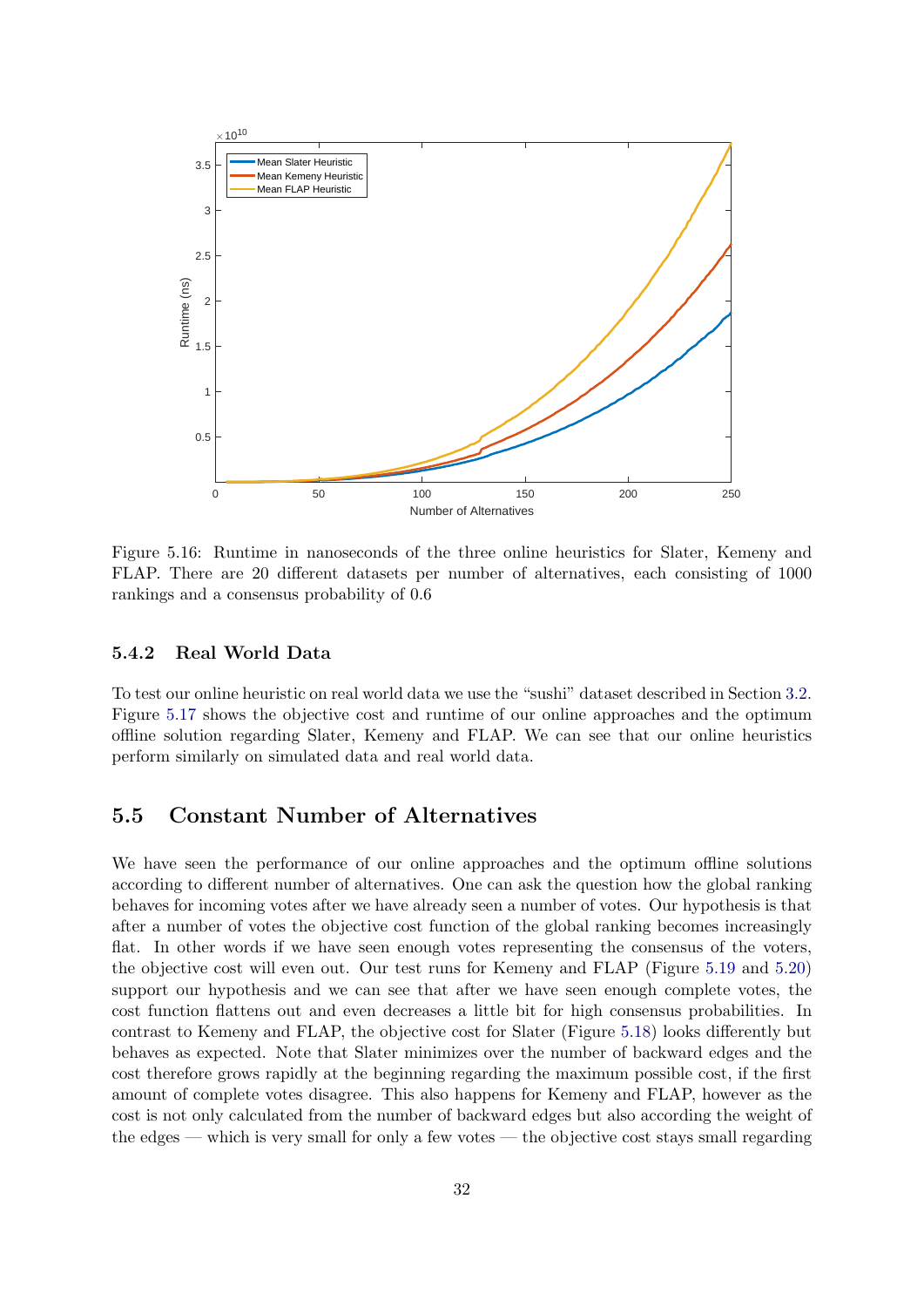<span id="page-37-0"></span>

Figure 5.17: Result for the sushi dataset (Section [3.2\)](#page-10-2) for a different number of alternatives: Figure (a) and (b) show the objective cost of our online heuristics and the optimal offline solution regarding the Slater and Kemeny welfare functions. Figure (c) shows the objective cost of our online heuristics with respect to the FLAP welfare function. Note that the upper bound for FLAP is omitted in figure (c) and (d) because of its worse order of magnitude. In Figure (d) we can see the runtime in nanosecond of our online heuristics and the optimum offline solutions for Slater and Kemeny.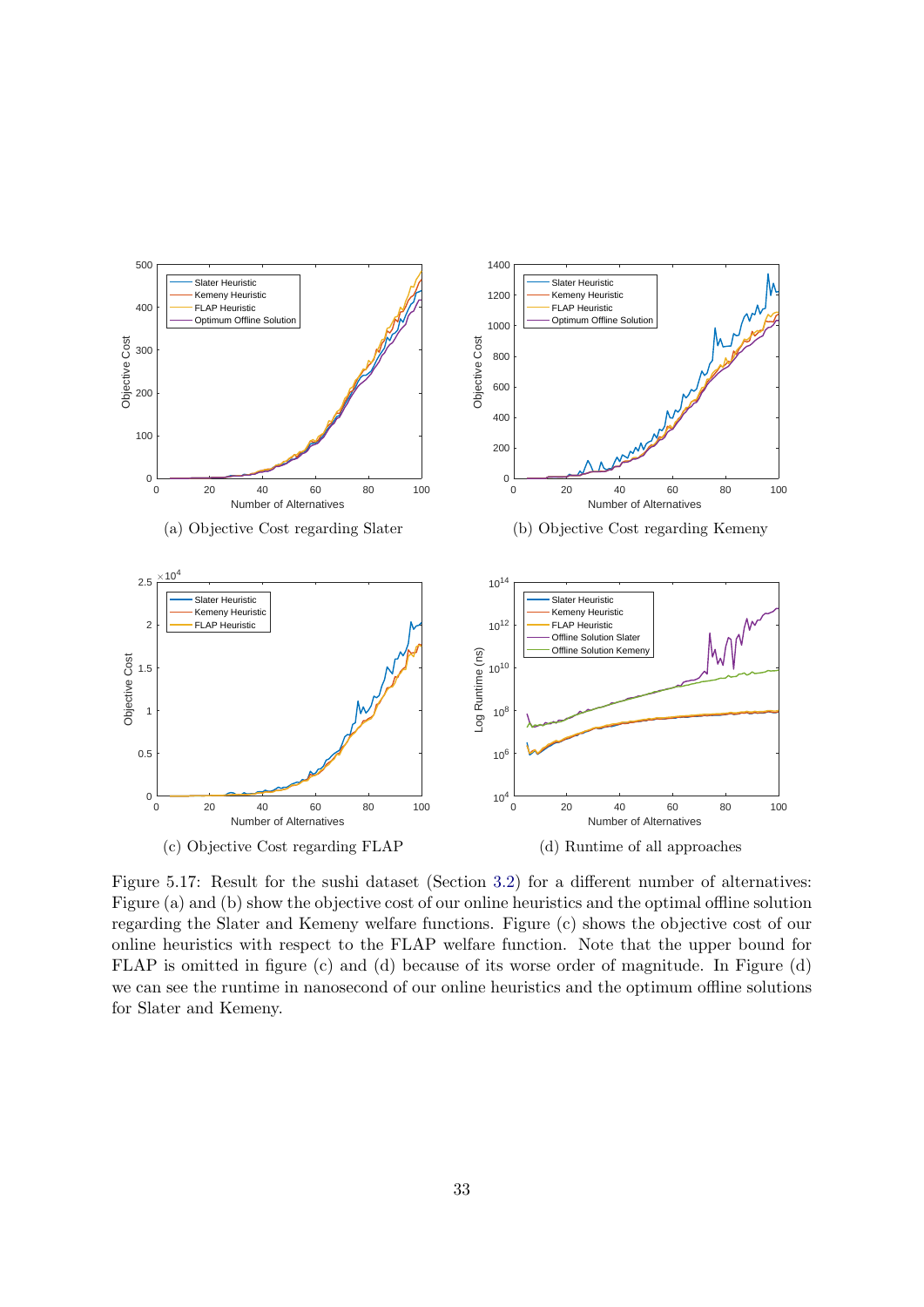the maximum objective cost of 1000 complete votes over a given set of alternatives. A second observation is the spreading between the different datasets, which is higher for a few complete votes and lower for a lot of complete votes. The reason is that the number of possible cases is much higher for only a few complete votes than it is for a lot of complete votes constructed under the same consensus probability.

Similar behaviour can be seen in Figure [5.21](#page-40-0) showing the objective cost regarding the Slater and Kemeny welfare function on the "sushi" dataset (Section [3.2\)](#page-10-2). We can see that our online heuristics produce nearly the same objective cost as the optimum offline solution.

<span id="page-38-0"></span>

Figure 5.18: Objective cost of the online heuristic regarding the Slater welfare function for different consensus probabilities and a fixed amount of alternatives over 20 different datasets.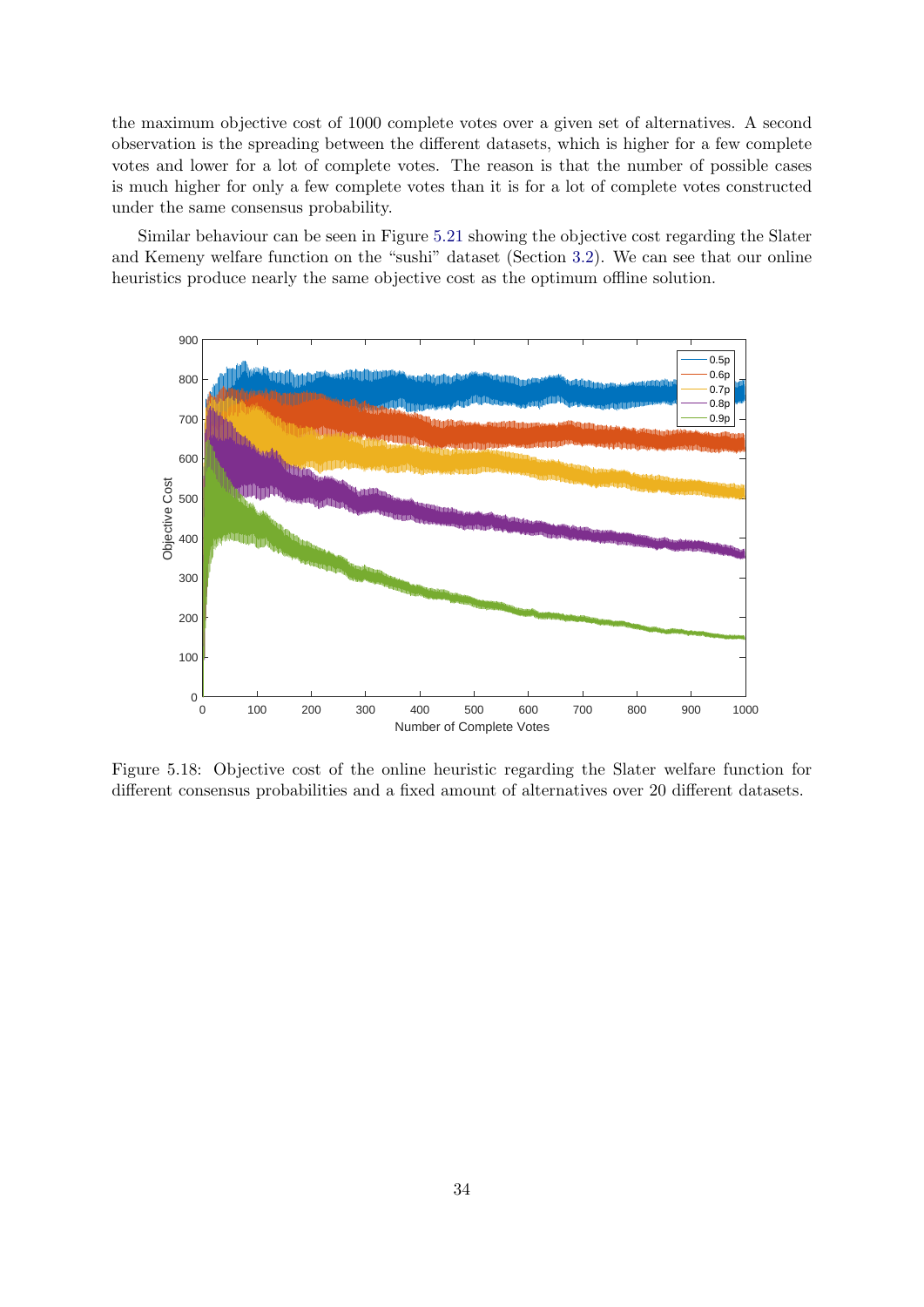<span id="page-39-0"></span>

Figure 5.19: Objective cost of the online heuristic regarding the Kemeny welfare function for different consensus probabilities and a fixed amount of alternatives over 20 different datasets.

<span id="page-39-1"></span>

Figure 5.20: Objective cost of the online heuristic regarding the FLAP welfare function for different consensus probabilities and a fixed amount of alternatives over 20 different datasets.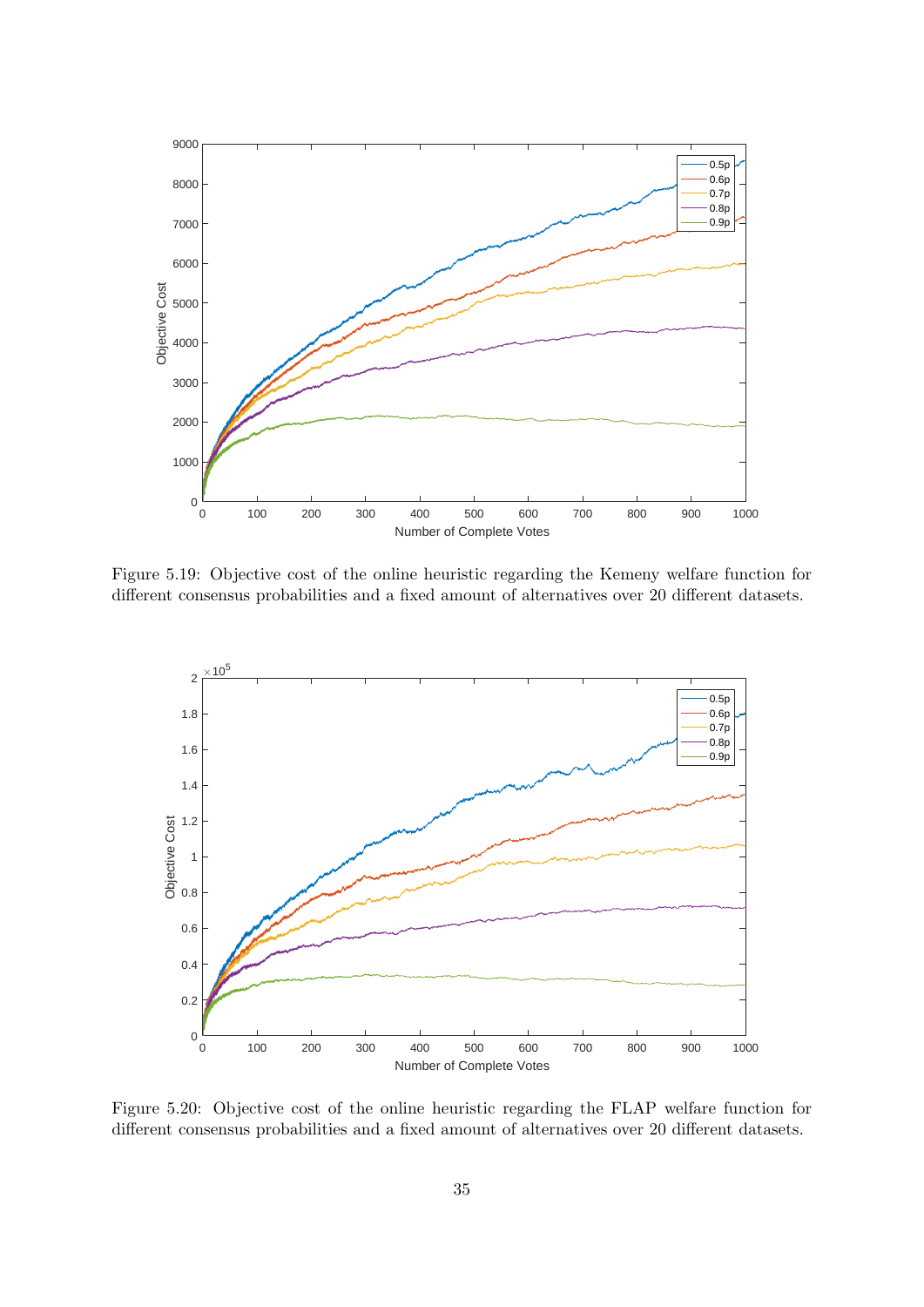<span id="page-40-0"></span>

(b) Kemeny welfare function

Figure 5.21: Objective cost of the online heuristic and the optimum offline solution regarding the Slater and Kemeny welfare function for the sushi dataset (Section [3.2\)](#page-10-2) with a fixed number of alternatives  $|\mathcal{A}| = 50$ .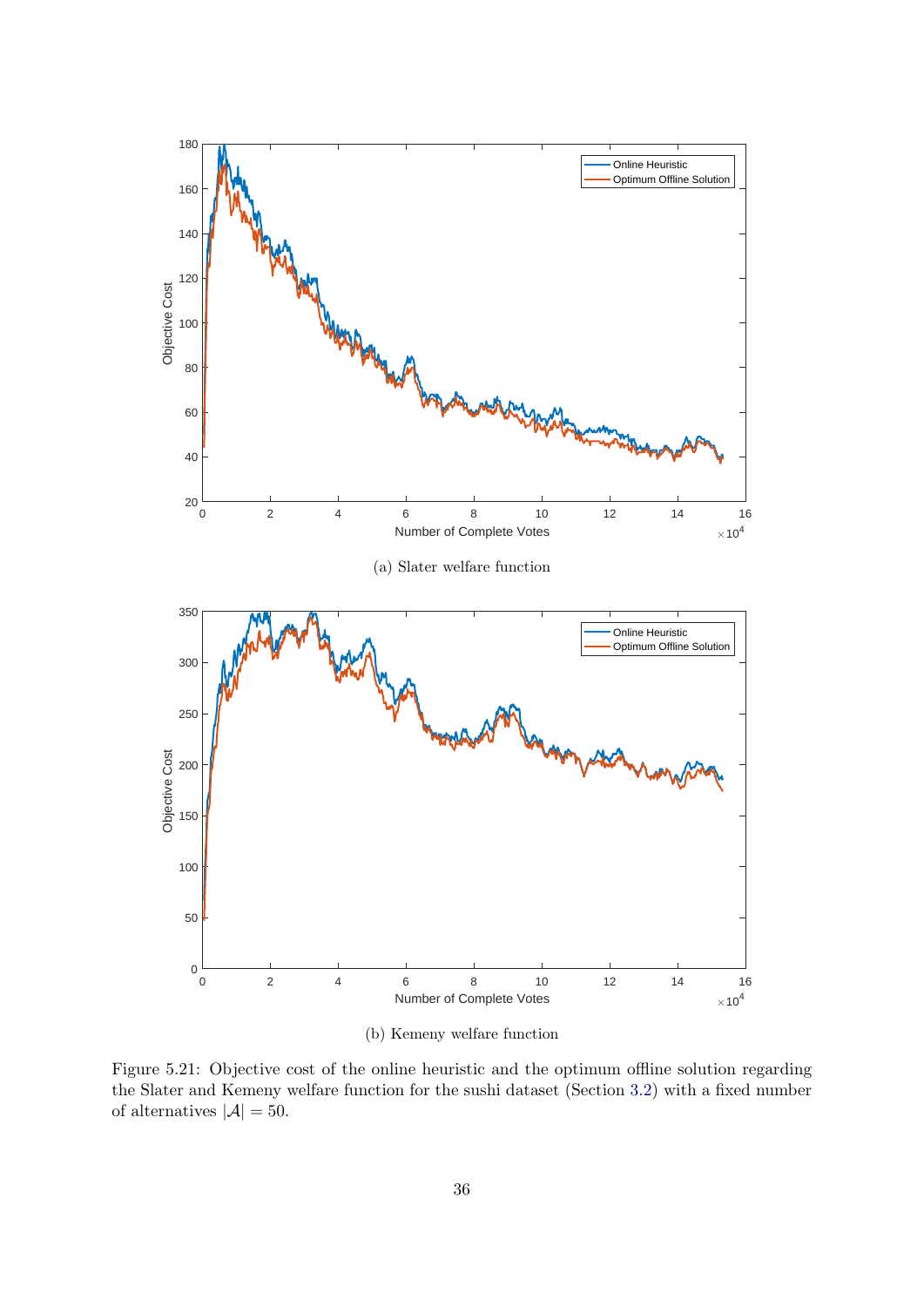## <span id="page-41-0"></span>5.6 Bucket Updates

In practise when we have many single votes, one can imagine that a lot of similarities exists. We are therefore interested in how we can speed up our online algorithms by some constant factor. The idea is that we do not invoke the update method each time a single vote appears, instead we collect an amount of similar votes in a bucket and update it together. We have a bucket  $b_{ab}$  with size s for each possible single vote  $v_{ab}$  over A. Test runs have shown that our so called "bucket"–approach produces similar results and can be used for all previous approaches. There is a tradeoff between runtime and the objective cost though, as if the bucket size is too large the cost function is getting worse. Figure [5.22](#page-42-0) shows the objective cost and the runtime of our bucket approach with bucket size  $s = 20$  against the normal online heuristics regarding the Kemeny social welfare function. As can be expected, the "bucket" approach is around twenty times faster than the normal online heuristic. In general, the bucket versions with size  $s := |b_{ab}|$ are around s times faster than the approaches without buckets. This follows from the fact that we invoke the update method only every s-th time.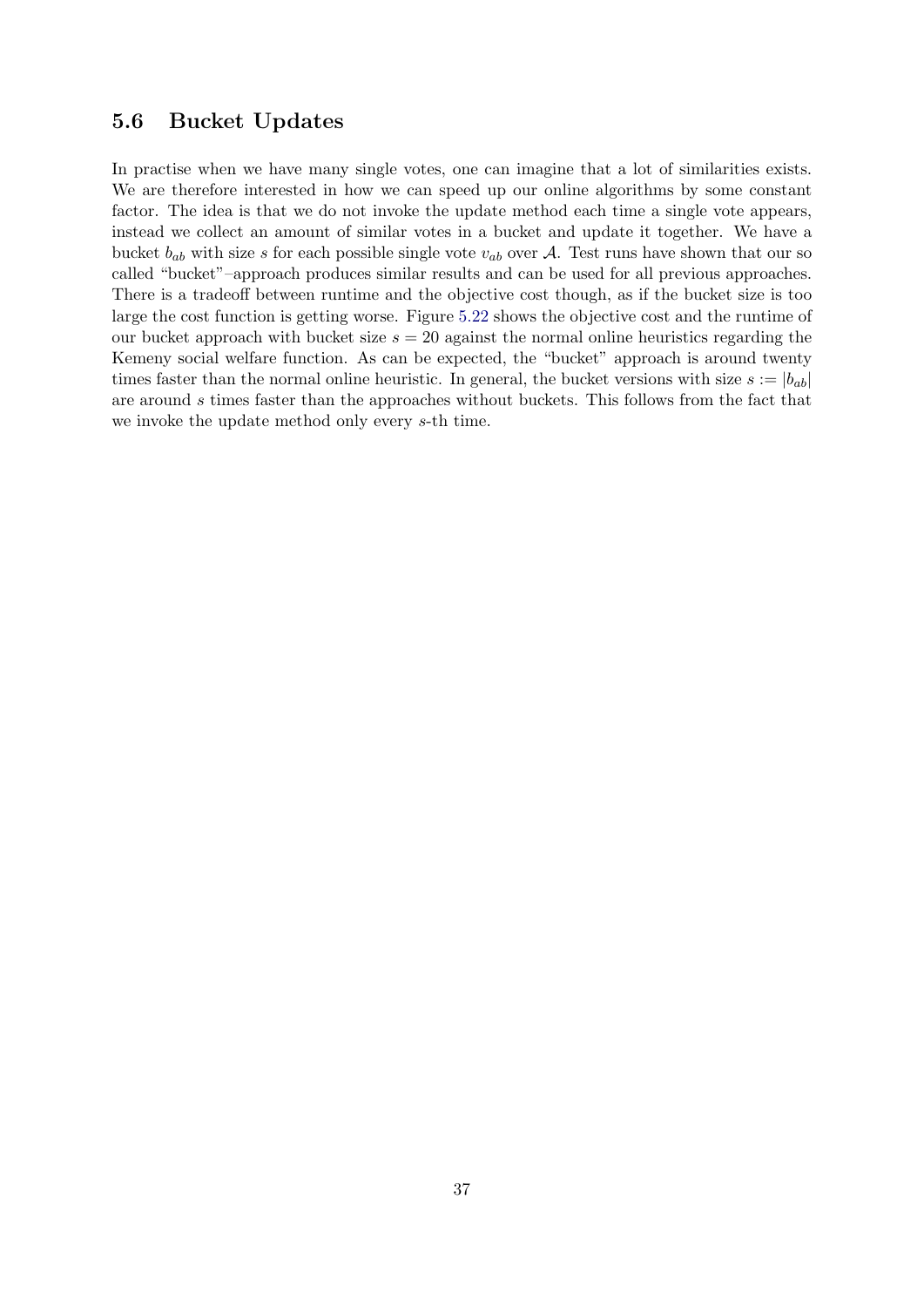<span id="page-42-0"></span>

(b) Runtime in nanoseconds

Figure 5.22: Objective cost and runtime of our online heuristic with and without the "bucket"– approach. There are 20 different datasets per number of alternatives, each consisting of 1000 rankings and a consensus probability of 0.6. In Figure (b) we have a reference function  $f(|A|)$  =  $c \cdot |\mathcal{A}|$  for some machine dependent constant c and a function  $g(|\mathcal{A}|) = \frac{1}{s} \cdot f(|\mathcal{A}|)$ , where  $s = 20$ is the bucket size.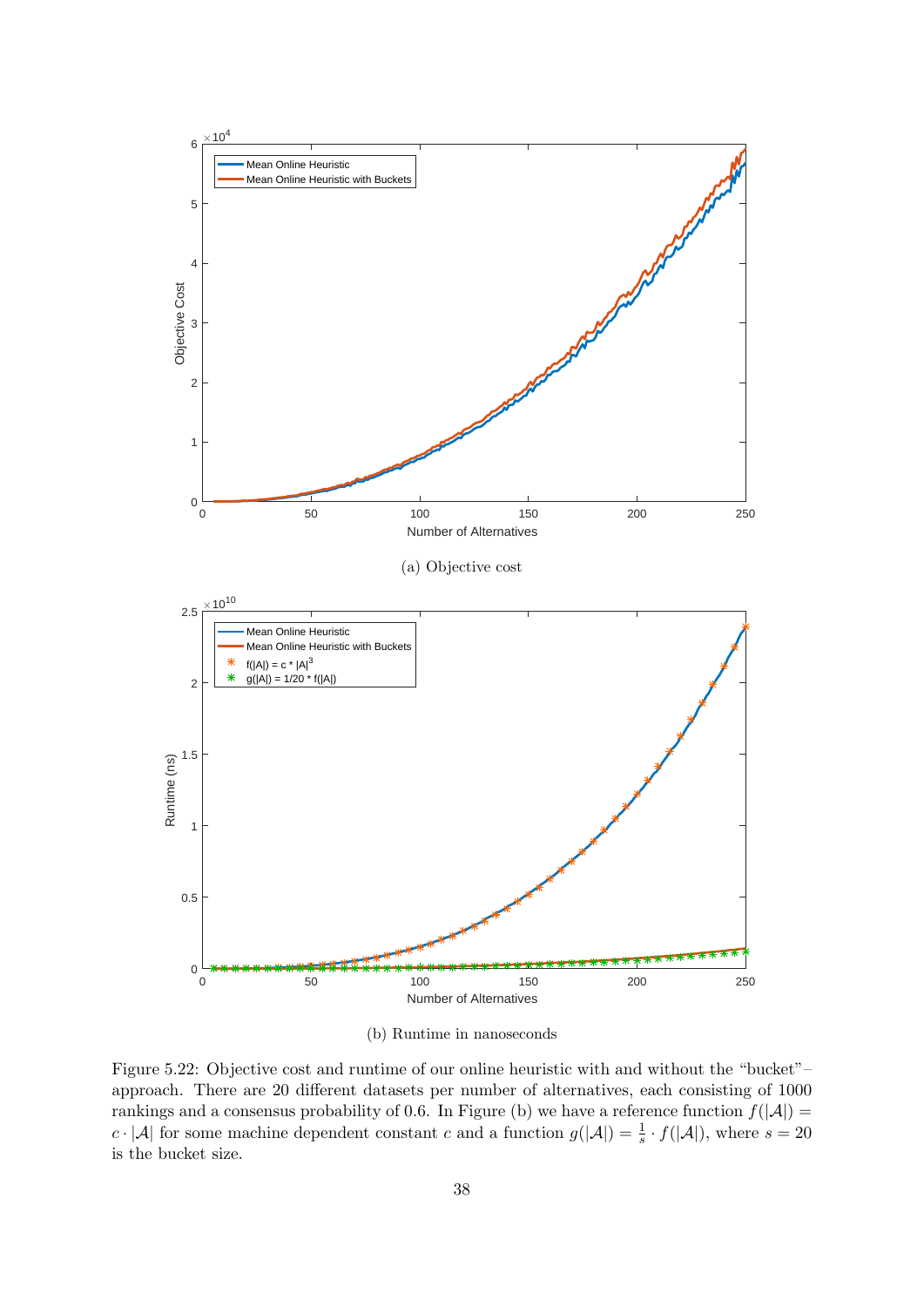<span id="page-43-0"></span>In this thesis, we presented three main approaches for online heuristics regarding the Slater, Kemeny and FLAP welfare functions. All approaches update the global ranking according to new incoming votes efficiently. For the Slater and Kemeny welfare function we presented an additional approach which improved the online heuristic regarding Slater and performed equally well as the online heuristic for Kemeny. We ran several tests on different datasets, either generated by our model or constructed from real world data. Our online heuristics compare favourably to the optimum offline solutions and on average have only 2–3 percent higher objective costs.

The difference of the objective cost between the optimum solution and our online heuristics has the potential to be further reduced by future research. One could for example analyse if we obtain better results for the FLAP heuristic by moving  $a$  in the direction of  $b$  or vice versa, to obtain a position which minimizes the objective cost . Another potential direction would be a dynamic "backoff" mechanism, as we have seen that the objective cost of our global ranking will even out after seeing enough votes, representing the consensus of the voters. We could therefore update the global ranking only after a dynamic number of votes, which increases with the number of votes we have already seen.